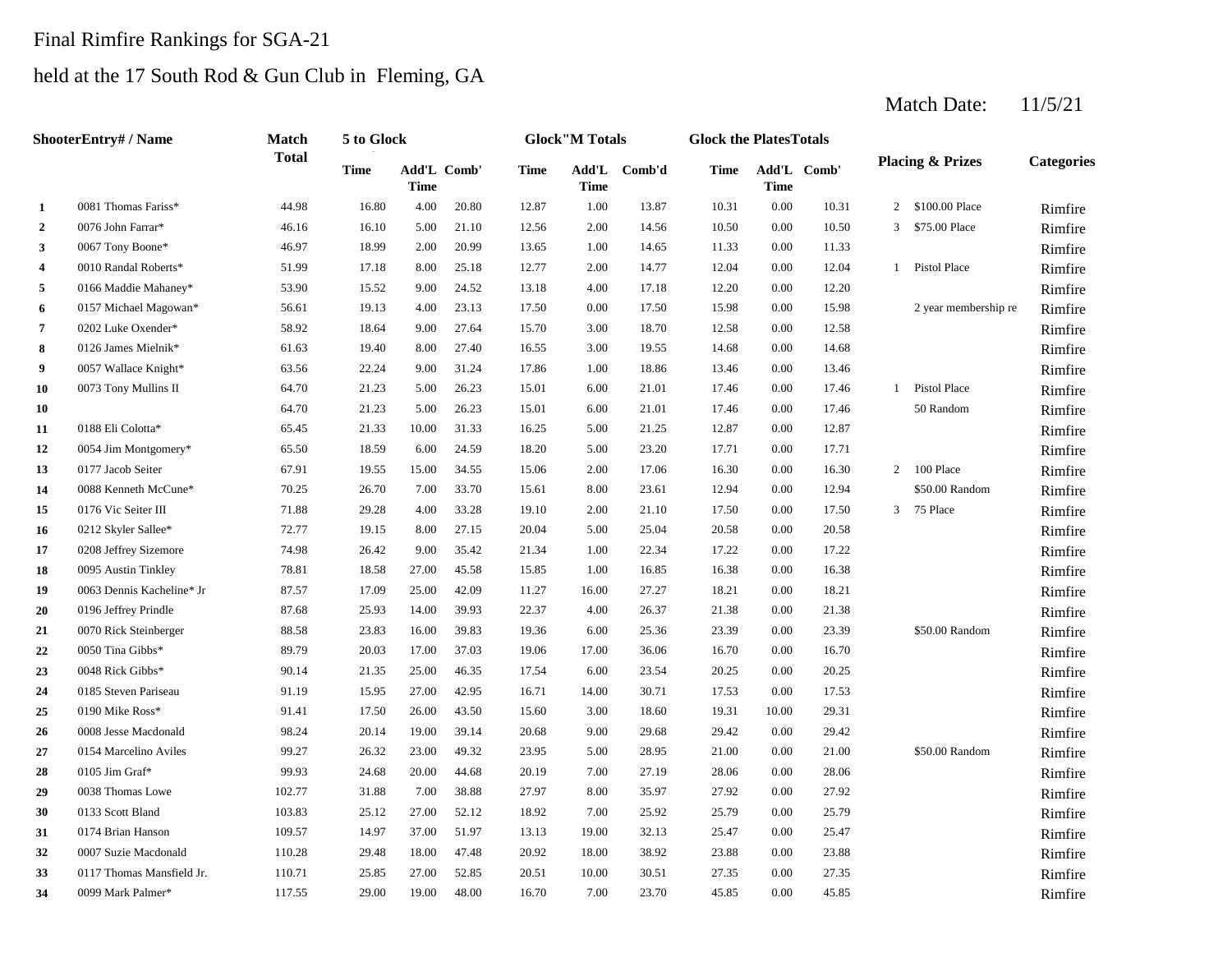|    | ShooterEntry# / Name   | <b>Match</b> | 5 to Glock  |                            |               |             | <b>Glock</b> "M Totals |        | <b>Glock the PlatesTotals</b> |             |             |                             |                   |
|----|------------------------|--------------|-------------|----------------------------|---------------|-------------|------------------------|--------|-------------------------------|-------------|-------------|-----------------------------|-------------------|
|    |                        | <b>Total</b> | <b>Time</b> | Add'L Comb'<br><b>Time</b> |               | <b>Time</b> | Add'L<br><b>Time</b>   | Comb'd | <b>Time</b>                   | <b>Time</b> | Add'L Comb' | <b>Placing &amp; Prizes</b> | <b>Categories</b> |
| 35 | 0006 Robert Milner*    | 126.68       | 25.84       | 40.00                      | 65.84         | 23.52       | 10.00                  | 33.52  | 27.32                         | 0.00        | 27.32       |                             | Rimfire           |
| 36 | 0179 Ryan Bright       | 126.76       | 28.02       | 40.00                      | 68.02         | 27.45       | 4.00                   | 31.45  | 27.29                         | 0.00        | 27.29       |                             | Rimfire           |
| 37 | 0103 Austin Kemp       | 127.36       | 26.52       | 32.00                      | 58.52         | 22.01       | 26.00                  | 48.01  | 20.83                         | 0.00        | 20.83       |                             | Rimfire           |
| 38 | 0040 Julia Bales       | 132.99       | 23.55       | 42.00                      | 65.55         | 21.92       | 12.00                  | 33.92  | 33.52                         | 0.00        | 33.52       |                             | Rimfire           |
| 39 | 0178 Noah Crain        | 135.86       | 14.78       | 73.00                      | 87.78         | 18.12       | 11.00                  | 29.12  | 18.96                         | 0.00        | 18.96       |                             | Rimfire           |
| 40 | 0009 Edward Kubacki    | 137.19       | 22.21       | 39.00                      | 61.21         | 19.13       | 22.00                  | 41.13  | 34.85                         | 0.00        | 34.85       |                             | Rimfire           |
| 41 | 0042 Anthony Berens    | 154.34       | 29.15       | 53.00                      | 82.15         | 31.71       | 8.00                   | 39.71  | 32.48                         | 0.00        | 32.48       |                             | Rimfire           |
| 42 | 0159 Julie Phillips*   | 154.79       | 16.58       | 55.00                      | 71.58         | 18.49       | 33.00                  | 51.49  | 31.72                         | 0.00        | 31.72       |                             | Rimfire           |
| 43 | 0115 Julie Hartley     | 157.40       | 30.35       | 41.00                      | 71.35         | 24.02       | 21.00                  | 45.02  | 41.03                         | 0.00        | 41.03       |                             | Rimfire           |
| 44 | 0004 James Pearson     | 158.75       | 37.53       | 31.00                      | 68.53         | 42.18       | 3.00                   | 45.18  | 45.04                         | 0.00        | 45.04       |                             | Rimfire           |
| 45 | 0017 Scott Saxton      | 163.63       | 27.51       | 51.00                      | 78.51         | 21.22       | 31.00                  | 52.22  | 32.90                         | 0.00        | 32.90       |                             | Rimfire           |
| 46 | 0110 Laura Ansardy     | 166.84       | 25.55       | 47.00                      | 72.55         | 19.84       | 22.00                  | 41.84  | 42.45                         | 10.00       | 52.45       |                             | Rimfire           |
| 47 | 0180 Marcus Peterson*  | 168.33       | 9.63        | 81.00                      | 90.63         | 17.68       | 19.00                  | 36.68  | 41.02                         | 0.00        | 41.02       |                             | Rimfire           |
| 48 | 0107 Kenneth Kerr      | 170.32       | 27.56       | 39.00                      | 66.56         | 25.76       | 36.00                  | 61.76  | 42.00                         | 0.00        | 42.00       |                             | Rimfire           |
| 49 | 0139 Keith Cauley      | 173.65       | 29.68       | 41.00                      | 70.68         | 30.13       | 26.00                  | 56.13  | 46.84                         | 0.00        | 46.84       |                             | Rimfire           |
| 50 | 0113 Paul Gwiazdzinski | 197.02       | 31.98       | 53.00                      | 84.98         | 42.93       | 9.00                   | 51.93  | 60.11                         | 0.00        | 60.11       |                             | Rimfire           |
| 51 | 0135 Robert Boyett     | 202.62       | 27.01       | 30.00                      | 57.01         | 29.78       | 49.00                  | 78.78  | 46.83                         | 20.00       | 66.83       |                             | Rimfire           |
| 52 | 0131 Roy Bridges       | 213.71       | 48.92       | 42.00                      | 90.92         | 30.35       | 16.00                  | 46.35  | 56.44                         | 20.00       | 76.44       |                             | Rimfire           |
| 53 | 0102 Jimmy Kemp        | 216.50       | 34.98       | 80.00                      | 114.98        | 28.24       | 38.00                  | 66.24  | 35.28                         | 0.00        | 35.28       |                             | Rimfire           |
| 54 | 0044 Deb Robinson      | 218.16       | 35.18       | 64.00                      | 99.18         | 33.62       | 19.00                  | 52.62  | 56.36                         | 10.00       | 66.36       |                             | Rimfire           |
| 55 | 0148 Dylon Schoenhut   | 223.77       | 46.37       | 64.00                      | 110.37        | 33.01       | 15.00                  | 48.01  | 55.39                         | 10.00       | 65.39       |                             | Rimfire           |
| 56 | 0090 Sandra Nicotra    | 244.80       | 23.96       | 20.00                      | 43.96         | 25.72       | 48.00                  | 73.72  | 47.12                         | 80.00       | 127.12      |                             | Rimfire           |
| 57 | 0182 Karl Boutwell     | 260.43       | 20.35       | 88.00                      | 108.35        | 30.10       | 58.00                  | 88.10  | 43.98                         | 20.00       | 63.98       |                             | Rimfire           |
| 58 | 0183 DeWayne Boutwell  | 262.72       | 23.47       | 69.00                      | 92.47         | 23.31       | 24.00                  | 47.31  | 42.94                         | 80.00       | 122.94      |                             | Rimfire           |
| 59 | 0012 Charles Cook      | 278.94       | 27.86       | 60.00                      | 87.86         | 25.03       | 25.00                  | 50.03  | 71.05                         | 70.00       | 141.05      |                             | Rimfire           |
| 60 | 0210 Bladen Guyton     | 282.66       | 28.38       | 91.00                      | 119.38        | 18.50       | 51.00                  | 69.50  | 43.78                         | 50.00       | 93.78       |                             | Rimfire           |
| 61 | 0056 Tim Burks         | 295.92       | 53.65       | 25.00                      | 78.65         | 32.53       | 59.00                  | 91.53  | 85.74                         | 40.00       | 125.74      | 2 year membership re        | Rimfire           |
| 62 | 0124 Julie Peters      | 299.33       | 46.54       | 40.00                      | 86.54         | 74.14       | 16.00                  | 90.14  | 92.65                         | 30.00       | 122.65      |                             | Rimfire           |
| 63 | 0130 Neill McManus     | 308.26       | 29.83       | 116.00                     | 145.83        | 26.92       | 26.00                  | 52.92  | 49.51                         | 60.00       | 109.51      |                             | Rimfire           |
| 64 | 0171 Cullen McCormick  | 314.32       | 28.02       | 96.00                      | 124.02        | 38.48       | 52.00                  | 90.48  | 59.82                         | 40.00       | 99.82       |                             | Rimfire           |
| 65 | 0101 Stacy Bettis      | 315.71       | 82.13       |                            | 79.00 161.13  | 51.57       | 17.00                  | 68.57  | 86.01                         | 0.00        | 86.01       |                             | Rimfire           |
| 66 | 0155 Kim Palmer        | 353.81       | 74.87       | 63.00                      | 137.87        | 57.31       | 15.00                  | 72.31  | 123.63                        | 20.00       | 143.63      |                             | Rimfire           |
| 67 | 0024 Joseph Castelli   | 374.67       | 43.29       |                            | 88.00 131.29  | 56.26       | 73.00                  | 129.26 | 84.12                         | 30.00       | 114.12      |                             | Rimfire           |
| 68 | 0170 Caitlin McCormick | 374.94       | 63.62       | 163.00                     | 226.62        | 70.82       | 31.00                  | 101.82 | 46.50                         | 0.00        | 46.50       |                             | Rimfire           |
| 69 | 0061 Donna Wilson      | 396.21       | 33.18       |                            | 176.00 209.18 | 55.43       | 22.00                  | 77.43  | 79.60                         | 30.00       | 109.60      |                             | Rimfire           |
| 70 | 0142 Jessica Nettles   | 410.64       | 45.39       |                            | 129.00 174.39 | 60.35       | 50.00                  | 110.35 | 85.90                         | 40.00       | 125.90      |                             | Rimfire           |
| 71 | 0199 Jessica McKenzie  | 431.21       | 26.83       | 163.00                     | 189.83        | 42.41       | 35.00                  | 77.41  | 103.97                        | 60.00       | 163.97      |                             | Rimfire           |
| 72 | 0140 Barbara Cauley    | 471.01       | 56.89       |                            | 116.00 172.89 | 75.98       | 60.00                  | 135.98 | 132.14                        | 30.00       | 162.14      |                             | Rimfire           |
| 73 | 0215 Adriana Snipes    | 486.96       | 41.56       |                            | 153.00 194.56 | 62.34       | 60.00                  | 122.34 | 110.06                        | 60.00       | 170.06      |                             | Rimfire           |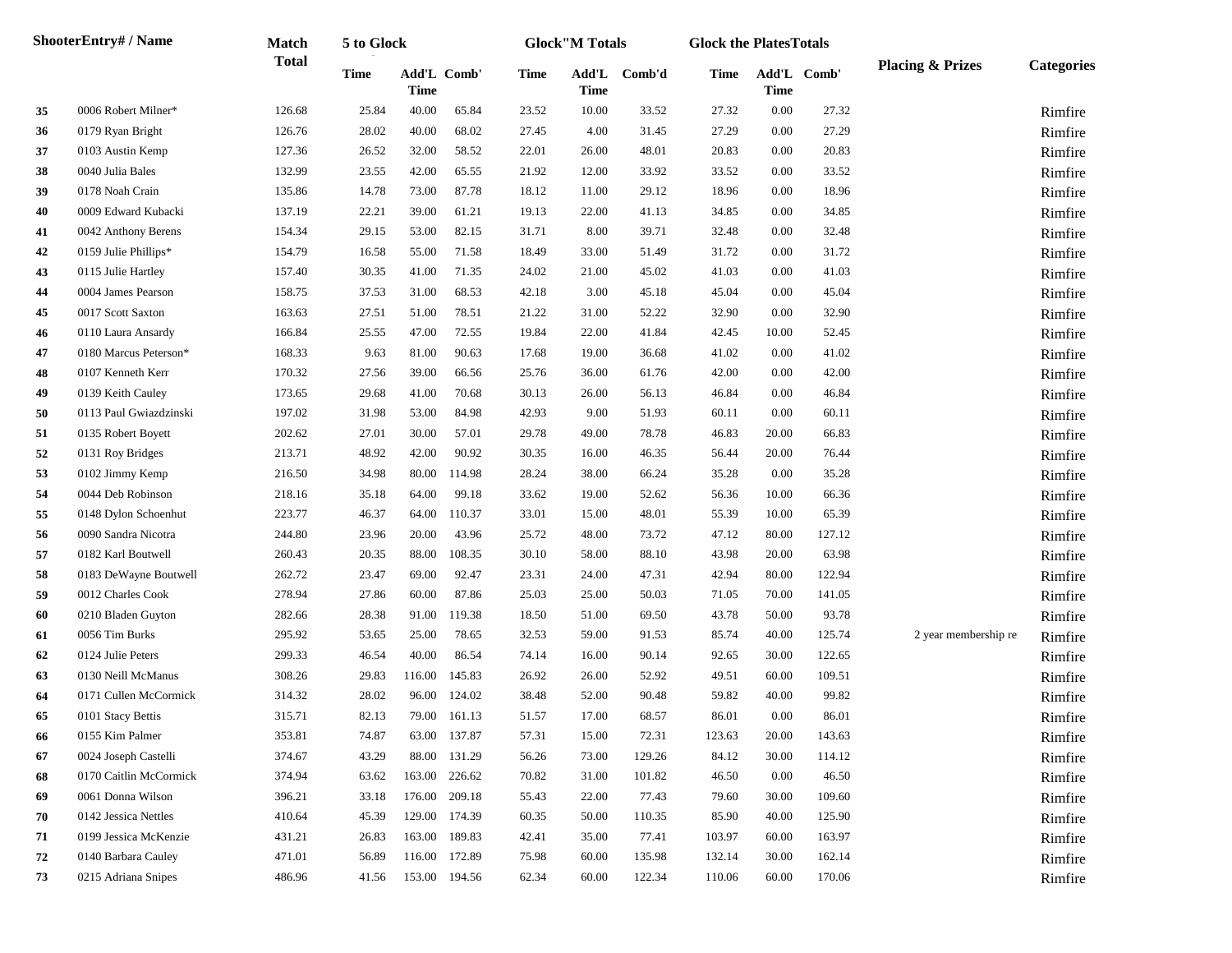|    | <b>ShooterEntry#/Name</b> | <b>Match</b> | 5 to Glock  |                     |        |        | <b>Glock</b> "M Totals |        | <b>Glock the PlatesTotals</b> |               |        |                             |            |
|----|---------------------------|--------------|-------------|---------------------|--------|--------|------------------------|--------|-------------------------------|---------------|--------|-----------------------------|------------|
|    |                           | <b>Total</b> | <b>Time</b> | Add'L Comb'<br>Time |        | Time   | Add'L<br>Time          | Comb'd | Time                          | Add'L<br>Time | Comb'  | <b>Placing &amp; Prizes</b> | Categories |
| 74 | 0066 Carl Green           | 506.82       | 130.32      | 300.00              | 430.32 | 29.90  | 3.00                   | 32.90  | 43.60                         | 0.00          | 43.60  | \$50.00 Random              | Rimfire    |
| 75 | 0162 Mike Smith           | 641.97       | 32.60       | 13.00               | 45.60  | 299.97 | 270.00                 | 569.97 | 26.40                         | 0.00          | 26.40  |                             | Rimfire    |
| 76 | 0119 Stephen Tiller       | 755.95       | 27.57       | 42.00               | 69.57  | 299.97 | 270.00                 | 569.97 | 36.41                         | 80.00         | 116.41 |                             | Rimfire    |
| 77 | 0071 Karli Keith          | 790.01       | 35.90       | 84.00               | 119.90 | 299.97 | 270.00                 | 569.97 | 50.14                         | 50.00         | 100.14 |                             | Rimfire    |
| 78 | 0184 Asher Boutwell       | 1.098.44     | 54.77       | 178.00              | 232.77 | 48.71  | 177.00                 | 225.71 | 399.96                        | 240.00        | 639.96 |                             | Rimfire    |
| 79 | 0211 Donna Afflick        | 103.87       | 43.09       | 300.00              | 343.09 | 299.97 | 270.00                 | 569.97 | 120.81                        | 70.00         | 190.81 |                             | Rimfire    |
| 80 | 0112 Bruce Bunevich       | .295.50      | 299.97      | 300.00              | 599.97 | 38.57  | 17.00                  | 55.57  | 399.96                        | 240.00        | 639.96 |                             | Rimfire    |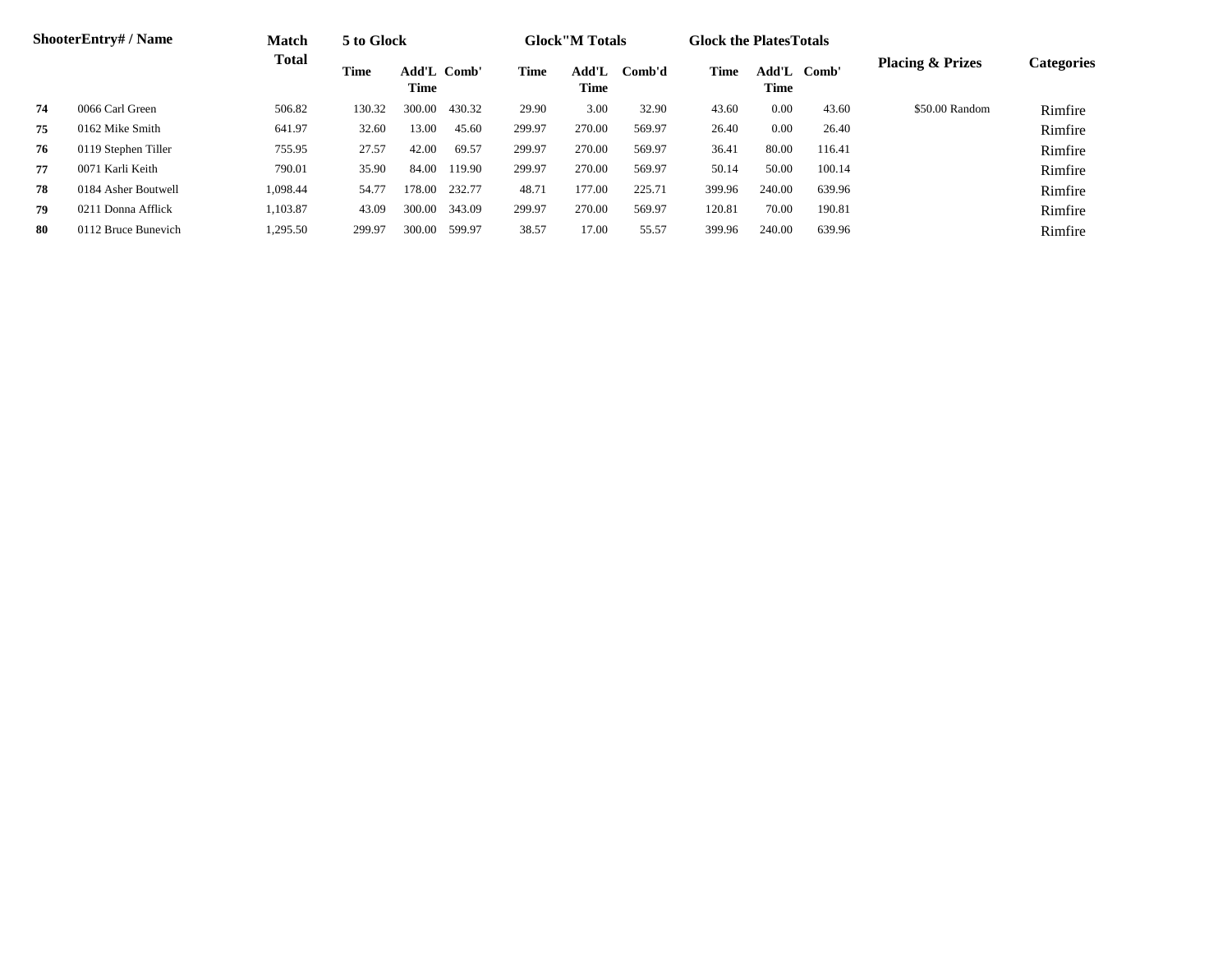## Final GLOCK Girl Rankings for SGA-21

# held at the 17 South Rod & Gun Club in Fleming, GA

|              | <b>ShooterEntry#/Name</b> | <b>Match</b> | 5 to Glock  |                            |        |             | <b>Glock</b> "M Totals |        | <b>Glock the PlatesTotals</b> |             |             |                |                             |
|--------------|---------------------------|--------------|-------------|----------------------------|--------|-------------|------------------------|--------|-------------------------------|-------------|-------------|----------------|-----------------------------|
|              |                           | <b>Total</b> | <b>Time</b> | Add'L Comb'<br><b>Time</b> |        | <b>Time</b> | Add'L<br><b>Time</b>   | Comb'd | Time                          | <b>Time</b> | Add'L Comb' |                | <b>Placing &amp; Prizes</b> |
| $\mathbf{1}$ | 0104 Andrea Boone*        | 51.76        | 19.94       | 3.00                       | 22.94  | 13.64       | 3.00                   | 16.64  | 12.18                         | 0.00        | 12.18       |                | 1 100 Place                 |
| 2            | 0168 Maddie Mahaney*      | 61.37        | 21.66       | 9.00                       | 30.66  | 16.84       | 0.00                   | 16.84  | 13.87                         | 0.00        | 13.87       |                |                             |
| 3            | 0051 Tina Gibbs*          | 88.76        | 21.75       | 21.00                      | 42.75  | 19.83       | 9.00                   | 28.83  | 17.18                         | 0.00        | 17.18       |                | \$50.00 Random              |
| 4            | 0122 Martha Goodfellow    | 90.90        | 26.48       | 10.00                      | 36.48  | 22.10       | 5.00                   | 27.10  | 27.32                         | 0.00        | 27.32       | 1              | Pistol Place                |
| 5            | 0160 Julie Phillips*      | 100.59       | 21.19       | 22.00                      | 43.19  | 17.72       | 14.00                  | 31.72  | 25.68                         | 0.00        | 25.68       |                |                             |
| 6            | 0047 Katherine Lilly      | 111.32       | 27.42       | 20.00                      | 47.42  | 24.95       | 13.00                  | 37.95  | 25.95                         | 0.00        | 25.95       | $\overline{2}$ | 100 Place                   |
| 7            | 0094 Jamie Sue Sloan      | 123.83       | 36.34       | 22.00                      | 58.34  | 29.81       | 2.00                   | 31.81  | 33.68                         | 0.00        | 33.68       |                | 3 75 Place                  |
| 7            |                           | 123.83       | 36.34       | 22.00                      | 58.34  | 29.81       | 2.00                   | 31.81  | 33.68                         | 0.00        | 33.68       |                | 50 Random                   |
| 8            | 0041 Julia Bales          | 130.55       | 31.46       | 18.00                      | 49.46  | 29.86       | 8.00                   | 37.86  | 33.23                         | 10.00       | 43.23       |                |                             |
| 9            | 0116 Julie Hartley        | 132.13       | 33.16       | 30.00                      | 63.16  | 26.27       | 6.00                   | 32.27  | 36.70                         | 0.00        | 36.70       |                |                             |
| 10           | 0109 Carol Scott          | 134.62       | 29.01       | 26.00                      | 55.01  | 25.20       | 18.00                  | 43.20  | 36.41                         | 0.00        | 36.41       |                |                             |
| 11           | 0032 Rita Holbrook        | 136.93       | 27.04       | 33.00                      | 60.04  | 36.68       | 7.00                   | 43.68  | 33.21                         | 0.00        | 33.21       |                |                             |
| 12           | 0026 Beckie Sonne         | 137.47       | 41.54       | 10.00                      | 51.54  | 36.25       | 7.00                   | 43.25  | 42.68                         | 0.00        | 42.68       |                |                             |
| 13           | 0195 Leslie Smith         | 141.98       | 25.34       | 38.00                      | 63.34  | 22.17       | 28.00                  | 50.17  | 28.47                         | 0.00        | 28.47       |                | 50 Random                   |
| 14           | 0172 Jessica Weeks        | 145.54       | 24.22       | 26.00                      | 50.22  | 19.81       | 36.00                  | 55.81  | 39.51                         | 0.00        | 39.51       |                |                             |
| 15           | 0111 Laura Ansardy        | 147.31       | 25.42       | 58.00                      | 83.42  | 22.73       | 14.00                  | 36.73  | 27.16                         | 0.00        | 27.16       |                |                             |
| 16           | 0003 Patricia Temple      | 154.59       | 42.01       | 22.00                      | 64.01  | 34.44       | 15.00                  | 49.44  | 41.14                         | 0.00        | 41.14       |                |                             |
| 17           | 0091 Sandra Nicotra       | 179.30       | 44.29       | 60.00                      | 104.29 | 34.01       | 6.00                   | 40.01  | 35.00                         | 0.00        | 35.00       |                |                             |
| 18           | 0037 Valerie Fields       | 188.15       | 40.56       | 57.00                      | 97.56  | 33.15       | 21.00                  | 54.15  | 36.44                         | 0.00        | 36.44       |                |                             |
| 19           | 0030 Lisa Zucker          | 220.24       | 39.79       | 62.00                      | 101.79 | 33.02       | 29.00                  | 62.02  | 56.43                         | 0.00        | 56.43       |                |                             |
| 20           | 0005 Suzie Macdonald      | 226.80       | 30.44       | 88.00                      | 118.44 | 25.66       | 40.00                  | 65.66  | 32.70                         | 10.00       | 42.70       |                |                             |
| 21           | 0125 Julie Peters         | 248.53       | 65.49       | 16.00                      | 81.49  | 50.44       | 31.00                  | 81.44  | 85.60                         | 0.00        | 85.60       |                |                             |
| 22           | 0145 Monique Peacock      | 255.49       | 33.97       | 81.00                      | 114.97 | 28.62       | 24.00                  | 52.62  | 57.90                         | 30.00       | 87.90       |                |                             |
| 23           | 0060 Susan England        | 272.93       | 37.33       | 88.00                      | 125.33 | 34.76       | 19.00                  | 53.76  | 53.84                         | 40.00       | 93.84       |                |                             |
| 24           | 0019 Massiel Lopez        | 292.37       | 53.11       | 98.00                      | 151.11 | 46.81       | 34.00                  | 80.81  | 50.45                         | 10.00       | 60.45       |                |                             |
| 25           | 0075 Nancy Niemeyer       | 329.22       | 48.73       | 54.00                      | 102.73 | 51.95       | 79.00                  | 130.95 | 65.54                         | 30.00       | 95.54       |                |                             |
| 26           | 0144 Kailey Patterson     | 346.55       | 47.81       | 117.00                     | 164.81 | 55.31       | 54.00                  | 109.31 | 72.43                         | 0.00        | 72.43       |                |                             |
| 27           | 0198 Melanie Freeman      | 444.62       | 39.85       | 130.00                     | 169.85 | 82.73       | 81.00                  | 163.73 | 101.04                        | 10.00       | 111.04      |                |                             |
| 28           | 0156 Kim Palmer           | 445.68       | 74.27       | 58.00                      | 132.27 | 82.93       | 32.00                  | 114.93 | 148.48                        | 50.00       | 198.48      |                |                             |
| 29           | 0143 Tina Gann            | 548.68       | 55.40       | 200.00                     | 255.40 | 53.26       | 46.00                  | 99.26  | 124.02                        | 70.00       | 194.02      |                |                             |
| 30           | 0072 Karli Keith          | 765.01       | 35.09       | 75.00                      | 110.09 | 299.97      | 270.00                 | 569.97 | 54.95                         | 30.00       | 84.95       |                |                             |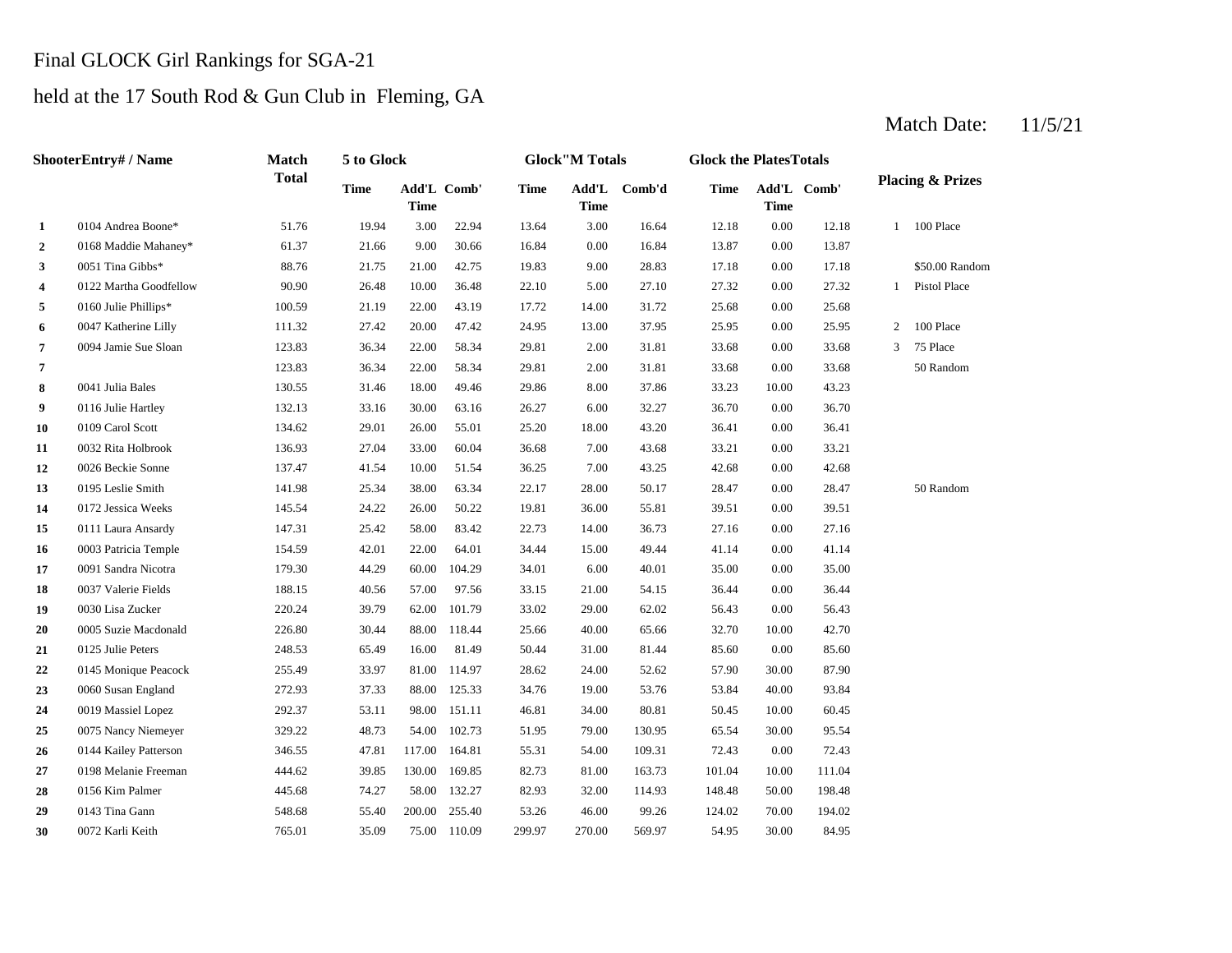## Final Pocket GLOCK Rankings for SGA-21

## held at the 17 South Rod & Gun Club in Fleming, GA

|                         | ShooterEntry# / Name          | Match        | 5 to Glock  |                            |              |             | <b>Glock</b> "M Totals |        | <b>Glock the PlatesTotals</b> |                            |        |                |                             |
|-------------------------|-------------------------------|--------------|-------------|----------------------------|--------------|-------------|------------------------|--------|-------------------------------|----------------------------|--------|----------------|-----------------------------|
|                         |                               | <b>Total</b> | <b>Time</b> | Add'L Comb'<br><b>Time</b> |              | <b>Time</b> | Add'L<br><b>Time</b>   | Comb'd | Time                          | Add'L Comb'<br><b>Time</b> |        |                | <b>Placing &amp; Prizes</b> |
| 1                       | 0082 Thomas Fariss*           | 37.27        | 10.88       | 1.00                       | 11.88        | 10.26       | 1.00                   | 11.26  | 14.13                         | 0.00                       | 14.13  | 2              | 100 Place                   |
| $\overline{2}$          | 0068 Tony Boone*              | 41.08        | 13.70       | 1.00                       | 14.70        | 11.32       | 0.00                   | 11.32  | 15.06                         | 0.00                       | 15.06  | 3              | 75 Place                    |
| 3                       | 0189 Eli Colotta*             | 45.78        | 14.60       | 4.00                       | 18.60        | 12.32       | 1.00                   | 13.32  | 13.86                         | 0.00                       | 13.86  |                |                             |
| $\overline{\mathbf{4}}$ | 0167 Maddie Mahaney*          | 46.45        | 11.58       | 5.00                       | 16.58        | 11.69       | 1.00                   | 12.69  | 17.18                         | 0.00                       | 17.18  | 1              | \$190/210 Place             |
| 5                       | 0089 Kenneth McCune*          | 47.01        | 13.89       | 4.00                       | 17.89        | 11.10       | 2.00                   | 13.10  | 16.02                         | 0.00                       | 16.02  |                |                             |
| 6                       | 0203 Luke Oxender*            | 50.86        | 13.00       | 6.00                       | 19.00        | 11.59       | 2.00                   | 13.59  | 18.27                         | 0.00                       | 18.27  |                |                             |
| 7                       | 0055 Jim Montgomery*          | 51.19        | 12.60       | 5.00                       | 17.60        | 13.64       | 1.00                   | 14.64  | 18.95                         | 0.00                       | 18.95  |                |                             |
| 8                       | $0191$ Mike $\mathrm{Ross}^*$ | 52.10        | 11.57       | 11.00                      | 22.57        | 11.35       | 1.00                   | 12.35  | 17.18                         | 0.00                       | 17.18  |                |                             |
| 9                       | 0077 John Farrar*             | 52.28        | 10.74       | 11.00                      | 21.74        | 11.02       | 6.00                   | 17.02  | 13.52                         | 0.00                       | 13.52  |                |                             |
| 10                      | 0194 Brian Giovannini*        | 53.45        | 11.24       | 6.00                       | 17.24        | 9.99        | 1.00                   | 10.99  | 15.22                         | 10.00                      | 25.22  |                | 9 2 year membership re      |
| 11                      | 0058 Wallace Knight*          | 54.70        | 16.95       | 4.00                       | 20.95        | 12.87       | 3.00                   | 15.87  | 17.88                         | 0.00                       | 17.88  |                |                             |
| 12                      | 0022 Paul Rollins Jr.         | 57.64        | 16.50       | 3.00                       | 19.50        | 15.88       | 0.00                   | 15.88  | 22.26                         | 0.00                       | 22.26  | $\mathbf{1}$   | Pistol Place                |
| 13                      | 0011 Randal Roberts*          | 58.43        | 15.79       | 3.00                       | 18.79        | 11.94       | 7.00                   | 18.94  | 20.70                         | 0.00                       | 20.70  |                |                             |
| 14                      | 0158 Michael Magowan*         | 64.62        | 10.50       | 10.00                      | 20.50        | 10.69       | 3.00                   | 13.69  | 20.43                         | 10.00                      | 30.43  |                |                             |
| 15                      | 0064 Dennis Kacheline* Jr     | 67.72        | 9.45        | 25.00                      | 34.45        | 10.44       | 3.00                   | 13.44  | 19.83                         | 0.00                       | 19.83  |                |                             |
| 16                      | 0036 Simon LeRay*             | 73.80        | 16.73       | 1.00                       | 17.73        | 14.79       | 1.00                   | 15.79  | 30.28                         | 10.00                      | 40.28  |                |                             |
| 17                      | 0213 Geoffrey Gall*           | 77.05        | 12.15       | 3.00                       | 15.15        | 9.48        | 5.00                   | 14.48  | 17.42                         | 30.00                      | 47.42  | 7              | 2 year membership re        |
| 18                      | 0209 Jeffrey Sizemore         | 77.51        | 18.13       | 11.00                      | 29.13        | 16.55       | 4.00                   | 20.55  | 27.83                         | 0.00                       | 27.83  | $\overline{2}$ | 75 Place                    |
| 19                      | 0120 Robert Milner*           | 78.37        | 21.56       | 9.00                       | 30.56        | 13.59       | 8.00                   | 21.59  | 26.22                         | 0.00                       | 26.22  |                |                             |
| 20                      | 0128 Allen Egerton            | 87.31        | 13.80       | 23.00                      | 36.80        | 14.99       | 1.00                   | 15.99  | 24.52                         | 10.00                      | 34.52  |                | \$50.00 Place               |
| 21                      | 0207 Matthew Farley           | 94.53        | 21.71       | 14.00                      | 35.71        | 19.13       | 7.00                   | 26.13  | 32.69                         | 0.00                       | 32.69  |                |                             |
| 22                      | 0206 Skyler Sallee*           | 101.78       | 16.58       | 14.00                      | 30.58        | 14.96       | 2.00                   | 16.96  | 24.24                         | 30.00                      | 54.24  |                |                             |
| 23                      | 0163 Mike Smith               | 103.61       | 24.07       | 21.00                      | 45.07        | 19.29       | 1.00                   | 20.29  | 38.25                         | 0.00                       | 38.25  |                |                             |
| 24                      | 0150 Wes Mahr                 | 105.26       | 18.77       | 17.00                      | 35.77        | 14.25       | 5.00                   | 19.25  | 30.24                         | 20.00                      | 50.24  |                |                             |
| 25                      | 0031 Rita Holbrook            | 108.55       | 25.68       | 11.00                      | 36.68        | 30.77       | 0.00                   | 30.77  | 41.10                         | 0.00                       | 41.10  |                |                             |
| 26                      | 0200 John Boyer               | 108.82       | 18.26       | 8.00                       | 26.26        | 15.35       | 4.00                   | 19.35  | 33.21                         | 30.00                      | 63.21  |                |                             |
| 27                      | 0186 Steven Pariseau          | 109.02       | 14.64       | 14.00                      | 28.64        | 10.90       | 1.00                   | 11.90  | 18.48                         | 50.00                      | 68.48  |                |                             |
| 28                      | 0100 Mark Palmer*             | 112.38       | 19.48       | 4.00                       | 23.48        | 17.04       | 1.00                   | 18.04  | 40.86                         | 30.00                      | 70.86  |                | 2 year membership re        |
| 29                      | 0134 Scott Bland              | 121.39       | 14.26       | 9.00                       | 23.26        | 16.59       | 14.00                  | 30.59  | 27.54                         | 40.00                      | 67.54  |                |                             |
| 30                      | 0028 Warren Sonne*            | 145.19       | 10.38       | 25.00                      | 35.38        | 11.88       | 9.00                   | 20.88  | 28.93                         | 60.00                      | 88.93  |                |                             |
| 31                      | 0093 Jamie Sue Sloan          | 162.13       | 23.84       | 22.00                      | 45.84        | 19.32       | 15.00                  | 34.32  | 51.97                         | 30.00                      | 81.97  |                |                             |
| 32                      | 0013 Charles Cook             | 206.74       | 21.61       | 53.00                      | 74.61        | 22.22       | 17.00                  | 39.22  | 62.91                         | 30.00                      | 92.91  |                |                             |
| 33                      | 0043 Anthony Berens           | 221.89       | 18.63       | 45.00                      | 63.63        | 22.78       | 8.00                   | 30.78  | 37.48                         | 90.00                      | 127.48 |                |                             |
| 34                      | 0141 Barbara Cauley           | 457.24       | 47.05       | 77.00                      | 124.05       | 42.99       | 38.00                  | 80.99  | 92.20                         | 160.00                     | 252.20 |                | \$50.00 Random              |
| 35                      | 0149 Sara Mahr                | 567.35       | 32.45       |                            | 81.00 113.45 | 47.57       | 68.00                  | 115.57 | 108.33                        | 230.00                     | 338.33 |                | Pistol Membership Pr        |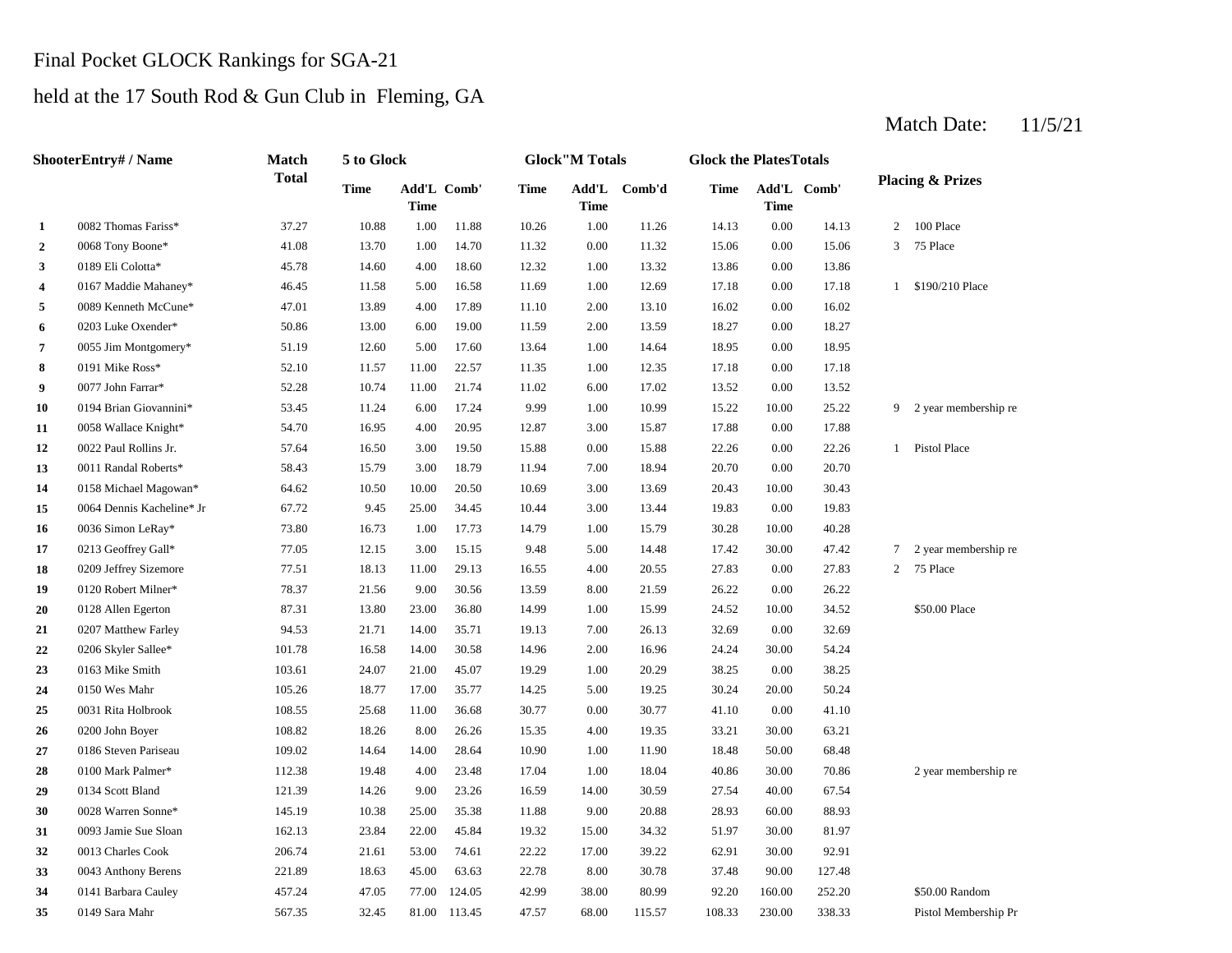|    | <b>ShooterEntry#/Name</b> | Match        | <b>5 to Glock</b> |                      |        |       | <b>Glock</b> "M Totals |        | <b>Glock the PlatesTotals</b> |                      |        |                             |
|----|---------------------------|--------------|-------------------|----------------------|--------|-------|------------------------|--------|-------------------------------|----------------------|--------|-----------------------------|
|    |                           | <b>Total</b> | <b>Time</b>       | Add'L<br><b>Time</b> | Comb'  | Time  | Add'I<br>Time          | Comb'd | <b>Time</b>                   | Add'L<br><b>Time</b> | Comb'  | <b>Placing &amp; Prizes</b> |
| 36 | 0137 Andy Peters*         | .138.06      | 299.97            | 150.00               | 449.97 | 22.13 | 26.00                  | 48.13  | 399.96                        | 240.00               | 639.96 | 50 Random                   |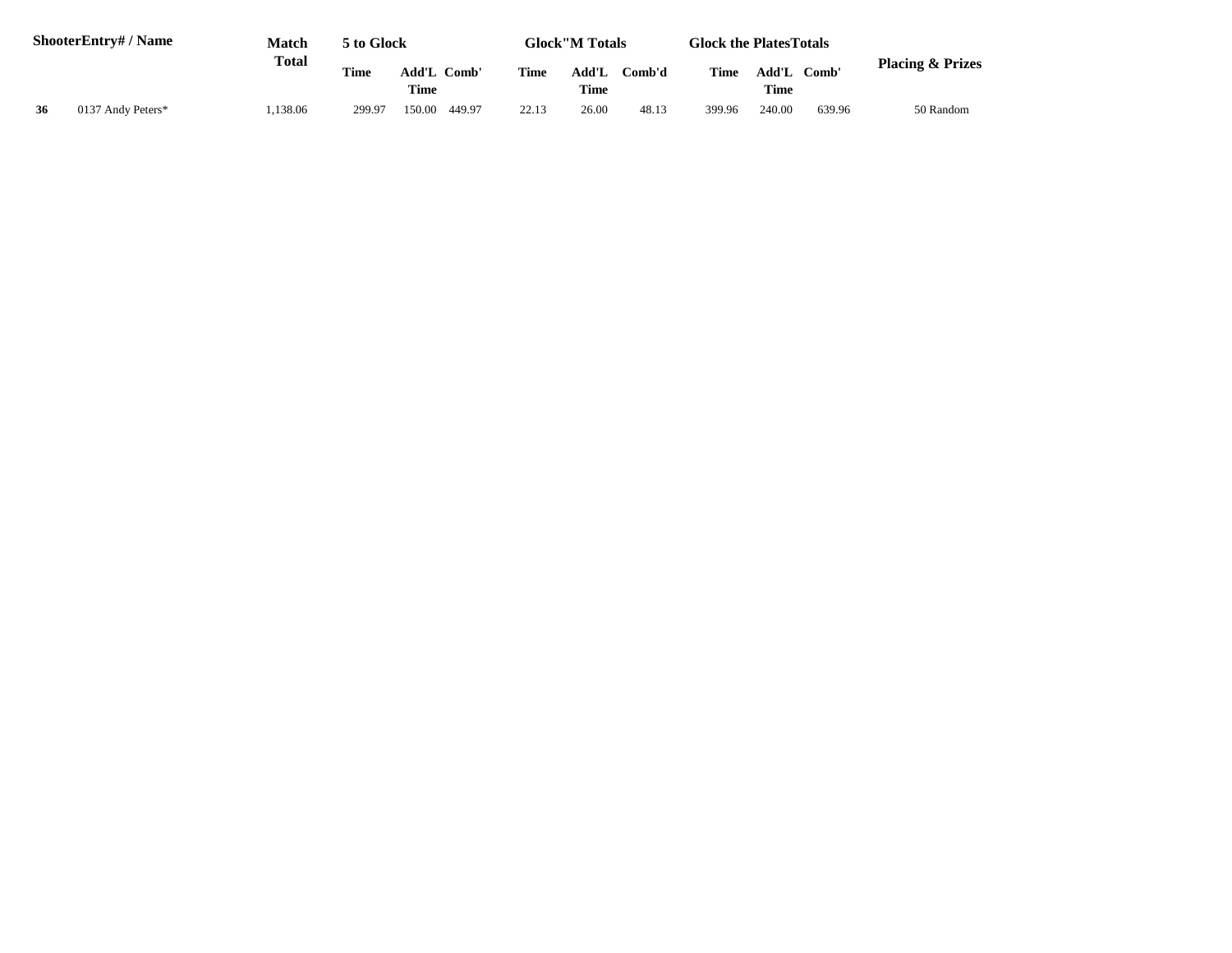## Final GLOCK MOS Rankings for SGA-21

## held at the 17 South Rod & Gun Club in Fleming, GA

|                    | ShooterEntry# / Name      | Match        | 5 to Glock  |                            |       |             | <b>Glock</b> "M Totals |        | <b>Glock the PlatesTotals</b> |             |             |              |                             |
|--------------------|---------------------------|--------------|-------------|----------------------------|-------|-------------|------------------------|--------|-------------------------------|-------------|-------------|--------------|-----------------------------|
|                    |                           | <b>Total</b> | <b>Time</b> | Add'L Comb'<br><b>Time</b> |       | <b>Time</b> | Add'L<br><b>Time</b>   | Comb'd | Time                          | <b>Time</b> | Add'L Comb' |              | <b>Placing &amp; Prizes</b> |
| $\mathbf{1}$       | 0078 John Farrar*         | 43.27        | 16.47       | 3.00                       | 19.47 | 13.13       | 1.00                   | 14.13  | 9.67                          | 0.00        | 9.67        | 6            | 2 year membership re        |
| $\overline{2}$     | 0069 Tony Boone*          | 46.17        | 19.52       | 1.00                       | 20.52 | 14.52       | 1.00                   | 15.52  | 10.13                         | 0.00        | 10.13       |              |                             |
| 3                  | 0214 Geoffrey Gall*       | 50.74        | 16.57       | 4.00                       | 20.57 | 13.72       | 2.00                   | 15.72  | 14.45                         | 0.00        | 14.45       | $\mathbf{1}$ | Pistol Place                |
| $\overline{\bf 4}$ | 0083 Thomas Fariss*       | 52.11        | 19.72       | 5.00                       | 24.72 | 15.07       | 0.00                   | 15.07  | 12.32                         | 0.00        | 12.32       |              |                             |
| 5                  | 0204 Luke Oxender*        | 53.46        | 18.54       | 6.00                       | 24.54 | 15.44       | 0.00                   | 15.44  | 13.48                         | 0.00        | 13.48       |              |                             |
| 6                  | 0127 James Mielnik*       | 60.09        | 24.45       | 5.00                       | 29.45 | 16.91       | 0.00                   | 16.91  | 13.73                         | 0.00        | 13.73       |              |                             |
| 7                  | 0187 Steven Pariseau      | 66.39        | 17.62       | 7.00                       | 24.62 | 14.62       | 0.00                   | 14.62  | 17.15                         | 10.00       | 27.15       | 1            | Pistol Place                |
| 8                  | 0181 Marcus Peterson*     | 66.42        | 19.91       | 5.00                       | 24.91 | 17.09       | 6.00                   | 23.09  | 18.42                         | 0.00        | 18.42       |              |                             |
| 9                  | 0059 Wallace Knight*      | 68.77        | 23.20       | 2.00                       | 25.20 | 19.39       | 6.00                   | 25.39  | 18.18                         | 0.00        | 18.18       |              |                             |
| 10                 | 0205 John Taylor          | 70.93        | 28.95       | 5.00                       | 33.95 | 20.18       | 2.00                   | 22.18  | 14.80                         | 0.00        | 14.80       | 2            | 100 Place                   |
| 11                 | 0201 William Sims         | 74.25        | 26.22       | 10.00                      | 36.22 | 18.43       | 2.00                   | 20.43  | 17.60                         | 0.00        | 17.60       | 3            | 75 Place                    |
| 12                 | 0129 Allen Egerton        | 76.52        | 21.09       | 10.00                      | 31.09 | 17.79       | 11.00                  | 28.79  | 16.64                         | 0.00        | 16.64       |              |                             |
| 13                 | 0029 Warren Sonne*        | 76.71        | 23.26       | 13.00                      | 36.26 | 18.08       | 1.00                   | 19.08  | 21.37                         | 0.00        | 21.37       |              |                             |
| 14                 | 0074 Tony Mullins II      | 77.19        | 23.55       | 16.00                      | 39.55 | 15.66       | 5.00                   | 20.66  | 16.98                         | 0.00        | 16.98       |              |                             |
| 15                 | 0173 Merlin Harrison      | 85.28        | 28.57       | 4.00                       | 32.57 | 25.07       | 3.00                   | 28.07  | 24.64                         | 0.00        | 24.64       |              |                             |
| 16                 | 0049 Rick Gibbs*          | 85.98        | 25.07       | 16.00                      | 41.07 | 22.13       | 2.00                   | 24.13  | 20.78                         | 0.00        | 20.78       |              |                             |
| 17                 | 0153 Fletcher Rutter      | 85.99        | 24.50       | 7.00                       | 31.50 | 21.20       | 10.00                  | 31.20  | 23.29                         | 0.00        | 23.29       |              |                             |
| 18                 | 0175 Brian Hanson         | 92.03        | 19.11       | 27.00                      | 46.11 | 14.02       | 15.00                  | 29.02  | 16.90                         | 0.00        | 16.90       |              |                             |
| 19                 | 0053 Joseph Castelli      | 94.57        | 22.76       | 21.00                      | 43.76 | 23.14       | 6.00                   | 29.14  | 21.67                         | 0.00        | 21.67       |              |                             |
| 20                 | 0065 Dennis Kacheline* Jr | 94.67        | 14.29       | 34.00                      | 48.29 | 12.19       | 21.00                  | 33.19  | 13.19                         | 0.00        | 13.19       |              |                             |
| 21                 | 0052 Tina Gibbs*          | 96.89        | 21.70       | 26.00                      | 47.70 | 20.74       | 6.00                   | 26.74  | 22.45                         | 0.00        | 22.45       |              |                             |
| 22                 | 0152 Jeffrey Crosby       | 97.46        | 32.48       | 13.00                      | 45.48 | 30.92       | 0.00                   | 30.92  | 21.06                         | 0.00        | 21.06       |              |                             |
| 23                 | 0164 Mike Smith           | 97.82        | 34.98       | 3.00                       | 37.98 | 28.20       | 1.00                   | 29.20  | 30.64                         | 0.00        | 30.64       |              |                             |
| 24                 | 0197 Jeffrey Prindle      | 107.19       | 25.31       | 19.00                      | 44.31 | 23.63       | 15.00                  | 38.63  | 24.25                         | 0.00        | 24.25       |              |                             |
| 25                 | 0096 Austin Tinkley       | 107.98       | 26.07       | 31.00                      | 57.07 | 18.80       | 7.00                   | 25.80  | 25.11                         | 0.00        | 25.11       |              |                             |
| 26                 | 0106 Jim Graf*            | 112.50       | 27.04       | 25.00                      | 52.04 | 24.84       | 5.00                   | 29.84  | 30.62                         | 0.00        | 30.62       |              |                             |
| 27                 | 0132 Roy Bridges          | 124.41       | 26.76       | 14.00                      | 40.76 | 24.76       | 6.00                   | 30.76  | 32.89                         | 20.00       | 52.89       |              |                             |
| 28                 | 0084 Ronald Jacobs        | 124.63       | 25.81       | 22.00                      | 47.81 | 26.41       | 22.00                  | 48.41  | 28.41                         | 0.00        | 28.41       |              |                             |
| 29                 | 0118 Thomas Mansfield Jr. | 127.27       | 25.22       | 31.00                      | 56.22 | 22.41       | 9.00                   | 31.41  | 29.64                         | 10.00       | 39.64       | 12           | \$50.00 Random              |
| 30                 | 0151 Owen Graham          | 127.76       | 29.53       | 37.00                      | 66.53 | 24.82       | 9.00                   | 33.82  | 27.41                         | 0.00        | 27.41       |              |                             |
| 31                 | 0035 John Fields          | 131.95       | 26.49       | 45.00                      | 71.49 | 26.69       | 9.00                   | 35.69  | 24.77                         | 0.00        | 24.77       |              |                             |
| 32                 | 0108 Kenneth Kerr         | 143.92       | 36.01       | 18.00                      | 54.01 | 36.85       | 16.00                  | 52.85  | 37.06                         | 0.00        | 37.06       |              |                             |
| 33                 | 0027 Beckie Sonne         | 145.56       | 42.79       | 38.00                      | 80.79 | 29.10       | 5.00                   | 34.10  | 30.67                         | 0.00        | 30.67       |              | 2 year membership re        |
| 34                 | 0216 Willie Puskas        | 149.79       | 22.06       | 50.00                      | 72.06 | 17.30       | 18.00                  | 35.30  | 22.43                         | 20.00       | 42.43       |              |                             |
| 35                 | 0165 Jimmy Bell           | 155.73       | 30.14       | 59.00                      | 89.14 | 22.23       | 18.00                  | 40.23  | 26.36                         | 0.00        | 26.36       |              | 2 year membership re        |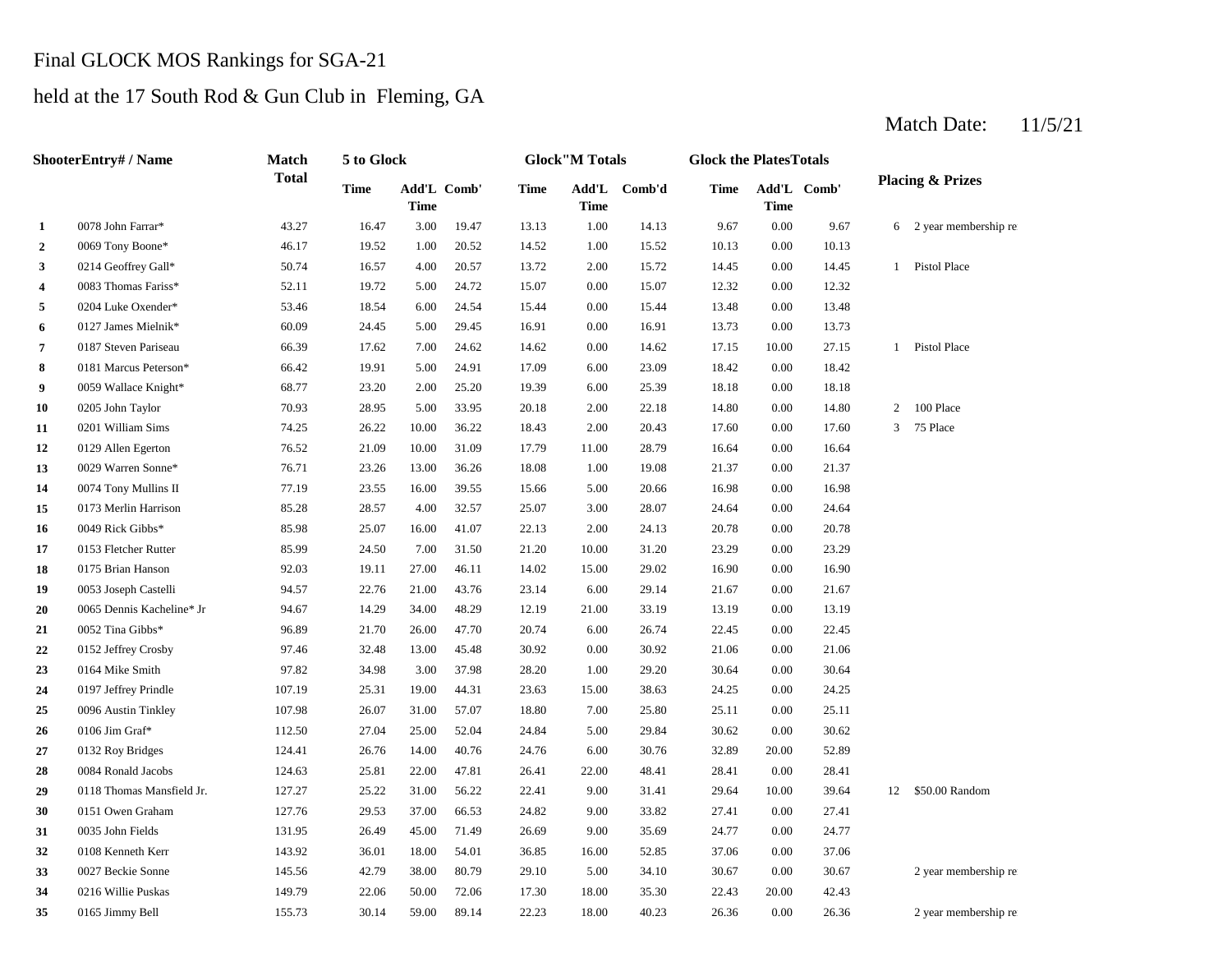|    | <b>ShooterEntry#/Name</b> | <b>Match</b> | 5 to Glock |                     |        |        | <b>Glock</b> "M Totals |        | <b>Glock the PlatesTotals</b> |                            |        |                             |
|----|---------------------------|--------------|------------|---------------------|--------|--------|------------------------|--------|-------------------------------|----------------------------|--------|-----------------------------|
|    |                           | <b>Total</b> | Time       | Add'L Comb'<br>Time |        | Time   | Add'L<br>Time          | Comb'd | Time                          | Add'L Comb'<br><b>Time</b> |        | <b>Placing &amp; Prizes</b> |
| 36 | 0146 Monique Peacock      | 160.06       | 35.69      | 58.00               | 93.69  | 29.13  | 5.00                   | 34.13  | 32.24                         | 0.00                       | 32.24  |                             |
| 37 | 0123 Jerry Brock          | 195.08       | 29.12      | 83.00               | 112.12 | 28.05  | 14.00                  | 42.05  | 40.91                         | 0.00                       | 40.91  |                             |
| 38 | 0092 Sandra Nicotra       | 274.10       | 28.91      | 109.00              | 137.91 | 28.53  | 15.00                  | 43.53  | 52.66                         | 40.00                      | 92.66  |                             |
| 39 | 0114 Paul Gwiazdzinski    | 295.71       | 34.39      | 65.00               | 99.39  | 45.73  | 36.00                  | 81.73  | 104.59                        | 10.00                      | 114.59 | Pistol Random               |
| 40 | 0193 Laura Arnett         | 328.86       | 66.19      | 80.00               | 146.19 | 54.63  | 11.00                  | 65.63  | 87.04                         | 30.00                      | 117.04 |                             |
| 41 | 0192 Chad Arnett          | 345.90       | 36.96      | 111.00              | 147.96 | 40.69  | 59.00                  | 99.69  | 68.25                         | 30.00                      | 98.25  |                             |
| 42 | 0169 Brett Browning       | 642.90       | 31.86      | 18.00               | 49.86  | 299.97 | 270.00                 | 569.97 | 23.07                         | 0.00                       | 23.07  |                             |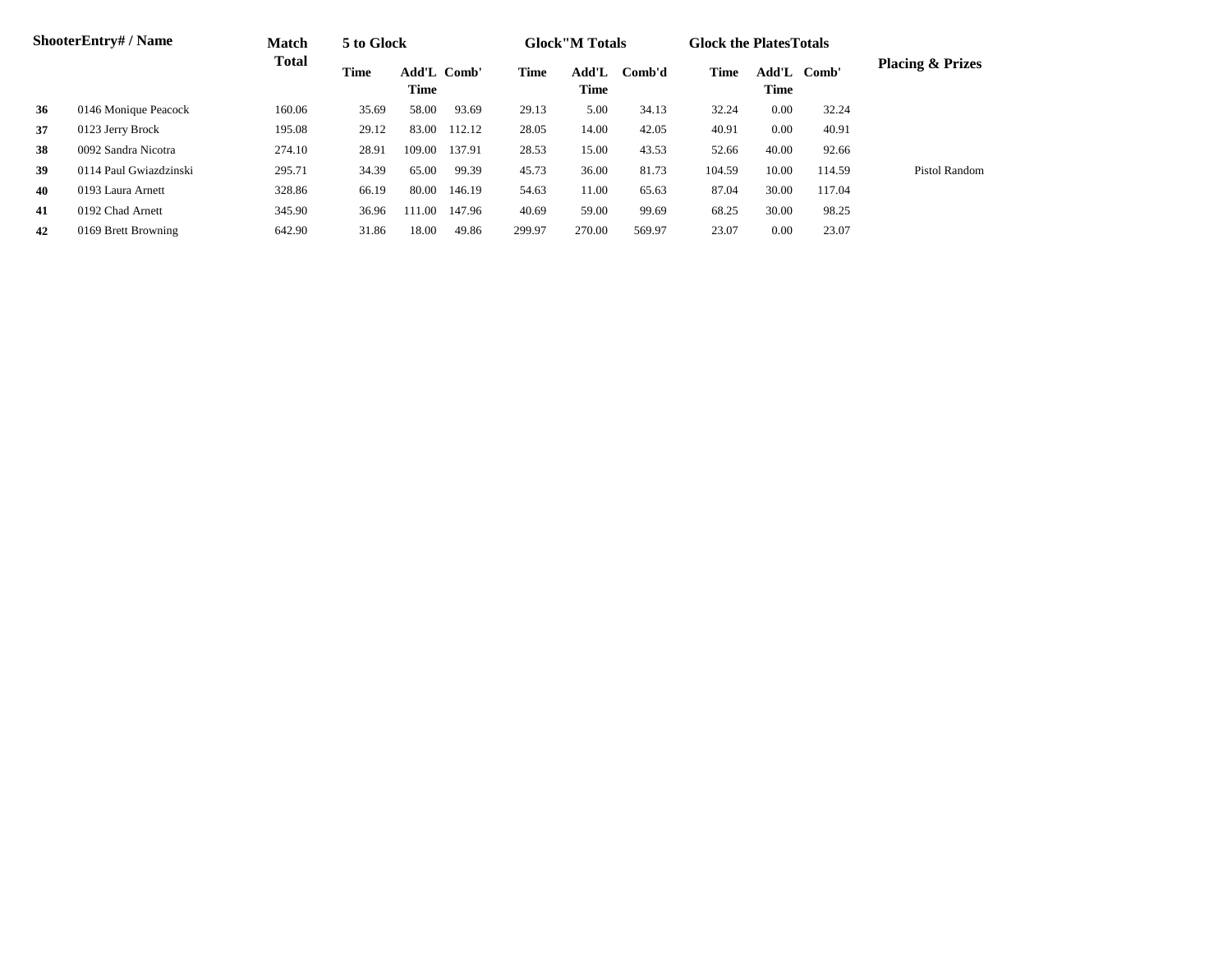### **Final Team Rankings for the GGSM-SGA-21**

### **held at the 17 South Rod & Gun Club in Fleming, GA**

Match Date:  $11/5/21$ 

**GLOCK Girls Division**

| <b>Standing</b> | Score  | <b>Team Name</b> | <b>Team Members</b>                       |
|-----------------|--------|------------------|-------------------------------------------|
|                 | 540.41 | VTA - ALPHA      | Julia Bales, Susan England, Rita Holbrook |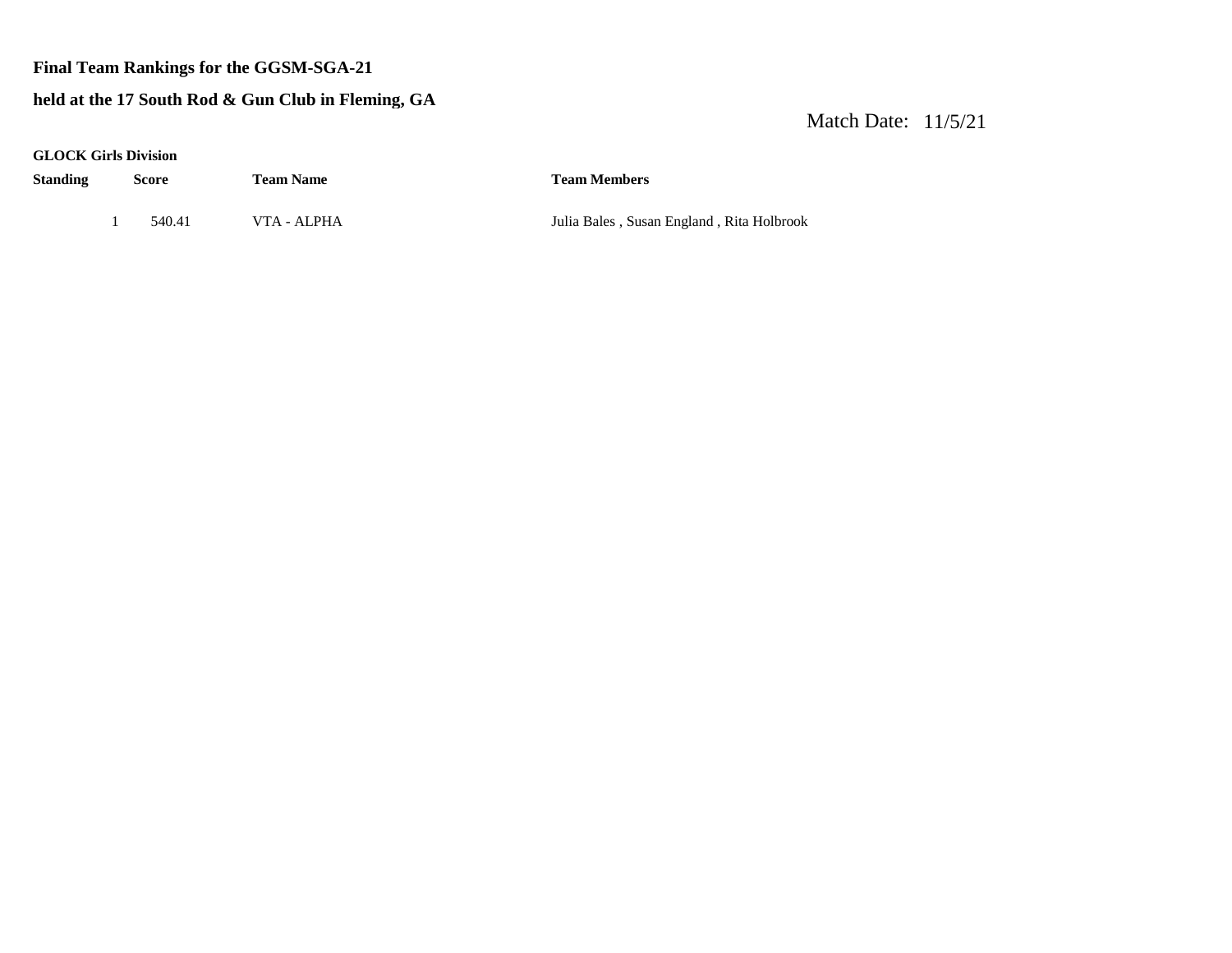**The following scores have not been included in the above results due to administrative issues or scoring errors Please call the GSSF office (770) 437-4718 as soon as possible for further clarification. Thank you.**

**Shooters who did not finish the match...**

#### **Shooters who did not show**

- 0023 1 0023 Janna Daughtery
- 0025 2 0025 Brenda Rithner
- 0018 3 0018 Sonya Saxton
- 0001 4 0001 Robert Chenoweth
- 0002 5 0002 Pamela Lovelace
- 0039 **6** Joanna Stone
- 0045 7 0045 Richard Ballerino
- 0046 8 0046 Richard Ballerino
- 9 0062 **9** Melanie Nelson
- 10 0079 **10** Edwin Rios
- 0080 **11** Edwin Rios
- 12 0121 **12** Martha Goodfellow
- 13 0136 **13** Andy Peters\*
- 14 0138 **14** Andy Peters\*
- 15 0147 Pride Woods
- 16 0161 **16** Frank Micalizzi
- 17 0014 **17** Haynes Poole
- 18 0015 **18** Haynes Poole
- 19 0016 **19** Haynes Poole
- 20 0085 **20** Juan Vasquez
- 21 0020 **21** Thomas Winders II
- **22** 0021 Thomas Winders II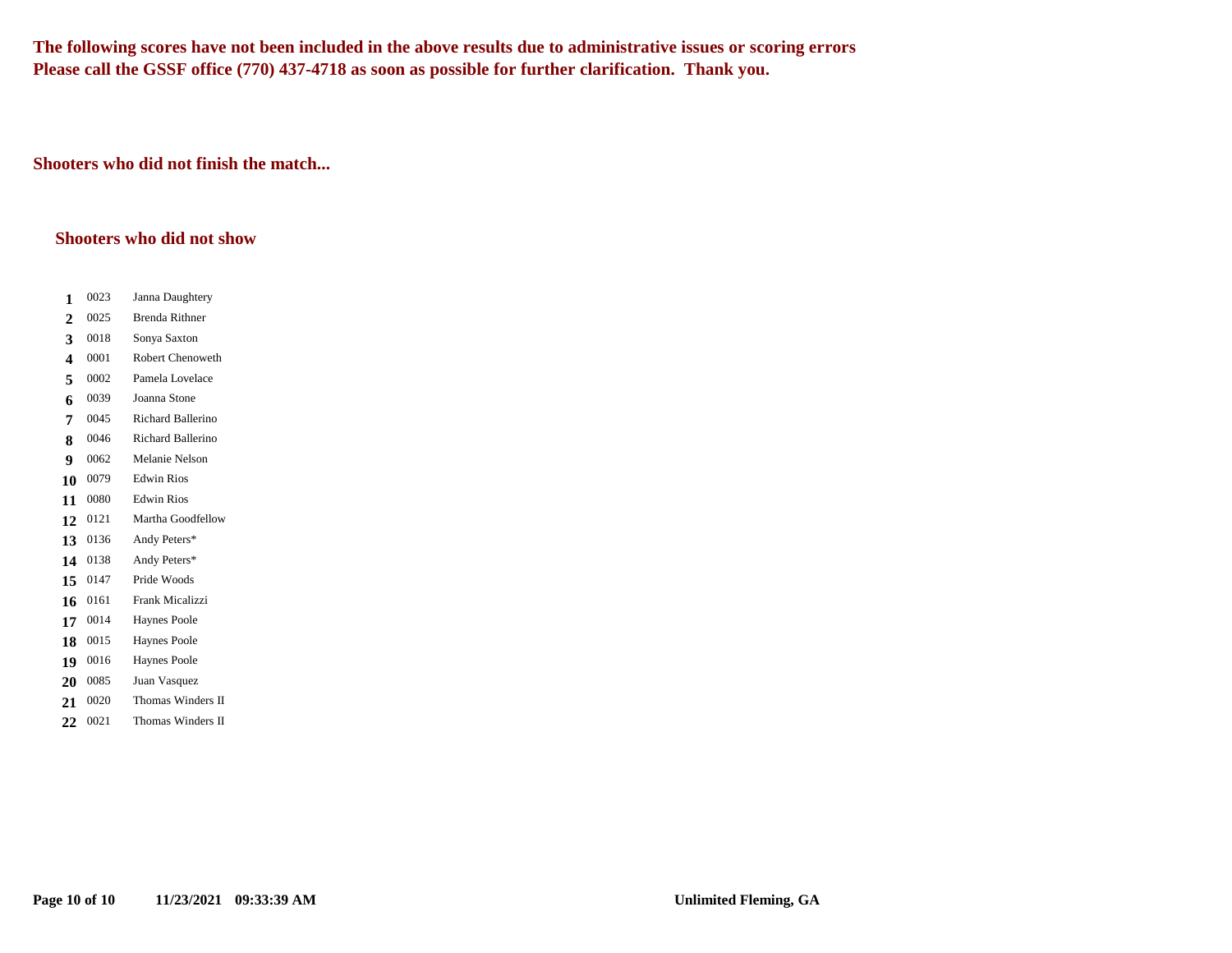## Final Civilian Rankings for the The GLOCK Showdown in Savannah IV

## held at the 17 South Rod & Gun Club in Fleming, GA

|                         | ShooterEntry# / Name   | Match        | 5 to Glock  |             |             |             | <b>Glock</b> "M Totals |        | <b>Glock the PlatesTotals</b> |             |             |                |                             |                            |
|-------------------------|------------------------|--------------|-------------|-------------|-------------|-------------|------------------------|--------|-------------------------------|-------------|-------------|----------------|-----------------------------|----------------------------|
|                         |                        | <b>Total</b> | <b>Time</b> | <b>Time</b> | Add'L Comb' | <b>Time</b> | Add'L<br><b>Time</b>   | Comb'd | Time                          | <b>Time</b> | Add'L Comb' |                | <b>Placing &amp; Prizes</b> | <b>Categories</b>          |
| 1                       | 0442 Skyler Sallee     | 68.14        | 23.54       | 9.00        | 32.54       | 17.95       | 1.00                   | 18.95  | 16.65                         | 0.00        | 16.65       | $\mathbf{1}$   | Pistol Place                |                            |
| 2                       | 0231 Nic Rodriguez     | 74.86        | 25.21       | 9.00        | 34.21       | 17.83       | 2.00                   | 19.83  | 20.82                         | 0.00        | 20.82       | $\overline{2}$ | 100 Place                   |                            |
| $\overline{\mathbf{3}}$ | 0263 Jacob Everett     | 76.74        | 23.46       | 7.00        | 30.46       | 16.48       | 8.00                   | 24.48  | 21.80                         | 0.00        | 21.80       | $\overline{3}$ | 75 Place                    |                            |
| $\overline{\mathbf{4}}$ | 0211 Edward Love       | 78.25        | 26.91       | 14.00       | 40.91       | 22.63       | 0.00                   | 22.63  | 14.71                         | 0.00        | 14.71       |                | 75 Super Senior             | Super Senior               |
| 5                       | 0172 Rick Steinberger  | 80.59        | 26.58       | 12.00       | 38.58       | 20.23       | 2.00                   | 22.23  | 19.78                         | 0.00        | 19.78       |                |                             | Super Senior               |
| 6                       | 0283 Martha Goodfellow | 85.81        | 25.29       | 14.00       | 39.29       | 23.80       | 3.00                   | 26.80  | 19.72                         | 0.00        | 19.72       |                | 75 Adult Female             | Adult Female, Super Senior |
| $\overline{7}$          | 0447 Jeffrey Sizemore  | 90.57        | 35.89       | 16.00       | 51.89       | 19.70       | 1.00                   | 20.70  | 17.98                         | 0.00        | 17.98       |                |                             |                            |
| 8                       | 0180 Chris Click       | 94.75        | 28.05       | 15.00       | 43.05       | 20.98       | 6.00                   | 26.98  | 24.72                         | 0.00        | 24.72       |                |                             |                            |
| -9                      | 0381 Vic Seiter III    | 98.23        | 31.29       | 22.00       | 53.29       | 21.01       | 6.00                   | 27.01  | 17.93                         | 0.00        | 17.93       |                |                             |                            |
| 10                      | 0027 Michael Partridge | 100.49       | 23.34       | 23.00       | 46.34       | 24.34       | 13.00                  | 37.34  | 16.81                         | 0.00        | 16.81       |                |                             |                            |
| 11                      | 0206 Charles Young     | 101.31       | 26.28       | 12.00       | 38.28       | 25.44       | 10.00                  | 35.44  | 27.59                         | 0.00        | 27.59       |                |                             |                            |
| 12                      | 0382 Jacob Seiter      | 101.97       | 25.41       | 27.00       | 52.41       | 17.78       | 11.00                  | 28.78  | 20.78                         | 0.00        | 20.78       |                | 75 Junior Male              | Junior Male                |
| 13                      | 0307 Scott Bland       | 104.82       | 20.07       | 21.00       | 41.07       | 25.83       | 11.00                  | 36.83  | 26.92                         | 0.00        | 26.92       |                |                             |                            |
| 14                      | 0375 Merlin Harrison   | 109.12       | 29.61       | 16.00       | 45.61       | 23.80       | 13.00                  | 36.80  | 26.71                         | 0.00        | 26.71       |                | 75 Senior                   | Senior                     |
| 15                      | 0449 Adam Kopper       | 113.17       | 19.17       | 21.00       | 40.17       | 14.32       | 19.00                  | 33.32  | 19.68                         | 20.00       | 39.68       |                |                             |                            |
| 16                      | 0256 Hayden Olive      | 113.56       | 29.12       | 26.00       | 55.12       | 21.86       | 10.00                  | 31.86  | 26.58                         | 0.00        | 26.58       |                |                             |                            |
| 17                      | 0116 Katherine Lilly   | 114.76       | 28.44       | 25.00       | 53.44       | 29.62       | 7.00                   | 36.62  | 24.70                         | 0.00        | 24.70       |                |                             | <b>Adult Female</b>        |
| 18                      | 0197 James Parris Jr   | 118.72       | 41.95       | 8.00        | 49.95       | 36.81       | 3.00                   | 39.81  | 28.96                         | 0.00        | 28.96       |                |                             | Super Senior               |
| 19                      | 0376 Brian Hanson      | 121.67       | 16.35       | 47.00       | 63.35       | 13.93       | 21.00                  | 34.93  | 23.39                         | 0.00        | 23.39       |                |                             |                            |
| 20                      | 0098 Thomas Lowe       | 124.42       | 33.81       | 29.00       | 62.81       | 28.76       | 4.00                   | 32.76  | 28.85                         | 0.00        | 28.85       |                |                             | Senior                     |
| 21                      | 0107 Julia Bales       | 126.23       | 30.18       | 9.00        | 39.18       | 31.37       | 8.00                   | 39.37  | 37.68                         | 10.00       | 47.68       |                |                             | Adult Female, Super Senior |
| 22                      | 0183 L Joseph Niemeyer | 132.18       | 34.56       | 15.00       | 49.56       | 31.51       | 21.00                  | 52.51  | 30.11                         | 0.00        | 30.11       |                |                             | Senior                     |
| 23                      | 0383 Noah Crain        | 132.19       | 21.63       | 34.00       | 55.63       | 18.33       | 32.00                  | 50.33  | 26.23                         | 0.00        | 26.23       |                |                             | Junior Male                |
| 24                      | 0457 Jeff Jenkins      | 132.27       | 31.30       | 39.00       | 70.30       | 18.00       | 19.00                  | 37.00  | 24.97                         | 0.00        | 24.97       |                | 50 Random                   | Senior                     |
| 25                      | 0226 Anthony Martinez  | 132.69       | 24.15       | 28.00       | 52.15       | 23.23       | 26.00                  | 49.23  | 31.31                         | 0.00        | 31.31       |                |                             |                            |
| 26                      | 0114 Ken Lilly         | 133.33       | 23.07       | 34.00       | 57.07       | 20.34       | 32.00                  | 52.34  | 23.92                         | 0.00        | 23.92       |                |                             | Senior                     |
| 27                      | 0062 Chris Huss        | 134.62       | 33.87       | 22.00       | 55.87       | 31.95       | 8.00                   | 39.95  | 38.80                         | 0.00        | 38.80       |                |                             |                            |
| 28                      | 0415 Alexander Zager   | 135.50       | 31.02       | 38.00       | 69.02       | 24.41       | 14.00                  | 38.41  | 28.07                         | 0.00        | 28.07       |                |                             |                            |
| 29                      | 0419 Joseph Feitel     | 136.97       | 19.55       | 42.00       | 61.55       | 23.33       | 23.00                  | 46.33  | 29.09                         | 0.00        | 29.09       |                | Pistol Random               |                            |
| 30                      | 0444 Matthew Farley    | 141.20       | 28.60       | 33.00       | 61.60       | 21.95       | 7.00                   | 28.95  | 30.65                         | 20.00       | 50.65       |                |                             |                            |
| 31                      | 0234 Jamie Sue Sloan   | 141.32       | 38.27       | 32.00       | 70.27       | 28.47       | 4.00                   | 32.47  | 38.58                         | 0.00        | 38.58       |                |                             | Adult Female, Super Senior |
| 32                      | 0425 Alan Matthews     | 142.13       | 21.00       | 51.00       | 72.00       | 13.89       | 25.00                  | 38.89  | 21.24                         | 10.00       | 31.24       |                |                             |                            |
| 33                      | 0238 Austin Tinkley    | 144.79       | 20.83       | 63.00       | 83.83       | 19.45       | 18.00                  | 37.45  | 23.51                         | 0.00        | 23.51       |                |                             |                            |
| 34                      | 0275 Gary Chichester   | 145.57       | 24.76       | 35.00       | 59.76       | 30.92       | 11.00                  | 41.92  | 43.89                         | 0.00        | 43.89       |                |                             | Super Senior               |
| 35                      | 0358 Richard West      | 146.21       | 39.56       | 34.00       | 73.56       | 38.33       | 2.00                   | 40.33  | 32.32                         | 0.00        | 32.32       |                |                             | Senior                     |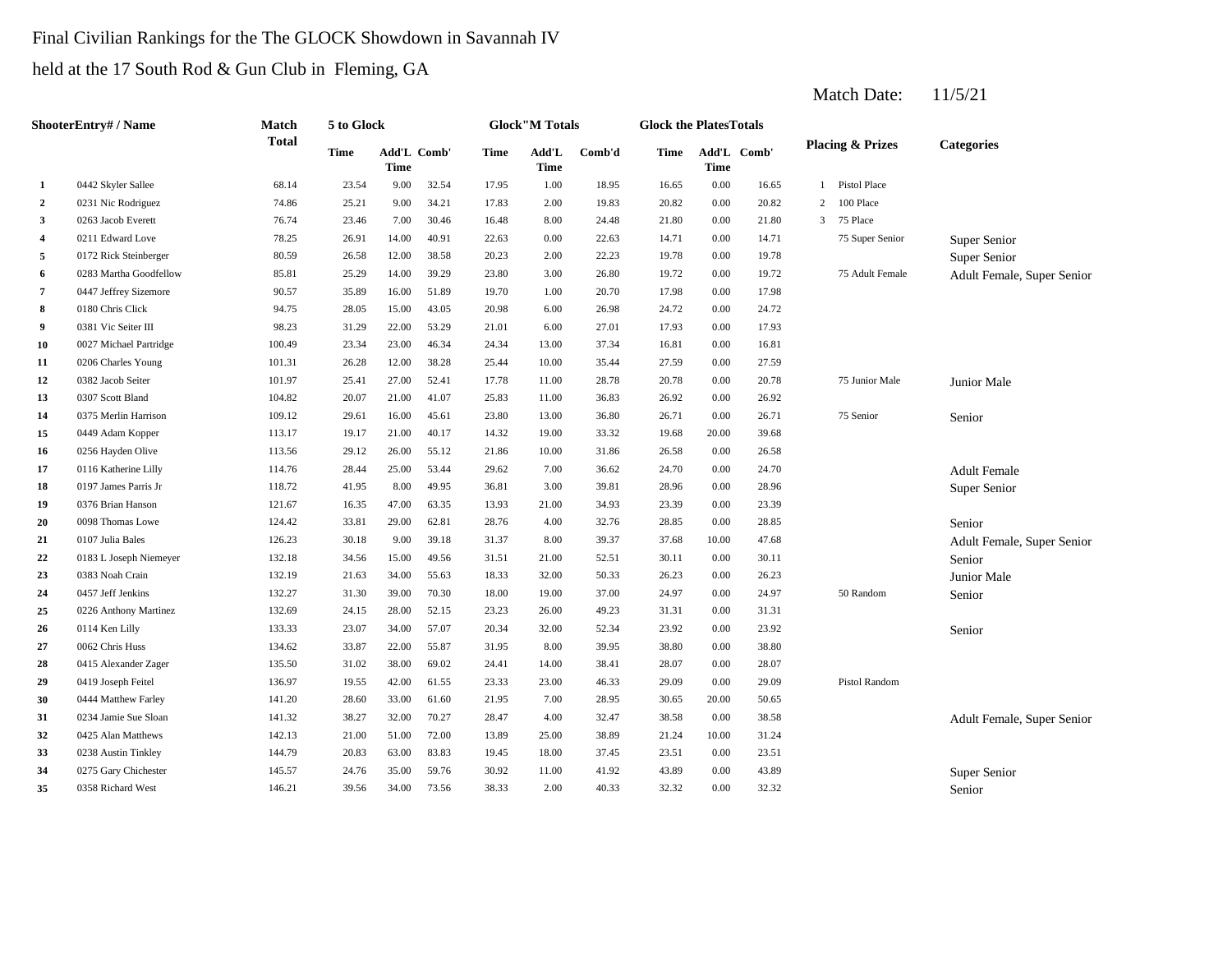|    | <b>ShooterEntry# / Name</b> | <b>Match</b> | 5 to Glock  |                            |        |       | <b>Glock</b> "M Totals |        | <b>Glock the PlatesTotals</b> |             |             |                             |                                  |
|----|-----------------------------|--------------|-------------|----------------------------|--------|-------|------------------------|--------|-------------------------------|-------------|-------------|-----------------------------|----------------------------------|
|    |                             | <b>Total</b> | <b>Time</b> | Add'L Comb'<br><b>Time</b> |        | Time  | Add'L<br><b>Time</b>   | Comb'd | Time                          | <b>Time</b> | Add'L Comb' | <b>Placing &amp; Prizes</b> | <b>Categories</b>                |
| 36 | 0080 Rita Holbrook          | 146.91       | 30.11       | 26.00                      | 56.11  | 37.96 | 16.00                  | 53.96  | 36.84                         | 0.00        | 36.84       |                             | <b>Adult Female</b>              |
| 37 | 0123 John Huss              | 148.99       | 37.55       | 31.00                      | 68.55  | 31.51 | 2.00                   | 33.51  | 46.93                         | 0.00        | 46.93       | 50 Random                   |                                  |
| 38 | 0323 Jerry Law              | 151.87       | 21.91       | 56.00                      | 77.91  | 19.99 | 24.00                  | 43.99  | 29.97                         | 0.00        | 29.97       |                             |                                  |
| 39 | 0222 Austin Kemp            | 153.97       | 42.04       | 27.00                      | 69.04  | 24.59 | 11.00                  | 35.59  | 49.34                         | 0.00        | 49.34       | 50 Random                   | Junior Male                      |
| 40 | 0407 Chad Faulkenberry      | 154.87       | 28.39       | 40.00                      | 68.39  | 22.62 | 33.00                  | 55.62  | 30.86                         | 0.00        | 30.86       |                             |                                  |
| 41 | 0403 Evan Register          | 154.88       | 28.61       | 24.00                      | 52.61  | 33.92 | 38.00                  | 71.92  | 30.35                         | 0.00        | 30.35       |                             |                                  |
| 42 | 0224 Truitt Mallory         | 155.66       | 35.57       | 16.00                      | 51.57  | 34.14 | 20.00                  | 54.14  | 49.95                         | 0.00        | 49.95       |                             | Super Senior                     |
| 43 | 0209 Gilbert Lopez          | 155.73       | 28.03       | 36.00                      | 64.03  | 25.40 | 34.00                  | 59.40  | 32.30                         | 0.00        | 32.30       |                             | Super Senior                     |
| 44 | 0081 Ken Hill               | 155.83       | 31.32       | 56.00                      | 87.32  | 24.88 | 19.00                  | 43.88  | 24.63                         | 0.00        | 24.63       |                             |                                  |
| 45 | 0377 Timothy Smith          | 157.21       | 52.24       | 23.00                      | 75.24  | 39.28 | 11.00                  | 50.28  | 31.69                         | 0.00        | 31.69       |                             | Super Senior                     |
| 46 | 0422 Michael Mckenzie       | 159.91       | 27.93       | 35.00                      | 62.93  | 27.80 | 19.00                  | 46.80  | 50.18                         | 0.00        | 50.18       |                             | Senior                           |
| 47 | 0360 Clayton Birdwell       | 161.09       | 25.05       | 63.00                      | 88.05  | 19.45 | 25.00                  | 44.45  | 28.59                         | 0.00        | 28.59       | 2 year membership rei       |                                  |
| 48 | 0025 Stephen Wheelock       | 161.68       | 43.75       | 48.00                      | 91.75  | 27.30 | 6.00                   | 33.30  | 36.63                         | 0.00        | 36.63       |                             |                                  |
| 49 | 0373 Jessica Weeks          | 162.46       | 22.13       | 58.00                      | 80.13  | 22.79 | 29.00                  | 51.79  | 30.54                         | 0.00        | 30.54       |                             | <b>Adult Female</b>              |
| 50 | 0384 Ryan Bright            | 171.52       | 34.59       | 56.00                      | 90.59  | 29.75 | 4.00                   | 33.75  | 37.18                         | 10.00       | 47.18       |                             | Junior Male                      |
| 51 | 0420 Anthony Sweeney-kohl   | 172.30       | 25.67       | 80.00                      | 105.67 | 23.71 | 17.00                  | 40.71  | 25.92                         | 0.00        | 25.92       |                             | Senior                           |
| 52 | 0296 Allen Egerton          | 175.45       | 27.38       | 72.00                      | 99.38  | 17.29 | 32.00                  | 49.29  | 26.78                         | 0.00        | 26.78       |                             | Senior                           |
| 53 | 0159 Dan Annis              | 180.52       | 38.44       | 9.00                       | 47.44  | 32.41 | 17.00                  | 49.41  | 43.67                         | 40.00       | 83.67       |                             |                                  |
| 54 | 0374 Steven Weeks           | 183.51       | 30.05       | 32.00                      | 62.05  | 27.19 | 22.00                  | 49.19  | 52.27                         | 20.00       | 72.27       |                             | Super Senior                     |
| 55 | 0161 Joseph Zager           | 184.54       | 57.07       | 22.00                      | 79.07  | 55.27 | 2.00                   | 57.27  | 48.20                         | 0.00        | 48.20       |                             | Super Senior                     |
| 56 | 0332 Dylon Schoenhut        | 185.94       | 46.71       | 57.00                      | 103.71 | 35.16 | 10.00                  | 45.16  | 37.07                         | 0.00        | 37.07       |                             | Junior Male                      |
| 57 | 0318 Mark New               | 188.68       | 20.83       | 74.00                      | 94.83  | 24.29 | 36.00                  | 60.29  | 33.56                         | 0.00        | 33.56       |                             | Senior                           |
| 58 | 0418 Jason Godwin           | 188.98       | 15.81       | 61.00                      | 76.81  | 24.42 | 31.00                  | 55.42  | 36.75                         | 20.00       | 56.75       | 50 Random                   |                                  |
| 59 | 0440 Tyler Pappo            | 201.04       | 27.97       | 44.00                      | 71.97  | 23.91 | 42.00                  | 65.91  | 43.16                         | 20.00       | 63.16       | 50 Random                   |                                  |
| 60 | 0138 Joseph Castelli        | 202.06       | 24.19       | 90.00                      | 114.19 | 25.10 | 31.00                  | 56.10  | 31.77                         | 0.00        | 31.77       |                             |                                  |
| 61 | 0158 Lorrie Marks           | 202.82       | 43.18       | 51.00                      | 94.18  | 32.61 | 34.00                  | 66.61  | 42.03                         | 0.00        | 42.03       | 75 Challenged               | Adult Female, Senior, Challenged |
| 62 | 0309 Eric Halseth           | 208.94       | 31.98       | 45.00                      | 76.98  | 21.30 | 29.00                  | 50.30  | 51.66                         | 30.00       | 81.66       |                             |                                  |
| 63 | 0008 John Squeri            | 210.23       | 27.98       | 50.00                      | 77.98  | 24.80 | 12.00                  | 36.80  | 55.45                         | 40.00       | 95.45       |                             | Super Senior                     |
| 64 | 0151 Mark Shafer            | 212.23       | 28.72       | 68.00                      | 96.72  | 23.80 | 34.00                  | 57.80  | 47.71                         | 10.00       | 57.71       |                             |                                  |
| 65 | 0272 David Scott            | 212.65       | 26.75       | 45.00                      | 71.75  | 22.62 | 16.00                  | 38.62  | 82.28                         | 20.00       | 102.28      |                             | Super Senior                     |
| 66 | 0462 Clifford Lee           | 213.97       | 23.95       | 92.00                      | 115.95 | 21.48 | 34.00                  | 55.48  | 32.54                         | 10.00       | 42.54       | <b>Pistol Random</b>        |                                  |
| 67 | 0339 Benjamin Sanderson     | 217.35       | 24.81       | 60.00                      | 84.81  | 25.35 | 68.00                  | 93.35  | 39.19                         | 0.00        | 39.19       |                             |                                  |
| 68 | 0050 Nicholas Hisey         | 219.66       | 41.34       | 45.00                      | 86.34  | 37.04 | 18.00                  | 55.04  | 68.28                         | 10.00       | 78.28       |                             |                                  |
| 69 | 0001 James Pearson          | 222.35       | 40.47       | 95.00                      | 135.47 | 39.79 | 4.00                   | 43.79  | 43.09                         | 0.00        | 43.09       |                             | Senior, Super Senior             |
| 70 | 0379 Ennis Laney III        | 224.84       | 49.24       | 55.00                      | 104.24 | 35.69 | 16.00                  | 51.69  | 58.91                         | 10.00       | 68.91       |                             | Super Senior                     |
| 71 | 0012 Suzie Macdonald        | 225.62       | 26.96       | 80.00                      | 106.96 | 23.79 | 29.00                  | 52.79  | 35.87                         | 30.00       | 65.87       |                             | <b>Adult Female</b>              |
| 72 | 0330 Monique Peacock        | 236.58       | 29.78       | 112.00                     | 141.78 | 30.45 | 19.00                  | 49.45  | 45.35                         | 0.00        | 45.35       |                             | <b>Adult Female</b>              |
| 73 | 0257 Charles Clos           | 236.82       | 33.55       | 49.00                      | 82.55  | 41.33 | 28.00                  | 69.33  | 64.94                         | 20.00       | 84.94       |                             | Super Senior                     |
| 74 | 0387 Karl Boutwell          | 237.89       | 22.51       | 33.00                      | 55.51  | 23.77 | 22.00                  | 45.77  | 46.61                         | 90.00       | 136.61      |                             | Senior                           |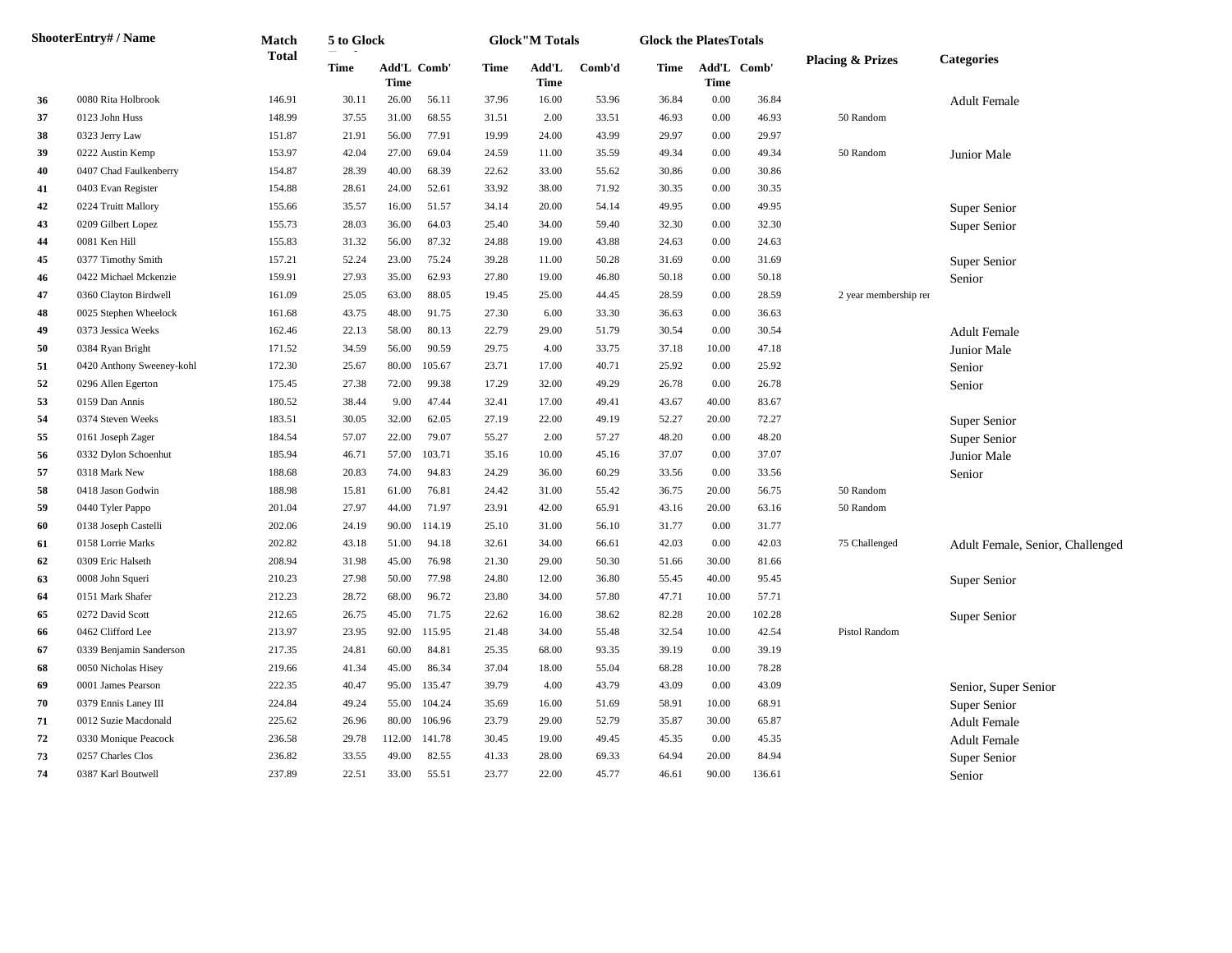|     | <b>ShooterEntry#/Name</b>  | Match        | 5 to Glock  |                            |        |             | <b>Glock</b> "M Totals |        | <b>Glock the PlatesTotals</b> |                            |        |                             |                            |
|-----|----------------------------|--------------|-------------|----------------------------|--------|-------------|------------------------|--------|-------------------------------|----------------------------|--------|-----------------------------|----------------------------|
|     |                            | <b>Total</b> | <b>Time</b> | Add'L Comb'<br><b>Time</b> |        | <b>Time</b> | Add'L<br>Time          | Comb'd | <b>Time</b>                   | Add'L Comb'<br><b>Time</b> |        | <b>Placing &amp; Prizes</b> | <b>Categories</b>          |
| 75  | 0261 Jimmy Kemp            | 244.11       | 47.31       | 65.00                      | 112.31 | 33.74       | 35.00                  | 68.74  | 43.06                         | 20.00                      | 63.06  |                             |                            |
| 76  | 0326 Mark Hiscox           | 250.67       | 47.11       | 74.00                      | 121.11 | 39.72       | 48.00                  | 87.72  | 41.84                         | 0.00                       | 41.84  |                             |                            |
| 77  | 0035 Edward Kubacki        | 254.22       | 23.72       | 66.00                      | 89.72  | 26.41       | 15.00                  | 41.41  | 53.09                         | 70.00                      | 123.09 |                             | Super Senior               |
| 78  | 0154 Susan England         | 257.02       | 38.80       | 59.00                      | 97.80  | 84.18       | 21.00                  | 105.18 | 44.04                         | 10.00                      | 54.04  |                             | Adult Female, Super Senior |
| 79  | 0014 Jesse Macdonald       | 265.71       | 24.42       | 84.00                      | 108.42 | 28.49       | 60.00                  | 88.49  | 38.80                         | 30.00                      | 68.80  |                             | Senior                     |
| 80  | 0454 Gregory Afflick       | 269.70       | 29.21       | 61.00                      | 90.21  | 36.44       | 28.00                  | 64.44  | 75.05                         | 40.00                      | 115.05 |                             |                            |
| 81  | 0453 Bladen Guyton         | 275.69       | 31.84       | 133.00                     | 164.84 | 23.13       | 47.00                  | 70.13  | 40.72                         | 0.00                       | 40.72  |                             | Junior Male                |
| 82  | 0301 Neill McManus         | 275.97       | 30.89       | 82.00                      | 112.89 | 30.45       | 10.00                  | 40.45  | 42.63                         | 80.00                      | 122.63 |                             | Senior                     |
| 83  | 0286 Michael Peters        | 278.08       | 35.52       | 101.00                     | 136.52 | 41.32       | 37.00                  | 78.32  | 63.24                         | 0.00                       | 63.24  |                             | Senior, Challenged         |
| 84  | 0319 Keith Cauley          | 283.34       | 32.35       | 81.00                      | 113.35 | 29.47       | 30.00                  | 59.47  | 40.52                         | 70.00                      | 110.52 |                             | Senior                     |
| 85  | 0389 DeWayne Boutwell      | 287.15       | 27.70       | 47.00                      | 74.70  | 23.75       | 37.00                  | 60.75  | 51.70                         | 100.00                     | 151.70 |                             |                            |
| 86  | 0324 Robert Carvalho       | 293.16       | 41.62       | 63.00                      | 104.62 | 25.44       | 38.00                  | 63.44  | 75.10                         | 50.00                      | 125.10 |                             | Super Senior               |
| 87  | 0320 Lee Cauley            | 296.09       | 24.04       | 76.00                      | 100.04 | 25.97       | 46.00                  | 71.97  | 64.08                         | 60.00                      | 124.08 |                             |                            |
| 88  | 0049 Scott Saxton          | 299.91       | 30.63       | 84.00                      | 114.63 | 26.47       | 35.00                  | 61.47  | 63.81                         | 60.00                      | 123.81 |                             | Senior                     |
| 89  | 0187 Laura Arnett          | 323.17       | 66.33       | 63.00                      | 129.33 | 54.99       | 24.00                  | 78.99  | 104.85                        | 10.00                      | 114.85 |                             | <b>Adult Female</b>        |
| 90  | 0185 Nancy Niemeyer        | 348.16       | 42.09       | 97.00                      | 139.09 | 46.75       | 63.00                  | 109.75 | 69.32                         | 30.00                      | 99.32  |                             | Adult Female, Senior       |
| 91  | 0421 J. Carlos Lopez       | 359.50       | 48.72       | 92.00                      | 140.72 | 51.45       | 54.00                  | 105.45 | 93.33                         | 20.00                      | 113.33 |                             | Senior                     |
| 92  | 0163 Gregory Hobaugh       | 429.78       | 33.76       | 129.00                     | 162.76 | 31.73       | 84.00                  | 115.73 | 51.29                         | 100.00                     | 151.29 |                             |                            |
| 93  | 0328 Whittni Hiscox        | 438.85       | 49.30       | 188.00                     | 237.30 | 44.11       | 91.00                  | 135.11 | 66.44                         | 0.00                       | 66.44  |                             | <b>Adult Female</b>        |
| 94  | 0372 Harrison Goodall      | 471.01       | 33.26       | 140.00 173.26              |        | 38.60       | 68.00                  | 106.60 | 91.15                         | 100.00                     | 191.15 |                             | Super Senior               |
| 95  | 0460 Adriana Snipes        | 523.39       | 70.57       | 168.00                     | 238.57 | 60.74       | 49.00                  | 109.74 | 135.08                        | 40.00                      | 175.08 |                             |                            |
| 96  | 0251 Kim Palmer            | 524.14       | 98.92       | 82.00                      | 180.92 | 78.18       | 56.00                  | 134.18 | 169.04                        | 40.00                      | 209.04 |                             |                            |
| 97  | 0362 Jimmy Bell            | 551.02       | 29.67       | 27.00                      | 56.67  | 208.48      | 260.00                 | 468.48 | 25.87                         | 0.00                       | 25.87  |                             |                            |
| 98  | 0354 Don James             | 670.71       | 33.66       | 33.00                      | 66.66  | 299.97      | 270.00                 | 569.97 | 34.08                         | 0.00                       | 34.08  |                             |                            |
| 99  | 0173 Robert Harrison Jr.   | 677.70       | 45.41       | 29.00                      | 74.41  | 299.97      | 270.00                 | 569.97 | 33.32                         | 0.00                       | 33.32  |                             | Super Senior               |
| 100 | 0401 Marshall Stubblefield | 733.07       | 299.97      | 300.00                     | 599.97 | 13.42       | 78.00                  | 91.42  | 41.68                         | 0.00                       | 41.68  |                             |                            |
| 101 | 0335 Charles McDonough     | 757.33       | 299.97      | 300.00                     | 599.97 | 33.23       | 69.00                  | 102.23 | 55.13                         | 0.00                       | 55.13  |                             |                            |
| 102 | 0089 Victor Harrelson      | 1,212.16     | 299.97      | 300.00 599.97              |        | 299.97      | 270.00                 | 569.97 | 32.22                         | 10.00                      | 42.22  |                             | Senior                     |
| 103 | 0274 Bruce Bunevich        | 1,377.67     | 299.97      | 300.00                     | 599.97 | 53.74       | 84.00                  | 137.74 | 399.96                        | 240.00                     | 639.96 |                             | Super Senior               |
| 104 | 0441 Joe Cerracchio        | 1,809.90     | 299.97      | 300.00                     | 599.97 | 299.97      | 270.00                 | 569.97 | 399.96                        | 240.00                     | 639.96 |                             |                            |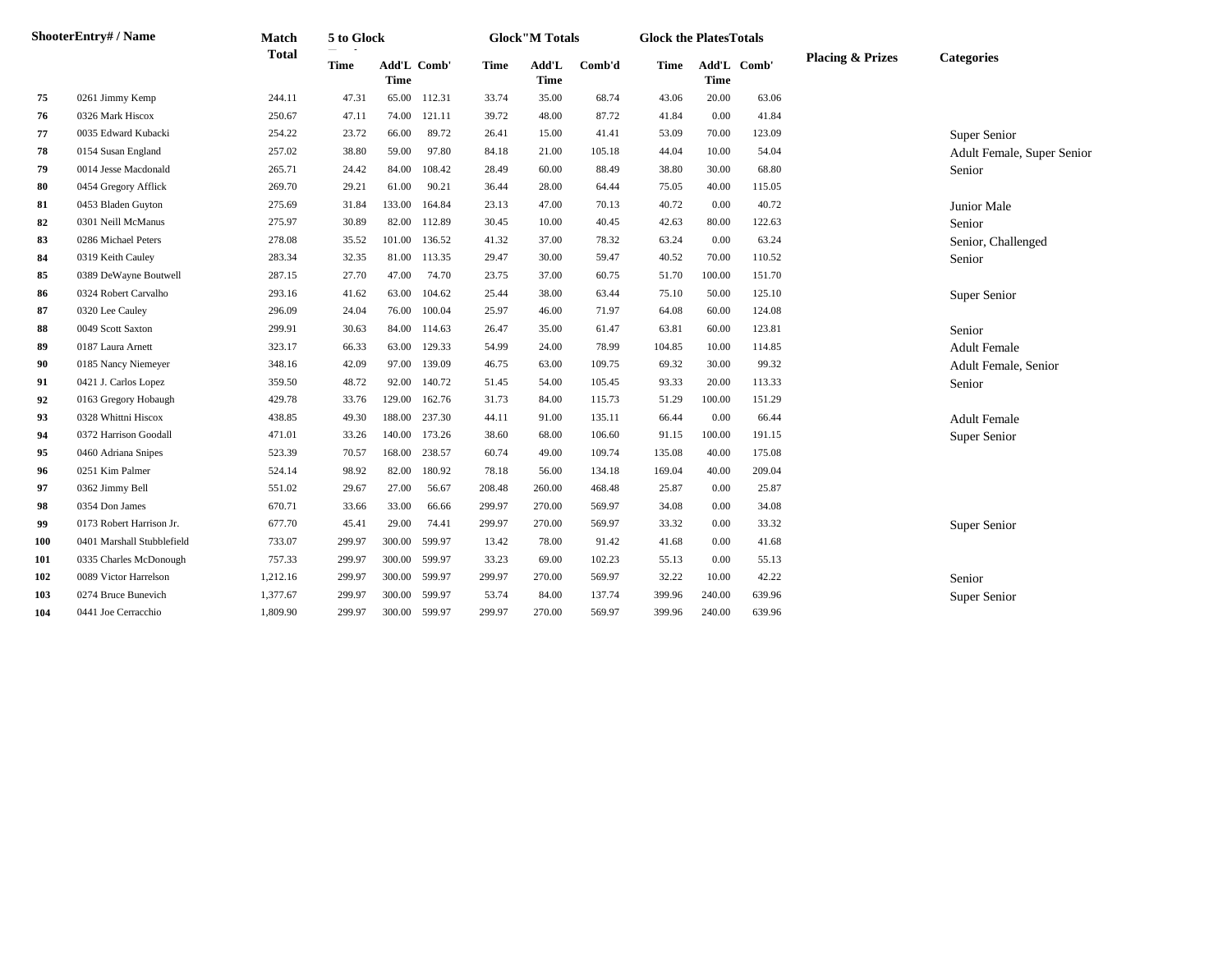Final Competition Rankings for the The GLOCK Showdown in Savannah IV

held at the 17 South Rod & Gun Club in Fleming, GA

|    | ShooterEntry# / Name      | Match        | 5 to Glock  |       |             |       | <b>Glock</b> "M Totals |        | <b>Glock the PlatesTotals</b> |                            |       |                |                             |
|----|---------------------------|--------------|-------------|-------|-------------|-------|------------------------|--------|-------------------------------|----------------------------|-------|----------------|-----------------------------|
|    |                           | <b>Total</b> | <b>Time</b> | Time  | Add'L Comb' | Time  | Add'L<br>Time          | Comb'd | Time                          | Add'L Comb'<br><b>Time</b> |       |                | <b>Placing &amp; Prizes</b> |
| 1  | 0265 Andrea Boone*        | 46.52        | 18.00       | 2.00  | 20.00       | 13.52 | 2.00                   | 15.52  | 11.00                         | 0.00                       | 11.00 | $\overline{c}$ | 100 Place                   |
| 2  | 0404 Brian Giovannini*    | 48.62        | 17.51       | 5.00  | 22.51       | 13.44 | 3.00                   | 16.44  | 9.67                          | 0.00                       | 9.67  | 3              | 75 Place                    |
| 3  | 0169 Tony Boone*          | 53.30        | 20.26       | 4.00  | 24.26       | 15.77 | 2.00                   | 17.77  | 11.27                         | 0.00                       | 11.27 |                |                             |
| 4  | 0191 John Farrar*         | 55.67        | 17.24       | 11.00 | 28.24       | 14.00 | 1.00                   | 15.00  | 12.43                         | 0.00                       | 12.43 |                | 1 Pistol Place              |
| 5  | 0433 Luke Oxender*        | 56.59        | 19.47       | 7.00  | 26.47       | 15.84 | 1.00                   | 16.84  | 13.28                         | 0.00                       | 13.28 |                |                             |
| 6  | 0202 Thomas Fariss*       | 57.96        | 21.26       | 4.00  | 25.26       | 14.30 | 5.00                   | 19.30  | 13.40                         | 0.00                       | 13.40 |                |                             |
| 7  | 0039 Randal Roberts*      | 58.78        | 19.46       | 5.00  | 24.46       | 15.17 | 4.00                   | 19.17  | 15.15                         | 0.00                       | 15.15 |                |                             |
| 8  | 0086 William Hill*        | 61.31        | 17.93       | 13.00 | 30.93       | 13.84 | 2.00                   | 15.84  | 14.54                         | 0.00                       | 14.54 |                |                             |
| 9  | 0413 Benjamin Zager       | 61.80        | 20.24       | 8.00  | 28.24       | 17.40 | 2.00                   | 19.40  | 14.16                         | 0.00                       | 14.16 |                | 1 Pistol Place              |
| 10 | 0293 James Mielnik*       | 65.46        | 21.36       | 8.00  | 29.36       | 18.17 | 2.00                   | 20.17  | 15.93                         | 0.00                       | 15.93 |                |                             |
| 11 | 0145 Jim Montgomery*      | 65.54        | 21.18       | 9.00  | 30.18       | 18.57 | 2.00                   | 20.57  | 14.79                         | 0.00                       | 14.79 |                |                             |
| 12 | 0104 Mike Collins*        | 66.00        | 20.50       | 9.00  | 29.50       | 16.54 | 4.00                   | 20.54  | 15.96                         | 0.00                       | 15.96 |                | 50 Random                   |
| 13 | 0458 Geoffrey Gall*       | 66.43        | 17.52       | 16.00 | 33.52       | 12.29 | 8.00                   | 20.29  | 12.62                         | 0.00                       | 12.62 |                | 50 Random                   |
| 14 | 0443 Skyler Sallee*       | 68.92        | 22.63       | 7.00  | 29.63       | 18.42 | 3.00                   | 21.42  | 17.87                         | 0.00                       | 17.87 |                |                             |
| 15 | 0394 Steven Pariseau      | 70.63        | 16.71       | 15.00 | 31.71       | 16.00 | 4.00                   | 20.00  | 18.92                         | 0.00                       | 18.92 | 2              | \$70 Place                  |
| 16 | 0232 Nic Rodriguez        | 74.03        | 24.56       | 7.00  | 31.56       | 15.93 | 4.00                   | 19.93  | 22.54                         | 0.00                       | 22.54 | 3              | 75 Place                    |
| 17 | 0399 Mike Ross*           | 75.52        | 20.92       | 13.00 | 33.92       | 16.40 | 7.00                   | 23.40  | 18.20                         | 0.00                       | 18.20 |                |                             |
| 18 | 0438 Marcus Allison*      | 77.38        | 27.77       | 13.00 | 40.77       | 20.34 | 0.00                   | 20.34  | 16.27                         | 0.00                       | 16.27 |                |                             |
| 19 | 0264 Jacob Everett        | 79.03        | 20.99       | 16.00 | 36.99       | 16.00 | 9.00                   | 25.00  | 17.04                         | 0.00                       | 17.04 |                |                             |
| 20 | 0213 Edward Love          | 81.49        | 26.79       | 11.00 | 37.79       | 22.26 | 2.00                   | 24.26  | 19.44                         | 0.00                       | 19.44 |                |                             |
| 21 | 0079 Herbert Zucker       | 87.58        | 22.71       | 11.00 | 33.71       | 20.16 | 13.00                  | 33.16  | 20.71                         | 0.00                       | 20.71 |                |                             |
| 22 | 0249 Wilhelm Parks        | 87.94        | 27.40       | 12.00 | 39.40       | 18.70 | 9.00                   | 27.70  | 20.84                         | 0.00                       | 20.84 |                |                             |
| 23 | 0094 Simon LeRay*         | 93.80        | 24.17       | 21.00 | 45.17       | 21.27 | 6.00                   | 27.27  | 21.36                         | 0.00                       | 21.36 |                |                             |
| 24 | 0032 Robert Milner*       | 94.28        | 31.66       | 12.00 | 43.66       | 21.86 | 8.00                   | 29.86  | 20.76                         | 0.00                       | 20.76 |                |                             |
| 25 | 0210 Gilbert Lopez        | 98.61        | 29.64       | 11.00 | 40.64       | 22.72 | 10.00                  | 32.72  | 25.25                         | 0.00                       | 25.25 |                |                             |
| 26 | 0117 Katherine Lilly      | 101.61       | 30.27       | 20.00 | 50.27       | 26.56 | 1.00                   | 27.56  | 23.78                         | 0.00                       | 23.78 |                |                             |
| 27 | 0182 Chris Click          | 106.34       | 27.59       | 33.00 | 60.59       | 21.84 | 3.00                   | 24.84  | 20.91                         | 0.00                       | 20.91 |                |                             |
| 28 | 0054 Robert Temple        | 106.60       | 37.32       | 11.00 | 48.32       | 25.42 | 5.00                   | 30.42  | 27.86                         | 0.00                       | 27.86 |                |                             |
| 29 | 0445 Matthew Farley       | 107.67       | 30.74       | 18.00 | 48.74       | 25.60 | 7.00                   | 32.60  | 26.33                         | 0.00                       | 26.33 |                |                             |
| 30 | 0219 Russell Simpson*     | 108.11       | 19.48       | 36.00 | 55.48       | 16.30 | 12.00                  | 28.30  | 24.33                         | 0.00                       | 24.33 |                |                             |
| 31 | 0280 Thomas Mansfield Jr. | 108.54       | 26.75       | 24.00 | 50.75       | 23.27 | 5.00                   | 28.27  | 29.52                         | 0.00                       | 29.52 |                |                             |
| 32 | 0350 Julie Phillips*      | 108.74       | 21.91       | 16.00 | 37.91       | 18.42 | 26.00                  | 44.42  | 26.41                         | 0.00                       | 26.41 |                |                             |
| 33 | 0099 Thomas Lowe          | 113.01       | 31.94       | 17.00 | 48.94       | 28.83 | 6.00                   | 34.83  | 29.24                         | 0.00                       | 29.24 |                |                             |
| 34 | 0341 Marcelino Aviles     | 113.83       | 33.34       | 7.00  | 40.34       | 22.28 | 9.00                   | 31.28  | 32.21                         | 10.00                      | 42.21 |                |                             |
| 35 | 0128 Tina Gibbs*          | 115.04       | 23.87       | 37.00 | 60.87       | 20.85 | 16.00                  | 36.85  | 17.32                         | 0.00                       | 17.32 |                |                             |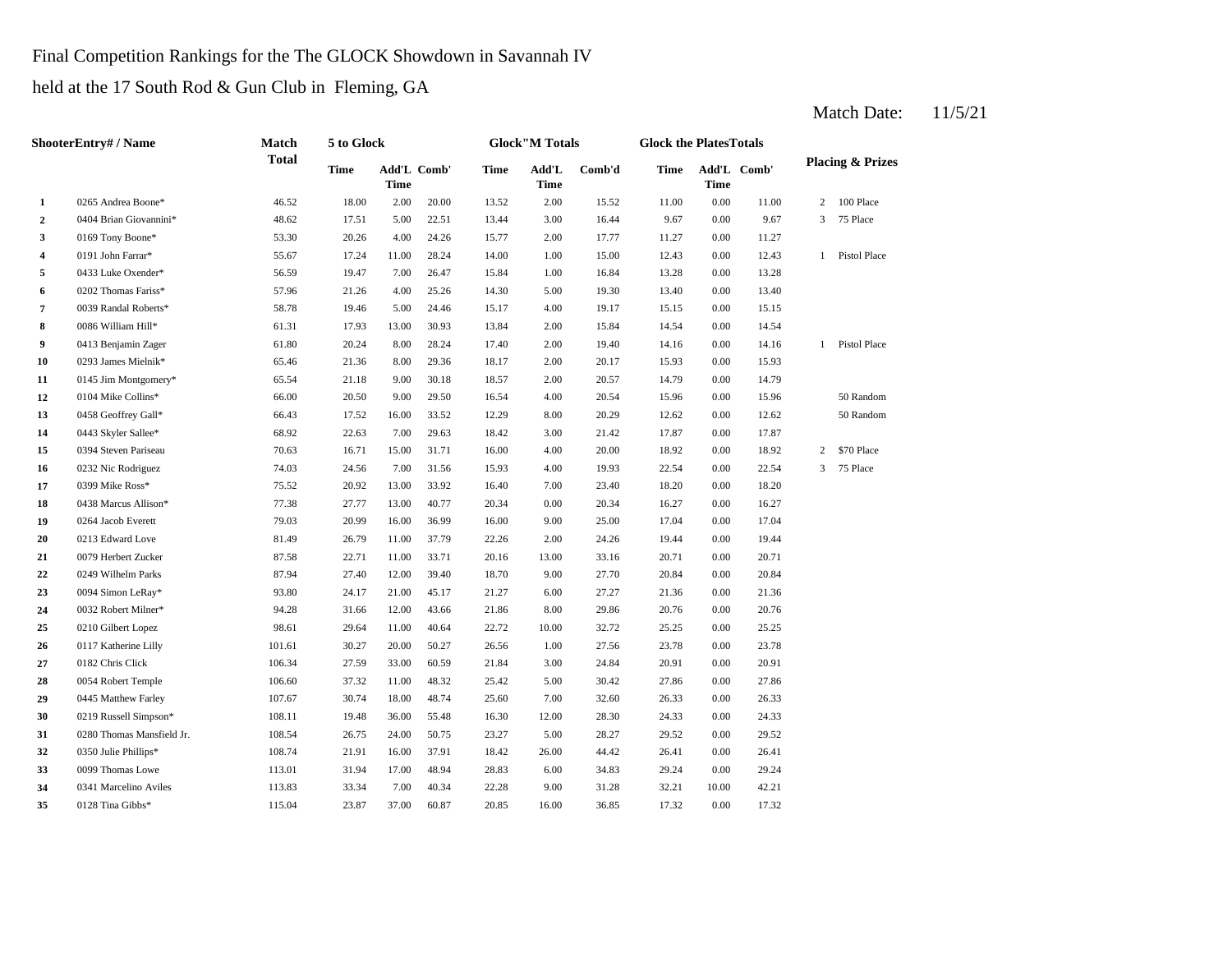|    | ShooterEntry# / Name    | <b>Match</b> | 5 to Glock |                            |        |             | <b>Glock</b> "M Totals |        | <b>Glock the PlatesTotals</b> |             |             |                             |
|----|-------------------------|--------------|------------|----------------------------|--------|-------------|------------------------|--------|-------------------------------|-------------|-------------|-----------------------------|
|    |                         | <b>Total</b> | Time       | Add'L Comb'<br><b>Time</b> |        | <b>Time</b> | Add'L<br><b>Time</b>   | Comb'd | <b>Time</b>                   | <b>Time</b> | Add'L Comb' | <b>Placing &amp; Prizes</b> |
| 36 | 0028 Michael Partridge  | 115.90       | 21.11      | 42.00                      | 63.11  | 22.23       | 13.00                  | 35.23  | 17.56                         | 0.00        | 17.56       |                             |
| 37 | 0132 Rick Gibbs*        | 116.10       | 28.69      | 36.00                      | 64.69  | 19.32       | 9.00                   | 28.32  | 23.09                         | 0.00        | 23.09       | 50 Random                   |
| 38 | 0267 Jim Graf*          | 119.33       | 31.11      | 16.00                      | 47.11  | 23.46       | 19.00                  | 42.46  | 29.76                         | 0.00        | 29.76       | 50 Random                   |
| 39 | 0199 James Parris Jr    | 119.48       | 41.03      | 5.00                       | 46.03  | 35.84       | 2.00                   | 37.84  | 35.61                         | 0.00        | 35.61       | 2 year membership rei       |
| 40 | 0448 Jeffrey Sizemore   | 123.47       | 25.65      | 24.00                      | 49.65  | 19.67       | 11.00                  | 30.67  | 23.15                         | 20.00       | 43.15       |                             |
| 41 | 0298 Allen Egerton      | 127.42       | 20.97      | 51.00                      | 71.97  | 15.52       | 19.00                  | 34.52  | 20.93                         | 0.00        | 20.93       |                             |
| 42 | 0423 Michael Mckenzie   | 127.61       | 28.98      | 28.00                      | 56.98  | 32.18       | 8.00                   | 40.18  | 30.45                         | 0.00        | 30.45       |                             |
| 43 | 0337 Hayden Olive       | 127.81       | 26.70      | 33.00                      | 59.70  | 23.55       | 19.00                  | 42.55  | 25.56                         | 0.00        | 25.56       |                             |
| 44 | 0021 Mark Chipchase     | 128.09       | 31.64      | 42.00                      | 73.64  | 23.92       | 4.00                   | 27.92  | 26.53                         | 0.00        | 26.53       |                             |
| 45 | 0270 Kenneth Kerr       | 130.35       | 31.34      | 27.00                      | 58.34  | 27.56       | 10.00                  | 37.56  | 34.45                         | 0.00        | 34.45       |                             |
| 46 | 0430 Patrick O'Malley*  | 132.37       | 24.81      | 55.00                      | 79.81  | 24.74       | 7.00                   | 31.74  | 20.82                         | 0.00        | 20.82       | 50 Random                   |
| 47 | 0343 Mark Palmer*       | 133.89       | 15.20      | 69.00                      | 84.20  | 17.36       | 10.00                  | 27.36  | 22.33                         | 0.00        | 22.33       |                             |
| 48 | 0279 Julie Hartley      | 136.31       | 33.86      | 25.00                      | 58.86  | 26.77       | 13.00                  | 39.77  | 37.68                         | 0.00        | 37.68       |                             |
| 49 | 0077 Chris Huss         | 139.61       | 41.87      | 11.00                      | 52.87  | 47.83       | 6.00                   | 53.83  | 32.91                         | 0.00        | 32.91       |                             |
| 50 | 0451 Christopher Cherry | 139.94       | 39.28      | 17.00                      | 56.28  | 33.75       | 15.00                  | 48.75  | 34.91                         | 0.00        | 34.91       | <b>Pistol Random</b>        |
| 51 | 0160 Dan Annis          | 140.11       | 37.31      | 20.00                      | 57.31  | 31.91       | 15.00                  | 46.91  | 35.89                         | 0.00        | 35.89       |                             |
| 52 | 0208 Ronald Jacobs      | 140.36       | 22.29      | 59.00                      | 81.29  | 21.14       | 16.00                  | 37.14  | 21.93                         | 0.00        | 21.93       |                             |
| 53 | 0125 John Huss          | 141.64       | 36.94      | 25.00                      | 61.94  | 30.97       | 3.00                   | 33.97  | 45.73                         | 0.00        | 45.73       |                             |
| 54 | 0064 Beckie Sonne       | 145.21       | 48.56      | 11.00                      | 59.56  | 34.19       | 12.00                  | 46.19  | 39.46                         | 0.00        | 39.46       |                             |
| 55 | 0369 Paul Rogers        | 147.09       | 37.05      | 31.00                      | 68.05  | 32.79       | 9.00                   | 41.79  | 37.25                         | 0.00        | 37.25       |                             |
| 56 | 0408 Chad Faulkenberry  | 153.60       | 29.57      | 54.00                      | 83.57  | 20.79       | 22.00                  | 42.79  | 27.24                         | 0.00        | 27.24       |                             |
| 57 | 0225 Truitt Mallory     | 172.43       | 38.15      | 33.00                      | 71.15  | 35.31       | 18.00                  | 53.31  | 47.97                         | 0.00        | 47.97       |                             |
| 58 | 0240 Austin Tinkley     | 179.78       | 18.60      | 98.00                      | 116.60 | 19.33       | 22.00                  | 41.33  | 21.85                         | 0.00        | 21.85       |                             |
| 59 | 0223 Austin Kemp        | 181.12       | 32.07      | 63.00                      | 95.07  | 27.20       | 9.00                   | 36.20  | 39.85                         | 10.00       | 49.85       |                             |
| 60 | 0236 Jamie Sue Sloan    | 181.97       | 30.47      | 70.00                      | 100.47 | 30.39       | 20.00                  | 50.39  | 31.11                         | 0.00        | 31.11       |                             |
| 61 | 0023 Richard Hansing    | 184.15       | 33.00      | 16.00                      | 49.00  | 29.16       | 11.00                  | 40.16  | 54.99                         | 40.00       | 94.99       |                             |
| 62 | 0010 John Squeri        | 184.16       | 31.22      | 74.00                      | 105.22 | 23.76       | 26.00                  | 49.76  | 29.18                         | 0.00        | 29.18       |                             |
| 63 | 0122 Dan Hochuli        | 185.86       | 28.70      | 70.00                      | 98.70  | 26.64       | 23.00                  | 49.64  | 37.52                         | 0.00        | 37.52       |                             |
| 64 | 0310 Eric Halseth       | 186.87       | 30.44      | 41.00                      | 71.44  | 23.88       | 19.00                  | 42.88  | 52.55                         | 20.00       | 72.55       |                             |
| 65 | 0162 Joseph Zager       | 188.73       | 51.42      | 19.00                      | 70.42  | 51.74       | 9.00                   | 60.74  | 57.57                         | 0.00        | 57.57       |                             |
| 66 | 0325 Robert Carvalho    | 194.07       | 42.84      | 24.00                      | 66.84  | 42.86       | 18.00                  | 60.86  | 66.37                         | 0.00        | 66.37       |                             |
| 67 | 0345 Timothy Bies       | 197.92       | 21.44      | 87.00                      | 108.44 | 23.02       | 25.00                  | 48.02  | 31.46                         | 10.00       | 41.46       |                             |
| 68 | 0262 Jimmy Kemp         | 200.09       | 44.61      | 59.00                      | 103.61 | 45.21       | 40.00                  | 85.21  | 11.27                         | 0.00        | 11.27       |                             |
| 69 | 0115 Ken Lilly          | 211.94       | 25.97      | 19.00                      | 44.97  | 21.65       | 42.00                  | 63.65  | 43.32                         | 60.00       | 103.32      |                             |
| 70 | 0327 Mark Hiscox        | 214.82       | 42.26      | 60.00                      | 102.26 | 37.57       | 18.00                  | 55.57  | 46.99                         | 10.00       | 56.99       |                             |
| 71 | 0184 L Joseph Niemeyer  | 236.40       | 36.25      | 52.00                      | 88.25  | 38.54       | 25.00                  | 63.54  | 44.61                         | 40.00       | 84.61       |                             |
| 72 | 0388 Karl Boutwell      | 238.85       | 27.97      | 53.00                      | 80.97  | 25.03       | 31.00                  | 56.03  | 61.85                         | 40.00       | 101.85      |                             |
| 73 | 0348 Branden Weeks      | 241.73       | 40.87      | 88.00                      | 128.87 | 45.04       | 29.00                  | 74.04  | 38.82                         | 0.00        | 38.82       |                             |
| 74 | 0390 DeWayne Boutwell   | 243.91       | 25.35      | 50.00                      | 75.35  | 31.72       | 34.00                  | 65.72  | 32.84                         | 70.00       | 102.84      |                             |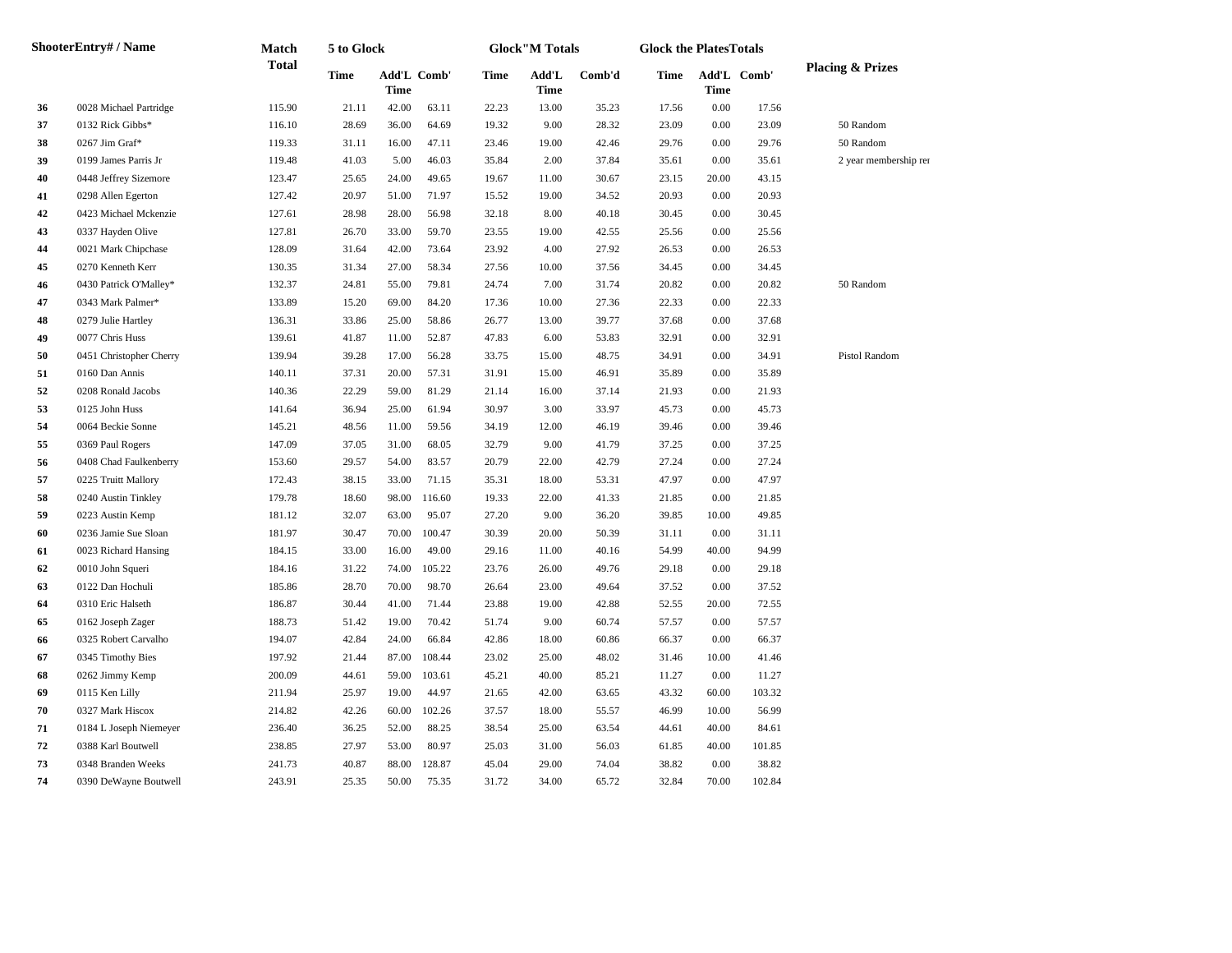|    | <b>ShooterEntry#/Name</b>  | Match    | 5 to Glock |                     |        |        | <b>Glock</b> "M Totals |        | <b>Glock the PlatesTotals</b> |               |        |                             |
|----|----------------------------|----------|------------|---------------------|--------|--------|------------------------|--------|-------------------------------|---------------|--------|-----------------------------|
|    |                            | Total    | Time       | Add'L Comb'<br>Time |        | Time   | Add'L<br>Time          | Comb'd | <b>Time</b>                   | Add'L<br>Time | Comb'  | <b>Placing &amp; Prizes</b> |
| 75 | 0015 Jesse Macdonald       | 250.76   | 28.70      | 76.00               | 104.70 | 23.15  | 72.00                  | 95.15  | 40.91                         | 10.00         | 50.91  |                             |
| 76 | 0380 Ennis Laney III       | 260.37   | 54.24      | 87.00               | 141.24 | 34.40  | 28.00                  | 62.40  | 56.73                         | 0.00          | 56.73  | Pistol Random               |
| 77 | 0157 Andrew Marks          | 264.57   | 22.23      | 57.00               | 79.23  | 26.65  | 13.00                  | 39.65  | 65.69                         | 80.00         | 145.69 |                             |
| 78 | 0152 Mark Shafer           | 268.87   | 31.29      | 53.00               | 84.29  | 28.72  | 54.00                  | 82.72  | 51.86                         | 50.00         | 101.86 |                             |
| 79 | 0155 Susan England         | 280.08   | 39.39      | 100.00              | 139.39 | 51.95  | 51.00                  | 102.95 | 37.74                         | 0.00          | 37.74  |                             |
| 80 | 0288 Michael Peters        | 306.64   | 37.77      | 76.00               | 113.77 | 41.38  | 46.00                  | 87.38  | 65.49                         | 40.00         | 105.49 |                             |
| 81 | 0455 Gregory Afflick       | 351.84   | 36.49      | 111.00              | 147.49 | 47.40  | 68.00                  | 115.40 | 58.95                         | 30.00         | 88.95  |                             |
| 82 | 0321 Lee Cauley            | 422.71   | 21.89      | 120.00              | 141.89 | 20.92  | 29.00                  | 49.92  | 70.90                         | 160.00        | 230.90 |                             |
| 83 | 0164 Gregory Hobaugh       | 504.30   | 32.51      | 162.00              | 194.51 | 33.23  | 121.00                 | 154.23 | 55.56                         | 100.00        | 155.56 |                             |
| 84 | 0252 Kim Palmer            | 515.98   | 91.20      | 78.00               | 169.20 | 64.47  | 56.00                  | 120.47 | 196.31                        | 30.00         | 226.31 |                             |
| 85 | 0426 Alan Matthews         | 704.96   | 17.69      | 52.00               | 69.69  | 299.97 | 270.00                 | 569.97 | 25.30                         | 40.00         | 65.30  | Pistol Random               |
| 86 | 0402 Marshall Stubblefield | 828.96   | 15.04      | 114.00              | 129.04 | 14.96  | 45.00                  | 59.96  | 399.96                        | 240.00        | 639.96 |                             |
| 87 | 0090 Victor Harrelson      | 1,211.08 | 299.97     | 300.00              | 599.97 | 299.97 | 270.00                 | 569.97 | 41.14                         | 0.00          | 41.14  |                             |
| 88 | 0356 Don James             | 1,269.89 | 35.96      | 24.00               | 59.96  | 299.97 | 270.00                 | 569.97 | 399.96                        | 240.00        | 639.96 |                             |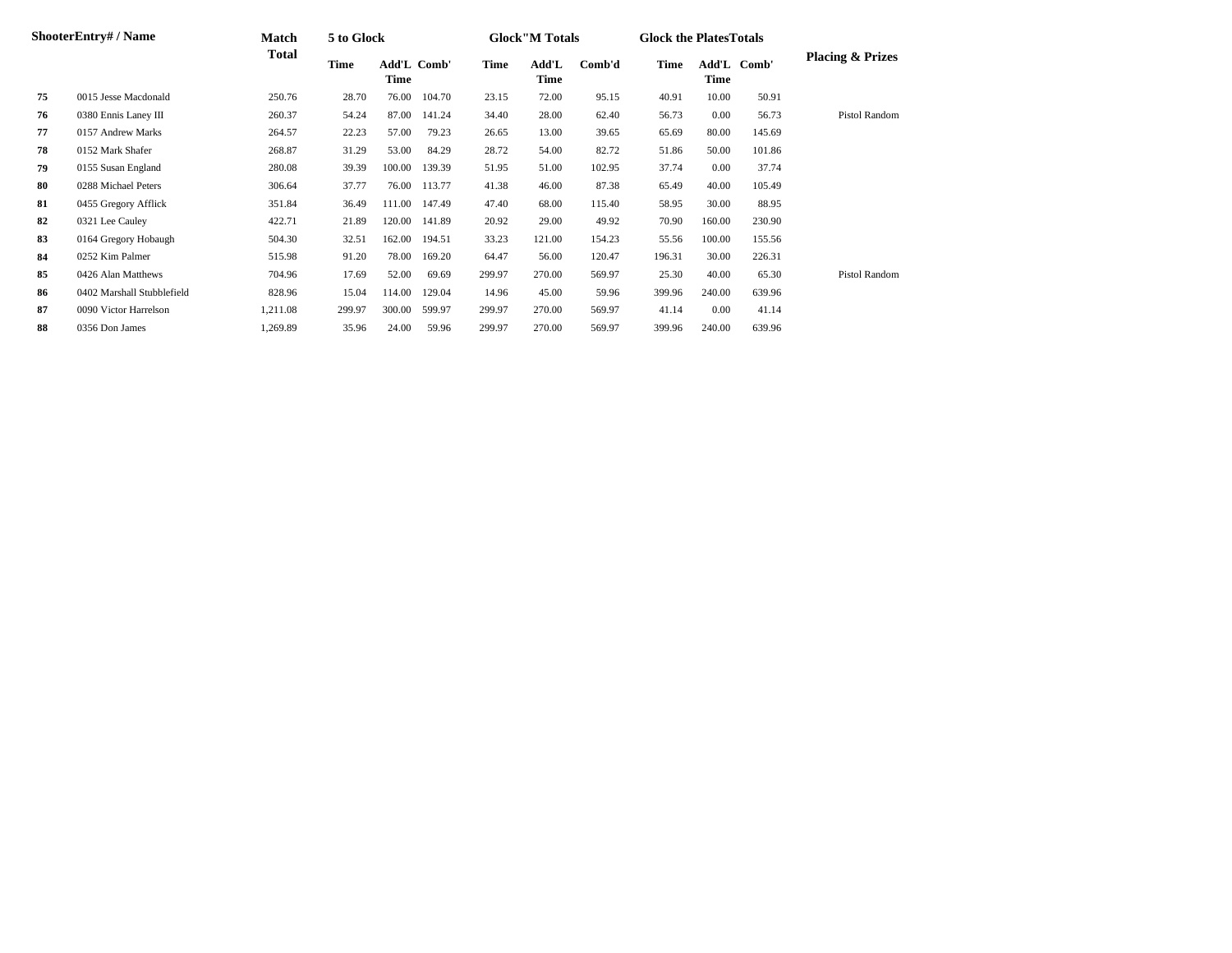#### Final Guardian Rankings for the The GLOCK Showdown in Savannah IV

#### held at the 17 South Rod & Gun Club in Fleming, GA

#### **2** 1.00 18.94 0260 Jeff Bradford 74.52 26.61 9.00 35.61 **3** 7.00 21.82 **3 3 85.42 85.42 23.73 12.00 35.73 20.87 7.00 27.87 21.82 4** 0254 Owen Graham 86.73 26.17 16.00 42.17 22.66 4.00 26.66 17.90 **5** 5.00 26.15 0414 Jeffrey Prindle 93.51 32.42 4.00 36.42 25.94 30.94 **6** 0391 Steven Pariseau 103.31 18.19 20.00 38.19 15.04 31.00 46.04 19.08 0.00 **7** 0340 Marcelino Aviles **103.35** 31.99 18.00 49.99 25.59 4.00 29.59 23.77 0.00 23.77 **8** 2.0057 Paul Rollins Jr. 106.16 29.90 26.00 26.00 25.94 2.00 27.94 22.32 0.00 **9** 0248 Wilhelm Parks 107.54 25.97 18.00 43.97 23.34 6.00 29.34 24.23 **10** 0424 John Boyer 109.31 26.46 18.00 44.46 28.34 5.00 33.34 31.51 0.00 11 0244 NIck Russo **109.34** 33.88 21.00 54.88 23.91 7.00 30.91 23.55 **12** 0461 Catherine Balzer 110.51 24.54 23.00 47.54 22.48 15.00 37.48 25.49 **13** 8.00 21.22 0371 Alex Farlow 112.29 33.17 29.00 62.17 **14 24.91 26.00 27.69 24.91 26.00 26.00 26.00 26.00 26.09 27.69 15** 15.00 26.58 0242 Landon Tichenor 115.34 27.38 22.00 49.38 24.38 **16** 2333 Wes Mahr **18.44** 28.98 23.00 **11.98 18.01** 20.00 **28.44** 28.98 23.00 **12.00** 28.44 **17** 12.00 **18.22** 17.07 **12.00 18.22** 17.07 **12.00 19.31 17.07 12.00 19.31 18 0053** Robert Temple **121.53** 43.63 9.00 52.63 29.45 8.00 37.45 31.45 0.00 31.45 **19** 0409 Pete Smith **198.1 121.77** 24.45 41.00 65.45 21.59 9.00 30.59 25.73 **20** 0367 Paul Rogers **136.35** 33.20 19.00 52.20 30.18 17.00 47.18 36.97 0.00 36.97 **21** 0121 Dan Hochuli 140.55 30.11 16.00 46.11 27.08 28.00 55.08 39.36 0.00 39.36 **22** 17.00 **21.12 22 22 24.12 24.12 24.12 24.12 24.12 24.12 24.12 24.12 24.12 24.12 23** 0120 Anthony Berens 153.19 33.75 35.00 68.75 31.33 15.00 46.33 38.11 **24 269** Kenneth Kerr **265 267 267 267 267 267 267 267 267 267 267 267 267 267 267 267 267 267 267 267 267 267 267 267 267 267 267 267 267 267 267 267 267 25** 26.00 37.34 0450 Christopher Cherry 171.02 39.84 36.00 75.84 **26** 34.00 57.62 **27** 0347 Branden Weeks 194.59 35.01 77.00 112.01 36.22 20.00 56.22 26.36 **28** 0306 Bobby Richards 201.70 30.98 36.00 66.98 29.49 24.00 53.49 51.23 **29** 0007 Patricia Temple 205.13 42.54 65.00 107.54 37.80 22.00 59.80 37.79 **30** 30.00 64.01 0278 Paul Gwiazdzinski 211.79 37.14 30.00 67.14 50.64 80.64 **31** 0353 Frank Micalizzi 233.05 37.53 70.00 107.53 37.73 36.00 73.73 41.79 **32** 0329 Matthew Patterson 239.29 24.97 86.00 110.97 25.45 38.00 63.45 44.87 20.00 **33**  $0276$  Justin Hardy **1245.38**  $22.99$   $72.00$   $94.99$   $20.81$   $48.00$   $68.81$   $51.58$ **34** 0308 Robert Boyett 247.00 33.92 43.00 76.92 32.78 32.00 64.78 55.30 50.00 105.30 64.87 0276 Justin Hardy 245.38 22.99 72.00 94.99 20.81 68.81 30.00 81.58 10.00 51.79 0.00 64.01 Super Senior 0.00 37.79 Guardian Female, Super Senior 30.00 81.23 Senior 56.22 0.00 26.36 70.38 0.00 57.62 Senior 31.84 57.84 0.00 37.34 0148 Tim Burks 193.49 59.49 6.00 65.49 36.38 59.02 0.00 41.42 75 Challenged Challenged, Super Senior 46.33 38.11 0.00 38.11 Senior 0269 Kenneth Kerr 162.76 31.32 31.00 62.32 34.02 Senior 0410 Jesse Sierra 148.00 26.40 56.00 82.40 24.48 41.48 0.00 24.12 Super Senior Super Senior Super Senior 0409 Pete Smith 121.77 24.45 41.00 65.45 21.59 9.00 30.59 25.73 0.00 25.73 19.31 0.00 28.44 0258 Rich Stewart 120.60 18.22 54.00 72.22 17.07 12.00 29.07 19.31 0.00 39.38 0.00 26.58 0333 Wes Mahr 118.43 28.98 23.00 51.98 18.01 20.00 38.01 36.09 0.00 27.69 Senior 20.90 8.00 28.90 21.22 0.00 21.22 0428 William Sims 114.69 24.91 26.00 50.91 16.09 37.48 0.00 25.49 75 Guardian Female Guardian Female 31.51 0244 NIck Russo 109.34 33.88 21.00 54.88 23.91 30.91 0.00 23.55 10.00 34.23 22.32 50 Random Super Senior 75 Super Senior Super Senior 19.08 0.00 26.15 26.66 0.00 17.90 0.00 21.82 75 Senior Senior 85.42 23.73 12.00 35.73 20.87 27.87 0078 Herbert Zucker **85.42** 23.73 12.00 35.73 20.87 7.00 27.87 21.82 0.00 21.82 3 75 Place Senior 18.97 1.00 19.97 18.94 0.00 18.94 2 100 Place 20.42 0.00 20.42 1 Pistol Place Add'L Comb' **1** 0411 Benjamin Zager 74.02 23.37 12.00 35.37 17.23 1.00 18.23 **Placing & Prizes Categories Time Add'L Time** Add'L Comb' **Time Add'L Time**  $Comb'd$  **Time Time ShooterEntry# / Name Match Total 5 to Glock Time Glock"M Totals Glock the PlatesTotals**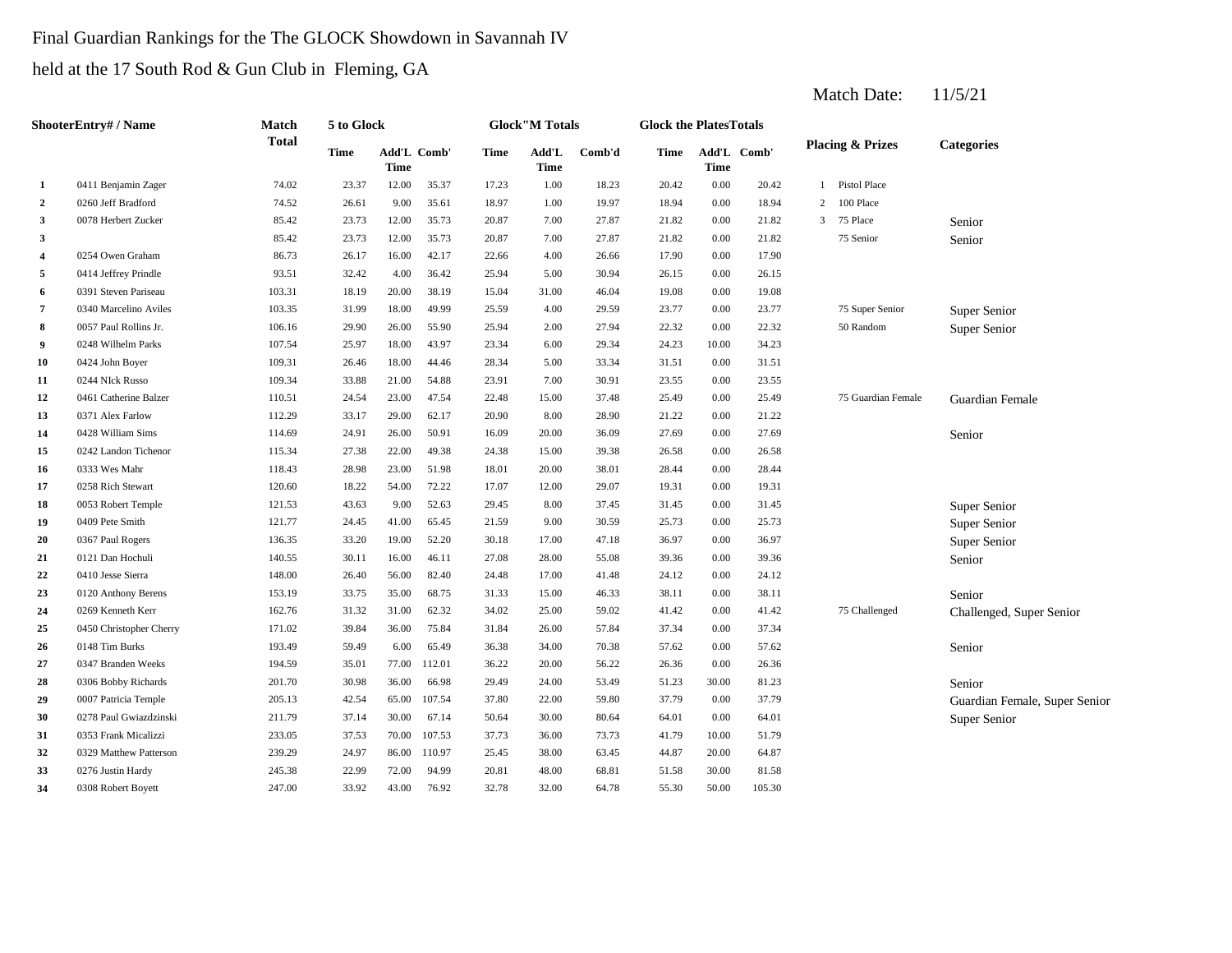|    | ShooterEntry# / Name   | <b>Match</b> | 5 to Glock |                     |       | <b>Glock</b> "M Totals |        | <b>Glock the PlatesTotals</b> |               |        |                             |            |
|----|------------------------|--------------|------------|---------------------|-------|------------------------|--------|-------------------------------|---------------|--------|-----------------------------|------------|
|    |                        | <b>Total</b> | Time       | Add'L Comb'<br>Time | Time  | Add'L<br>Time          | Comb'd | Time                          | Add'L<br>Time | Comb'  | <b>Placing &amp; Prizes</b> | Categories |
| 35 | 0285 Jerry Brock       | 326.98       | 30.07      | 61.00<br>91.07      | 28.24 | 60.00                  | 88.24  | 47.67                         | 100.00        | 147.67 |                             |            |
| 36 | 0352 Kenneth Micalizzi | 328.05       | 31.72      | 153.72<br>122.00    | 39.72 | 48.00                  | 87.72  | 66.61                         | 20.00         | 86.61  | 50 Random                   |            |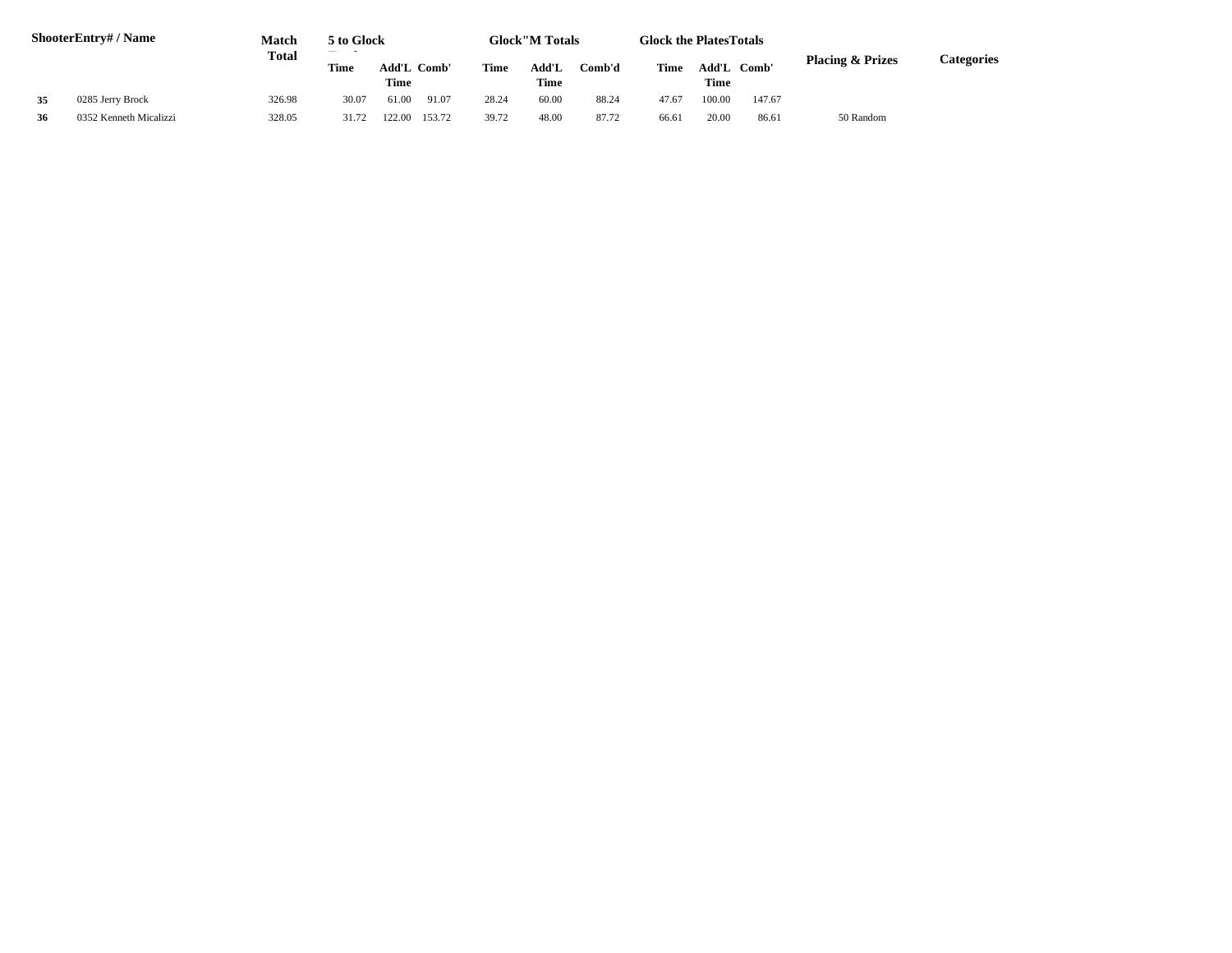Final Heavy Metal Rankings for the The GLOCK Showdown in Savannah IV

held at the 17 South Rod & Gun Club in Fleming, GA

|              | ShooterEntry# / Name      | Match        | 5 to Glock |        |             |        | <b>Glock</b> "M Totals |        | <b>Glock the PlatesTotals</b> |                            |        |   |                             |
|--------------|---------------------------|--------------|------------|--------|-------------|--------|------------------------|--------|-------------------------------|----------------------------|--------|---|-----------------------------|
|              |                           | <b>Total</b> | Time       | Time   | Add'L Comb' | Time   | Add'L<br><b>Time</b>   | Comb'd | Time                          | Add'L Comb'<br><b>Time</b> |        |   | <b>Placing &amp; Prizes</b> |
| 1            | 0205 Thomas Fariss*       | 58.57        | 20.15      | 8.00   | 28.15       | 15.99  | 3.00                   | 18.99  | 11.43                         | 0.00                       | 11.43  | 2 | 100 Place                   |
| $\mathbf{2}$ | 0398 Eli Colotta*         | 59.11        | 23.28      | 3.00   | 26.28       | 17.30  | 1.00                   | 18.30  | 14.53                         | 0.00                       | 14.53  | 1 | <b>Pistol Place</b>         |
| 3            | 0435 Luke Oxender*        | 64.39        | 21.22      | 13.00  | 34.22       | 16.89  | 0.00                   | 16.89  | 13.28                         | 0.00                       | 13.28  | 3 | 75 Place                    |
| 4            | 0194 John Farrar*         | 64.56        | 17.95      | 15.00  | 32.95       | 14.45  | 4.00                   | 18.45  | 13.16                         | 0.00                       | 13.16  |   |                             |
| 5            | 0230 Kenneth McCune*      | 69.70        | 24.88      | 8.00   | 32.88       | 17.88  | 5.00                   | 22.88  | 13.94                         | 0.00                       | 13.94  |   |                             |
| 6            | 0042 Randal Roberts*      | 70.95        | 21.57      | 11.00  | 32.57       | 17.74  | 3.00                   | 20.74  | 17.64                         | 0.00                       | 17.64  |   |                             |
| 7            | 0106 Mike Collins*        | 71.68        | 23.58      | 5.00   | 28.58       | 20.08  | 3.00                   | 23.08  | 20.02                         | 0.00                       | 20.02  |   |                             |
| 8            | 0112 Gary Hueston*        | 86.07        | 29.35      | 11.00  | 40.35       | 18.04  | 11.00                  | 29.04  | 16.68                         | 0.00                       | 16.68  |   |                             |
| 9            | 0295 James Mielnik*       | 87.11        | 22.98      | 25.00  | 47.98       | 20.15  | 1.00                   | 21.15  | 17.98                         | 0.00                       | 17.98  |   |                             |
| 10           | 0130 Tina Gibbs*          | 87.12        | 22.75      | 20.00  | 42.75       | 19.56  | 3.00                   | 22.56  | 21.81                         | 0.00                       | 21.81  |   | 50 Random                   |
| 11           | 0097 Simon LeRay*         | 89.71        | 28.17      | 16.00  | 44.17       | 21.25  | 4.00                   | 25.25  | 20.29                         | 0.00                       | 20.29  |   |                             |
| 12           | 0233 Nic Rodriguez        | 90.58        | 26.61      | 15.00  | 41.61       | 17.66  | 12.00                  | 29.66  | 19.31                         | 0.00                       | 19.31  | 1 | Pistol Place                |
| 13           | 0386 Marcus Peterson*     | 91.56        | 19.27      | 26.00  | 45.27       | 16.30  | 6.00                   | 22.30  | 23.99                         | 0.00                       | 23.99  |   |                             |
| 14           | 0147 Jim Montgomery*      | 93.13        | 23.37      | 28.00  | 51.37       | 19.95  | 1.00                   | 20.95  | 20.81                         | 0.00                       | 20.81  |   |                             |
| 15           | 0067 Warren Sonne*        | 93.23        | 20.33      | 17.00  | 37.33       | 16.47  | 18.00                  | 34.47  | 21.43                         | 0.00                       | 21.43  |   |                             |
| 16           | 0135 Rick Gibbs*          | 94.15        | 28.79      | 14.00  | 42.79       | 20.24  | 1.00                   | 21.24  | 30.12                         | 0.00                       | 30.12  |   |                             |
| 17           | 0366 William Hill*        | 98.15        | 20.14      | 32.00  | 52.14       | 16.72  | 8.00                   | 24.72  | 21.29                         | 0.00                       | 21.29  |   |                             |
| 18           | 0241 Austin Tinkley       | 98.62        | 21.28      | 32.00  | 53.28       | 16.29  | 10.00                  | 26.29  | 19.05                         | 0.00                       | 19.05  | 2 | 75 Place                    |
| 19           | 0059 Jason Adkins         | 109.53       | 25.59      | 14.00  | 39.59       | 23.65  | 24.00                  | 47.65  | 22.29                         | 0.00                       | 22.29  | 3 | \$50.00 Place               |
| 20           | 0250 Wilhelm Parks        | 115.35       | 23.72      | 25.00  | 48.72       | 22.97  | 10.00                  | 32.97  | 23.66                         | 10.00                      | 33.66  |   |                             |
| 21           | 0100 Thomas Lowe          | 116.29       | 34.76      | 14.00  | 48.76       | 30.51  | 11.00                  | 41.51  | 26.02                         | 0.00                       | 26.02  |   |                             |
| 22           | 0396 Steven Pariseau      | 130.82       | 16.62      | 26.00  | 42.62       | 14.37  | 30.00                  | 44.37  | 23.83                         | 20.00                      | 43.83  |   |                             |
| 23           | 0165 Dennis Kacheline* Jr | 133.33       | 18.92      | 24.00  | 42.92       | 14.68  | 29.00                  | 43.68  | 26.73                         | 20.00                      | 46.73  |   |                             |
| 24           | 0034 Robert Milner*       | 139.21       | 38.88      | 14.00  | 52.88       | 26.21  | 10.00                  | 36.21  | 30.12                         | 20.00                      | 50.12  |   |                             |
| 25           | 0303 Roy Bridges          | 140.40       | 39.01      | 25.00  | 64.01       | 31.18  | 16.00                  | 47.18  | 29.21                         | 0.00                       | 29.21  |   |                             |
| 26           | 0082 Ken Hill             | 142.16       | 31.69      | 36.00  | 67.69       | 30.91  | 7.00                   | 37.91  | 36.56                         | 0.00                       | 36.56  |   |                             |
| 27           | 0304 James Lee            | 150.73       | 24.81      | 33.00  | 57.81       | 26.05  | 36.00                  | 62.05  | 30.87                         | 0.00                       | 30.87  |   |                             |
| 28           | 0237 Jamie Sue Sloan      | 185.61       | 36.41      | 65.00  | 101.41      | 35.26  | 12.00                  | 47.26  | 36.94                         | 0.00                       | 36.94  |   | 50 Random                   |
| 29           | 0142 Joseph Castelli      | 195.78       | 21.06      | 64.00  | 85.06       | 22.27  | 45.00                  | 67.27  | 33.45                         | 10.00                      | 43.45  |   |                             |
| 30           | 0052 Nicholas Hisey       | 216.70       | 50.95      | 34.00  | 84.95       | 38.30  | 41.00                  | 79.30  | 52.45                         | 0.00                       | 52.45  |   |                             |
| 31           | 0302 Neill McManus        | 287.09       | 34.98      | 88.00  | 122.98      | 27.92  | 51.00                  | 78.92  | 45.19                         | 40.00                      | 85.19  |   |                             |
| 32           | 0336 Charles McDonough    | 1,079.43     | 299.97     | 300.00 | 599.97      | 30.80  | 56.00                  | 86.80  | 262.66                        | 130.00                     | 392.66 |   |                             |
| 33           | 0091 Victor Harrelson     | 1,215.31     | 299.97     | 300.00 | 599.97      | 299.97 | 270.00                 | 569.97 | 35.37                         | 10.00                      | 45.37  |   |                             |
| 34           | 0317 Andy Peters*         | 1,274.09     | 299.97     | 300.00 | 599.97      | 18.16  | 16.00                  | 34.16  | 399.96                        | 240.00                     | 639.96 |   |                             |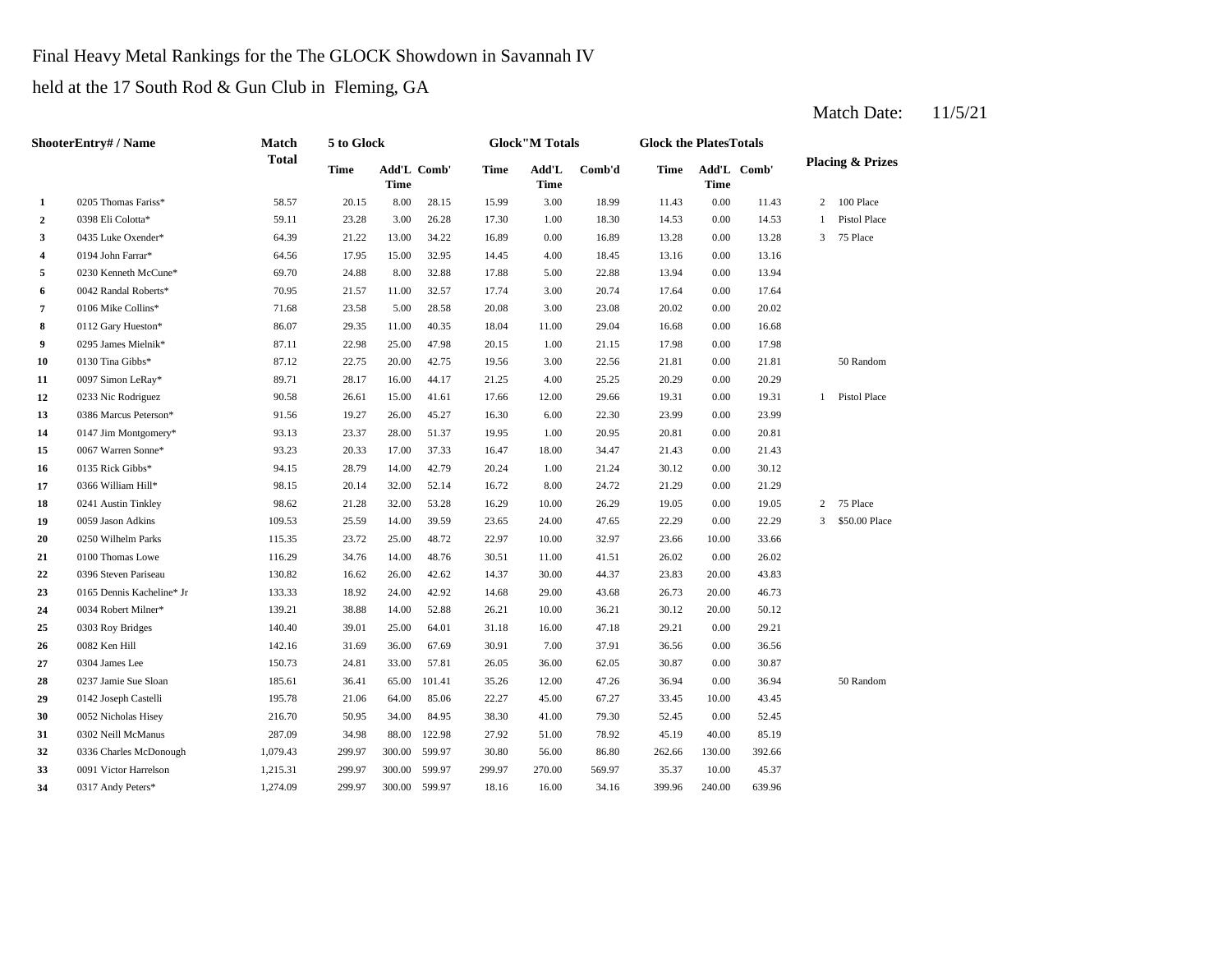## Final Major Sub Rankings for the The GLOCK Showdown in Savannah IV

## held at the 17 South Rod & Gun Club in Fleming, GA

| ShooterEntry# / Name | Match                | 5 to Glock   |             |                            |        | <b>Glock</b> "M Totals |                      | <b>Glock the PlatesTotals</b> |             |             |             |                |                             |
|----------------------|----------------------|--------------|-------------|----------------------------|--------|------------------------|----------------------|-------------------------------|-------------|-------------|-------------|----------------|-----------------------------|
|                      |                      | <b>Total</b> | <b>Time</b> | Add'L Comb'<br><b>Time</b> |        | Time                   | Add'L<br><b>Time</b> | Comb'd                        | <b>Time</b> | <b>Time</b> | Add'L Comb' |                | <b>Placing &amp; Prizes</b> |
| 1                    | 0168 Tony Boone*     | 38.62        | 13.60       | 0.00                       | 13.60  | 10.77                  | 0.00                 | 10.77                         | 14.25       | 0.00        | 14.25       | $\overline{2}$ | 100 Place                   |
| 2                    | 0397 Eli Colotta*    | 43.97        | 13.31       | 3.00                       | 16.31  | 12.58                  | 0.00                 | 12.58                         | 15.08       | 0.00        | 15.08       | 3              | 75 Place                    |
| 3                    | 0085 William Hill*   | 46.89        | 11.65       | 4.00                       | 15.65  | 11.23                  | 1.00                 | 12.23                         | 19.01       | 0.00        | 19.01       |                | 1 Pistol Place              |
| 4                    | 0144 Jim Montgomery* | 51.35        | 12.58       | 6.00                       | 18.58  | 12.82                  | 0.00                 | 12.82                         | 19.95       | 0.00        | 19.95       |                |                             |
| 5                    | 0229 Kenneth McCune* | 53.49        | 14.73       | 7.00                       | 21.73  | 12.11                  | 3.00                 | 15.11                         | 16.65       | 0.00        | 16.65       |                |                             |
| 6                    | 0190 John Farrar*    | 53.84        | 10.84       | 12.00                      | 22.84  | 9.75                   | 5.00                 | 14.75                         | 16.25       | 0.00        | 16.25       |                |                             |
| 7                    | 0038 Randal Roberts* | 57.88        | 16.56       | 5.00                       | 21.56  | 12.24                  | 2.00                 | 14.24                         | 22.08       | 0.00        | 22.08       |                |                             |
| 8                    | 0093 Simon LeRay*    | 63.43        | 16.03       | 7.00                       | 23.03  | 15.39                  | 0.00                 | 15.39                         | 25.01       | 0.00        | 25.01       |                |                             |
| 9                    | 0201 Thomas Fariss*  | 64.05        | 10.88       | 5.00                       | 15.88  | 10.36                  | 3.00                 | 13.36                         | 14.81       | 20.00       | 34.81       |                |                             |
| 10                   | 0127 Tina Gibbs*     | 64.09        | 16.63       | 6.00                       | 22.63  | 14.52                  | 6.00                 | 20.52                         | 20.94       | 0.00        | 20.94       |                |                             |
| 11                   | 0432 Luke Oxender*   | 69.53        | 13.33       | 6.00                       | 19.33  | 11.79                  | 1.00                 | 12.79                         | 17.41       | 20.00       | 37.41       |                |                             |
| 12                   | 0031 Robert Milner*  | 70.72        | 20.35       | 5.00                       | 25.35  | 16.09                  | 6.00                 | 22.09                         | 23.28       | 0.00        | 23.28       |                |                             |
| 13                   | 0412 Benjamin Zager  | 71.65        | 14.47       | 10.00                      | 24.47  | 13.95                  | 1.00                 | 14.95                         | 22.23       | 10.00       | 32.23       |                | 1 100 Place                 |
| 14                   | 0186 Gary Hueston*   | 78.57        | 29.45       | 2.00                       | 31.45  | 14.22                  | 4.00                 | 18.22                         | 28.90       | 0.00        | 28.90       |                |                             |
| 15                   | 0131 Rick Gibbs*     | 79.22        | 17.25       | 8.00                       | 25.25  | 14.13                  | 4.00                 | 18.13                         | 25.84       | 10.00       | 35.84       |                |                             |
| 16                   | 0292 James Mielnik*  | 91.41        | 13.76       | 3.00                       | 16.76  | 15.13                  | 31.00                | 46.13                         | 18.52       | 10.00       | 28.52       |                |                             |
| 17                   | 0150 Wallace Knight* | 96.17        | 13.97       | 35.00                      | 48.97  | 15.21                  | 15.00                | 30.21                         | 16.99       | 0.00        | 16.99       |                |                             |
| 18                   | 0066 Warren Sonne*   | 113.15       | 11.77       | 21.00                      | 32.77  | 10.93                  | 1.00                 | 11.93                         | 28.45       | 40.00       | 68.45       |                | 2 year membership rei       |
| 19                   | 0393 Steven Pariseau | 130.39       | 11.40       | 26.00                      | 37.40  | 10.64                  | 12.00                | 22.64                         | 20.35       | 50.00       | 70.35       | 2              | \$20,00 Place               |
| 20                   | 0051 Nicholas Hisey  | 154.02       | 30.55       | 10.00                      | 40.55  | 32.40                  | 2.00                 | 34.40                         | 49.07       | 30.00       | 79.07       | 3              | Knife Place                 |
| 21                   | 0140 Joseph Castelli | 175.15       | 13.29       | 17.00                      | 30.29  | 14.73                  | 13.00                | 27.73                         | 27.13       | 90.00       | 117.13      |                |                             |
| 22                   | 0045 Charles Cook    | 238.71       | 21.23       | 12.00                      | 33.23  | 26.38                  | 32.00                | 58.38                         | 67.10       | 80.00       | 147.10      |                |                             |
| 23                   | 0277 Justin Hardy    | 340.81       | 14.26       | 38.00                      | 52.26  | 18.93                  | 37.00                | 55.93                         | 62.62       | 170.00      | 232.62      |                | 50 Random                   |
| 24                   | 0313 Andy Peters*    | 1,106.18     | 299.97      | 150.00                     | 449.97 | 12.25                  | 4.00                 | 16.25                         | 399.96      | 240.00      | 639.96      |                | 50 Random                   |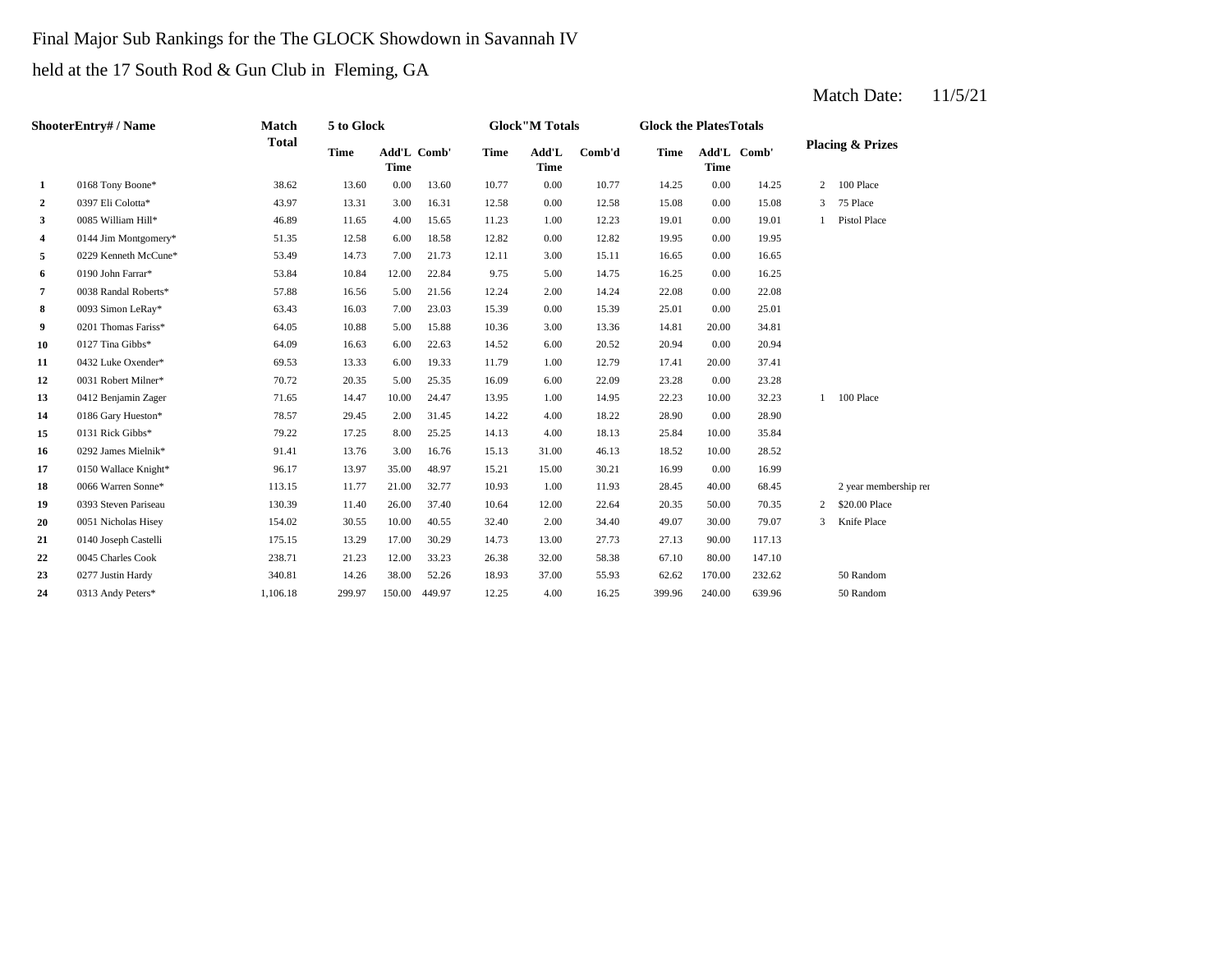## Final Master Stock Rankings for the The GLOCK Showdown in Savannah IV

held at the 17 South Rod & Gun Club in Fleming, GA

|    | ShooterEntry# / Name   | Match        | 5 to Glock  |                            |        |             | <b>Glock</b> "M Totals |        | <b>Glock the PlatesTotals</b> |                            |        |                |                             |
|----|------------------------|--------------|-------------|----------------------------|--------|-------------|------------------------|--------|-------------------------------|----------------------------|--------|----------------|-----------------------------|
|    |                        | <b>Total</b> | <b>Time</b> | Add'L Comb'<br><b>Time</b> |        | <b>Time</b> | Add'L<br><b>Time</b>   | Comb'd | <b>Time</b>                   | Add'L Comb'<br><b>Time</b> |        |                | <b>Placing &amp; Prizes</b> |
| 1  | 0266 Andrea Boone*     | 44.60        | 18.11       | 3.00                       | 21.11  | 12.75       | 0.00                   | 12.75  | 10.74                         | 0.00                       | 10.74  | 1              | Pistol MatchMeister         |
| 2  | 0171 Tony Boone*       | 49.41        | 20.15       | 1.00                       | 21.15  | 14.90       | 1.00                   | 15.90  | 12.36                         | 0.00                       | 12.36  | 1              | Pistol Place                |
| 3  | 0193 John Farrar*      | 53.97        | 19.18       | 4.00                       | 23.18  | 13.61       | 5.00                   | 18.61  | 12.18                         | 0.00                       | 12.18  | $\overline{2}$ | 100 Place                   |
| 4  | 0406 Brian Giovannini* | 58.16        | 17.44       | 11.00                      | 28.44  | 13.78       | 3.00                   | 16.78  | 12.94                         | 0.00                       | 12.94  | 3              | 75 Place                    |
| 5  | 0204 Thomas Fariss*    | 60.30        | 20.86       | 4.00                       | 24.86  | 14.77       | 6.00                   | 20.77  | 14.67                         | 0.00                       | 14.67  |                |                             |
| 6  | 0434 Luke Oxender*     | 61.40        | 20.52       | 6.00                       | 26.52  | 16.10       | 4.00                   | 20.10  | 14.78                         | 0.00                       | 14.78  |                |                             |
| 7  | 0041 Randal Roberts*   | 62.13        | 20.71       | 11.00                      | 31.71  | 14.25       | 2.00                   | 16.25  | 14.17                         | 0.00                       | 14.17  |                | 50 Random                   |
| 8  | 0146 Jim Montgomery*   | 63.11        | 21.35       | 8.00                       | 29.35  | 18.49       | 1.00                   | 19.49  | 14.27                         | 0.00                       | 14.27  |                |                             |
| 9  | 0294 James Mielnik*    | 65.55        | 20.86       | 9.00                       | 29.86  | 19.19       | 0.00                   | 19.19  | 16.50                         | 0.00                       | 16.50  |                |                             |
| 10 | 0088 William Hill*     | 66.78        | 20.38       | 4.00                       | 24.38  | 15.71       | 8.00                   | 23.71  | 18.69                         | 0.00                       | 18.69  |                |                             |
| 11 | 0363 Maddie Mahaney*   | 68.64        | 20.72       | 11.00                      | 31.72  | 17.12       | 4.00                   | 21.12  | 15.80                         | 0.00                       | 15.80  |                |                             |
| 12 | 0349 Michael Magowan*  | 70.45        | 23.65       | 8.00                       | 31.65  | 17.63       | 3.00                   | 20.63  | 18.17                         | 0.00                       | 18.17  |                |                             |
| 13 | 0431 Patrick O'Malley* | 81.16        | 23.70       | 10.00                      | 33.70  | 21.54       | 8.00                   | 29.54  | 17.92                         | 0.00                       | 17.92  |                |                             |
| 14 | 0129 Tina Gibbs*       | 81.59        | 21.93       | 18.00                      | 39.93  | 19.44       | 4.00                   | 23.44  | 18.22                         | 0.00                       | 18.22  |                |                             |
| 15 | 0096 Simon LeRay*      | 82.83        | 24.95       | 15.00                      | 39.95  | 20.50       | 4.00                   | 24.50  | 18.38                         | 0.00                       | 18.38  |                |                             |
| 16 | 0134 Rick Gibbs*       | 93.69        | 26.97       | 24.00                      | 50.97  | 20.25       | 0.00                   | 20.25  | 22.47                         | 0.00                       | 22.47  |                |                             |
| 17 | 0033 Robert Milner*    | 96.75        | 31.95       | 16.00                      | 47.95  | 21.12       | 6.00                   | 27.12  | 21.68                         | 0.00                       | 21.68  |                |                             |
| 18 | 0351 Julie Phillips*   | 97.25        | 21.30       | 23.00                      | 44.30  | 17.43       | 13.00                  | 30.43  | 22.52                         | 0.00                       | 22.52  |                |                             |
| 19 | 0439 Marcus Allison*   | 101.39       | 25.39       | 32.00                      | 57.39  | 18.74       | 9.00                   | 27.74  | 16.26                         | 0.00                       | 16.26  |                |                             |
| 20 | 0385 Marcus Peterson*  | 109.57       | 18.70       | 43.00                      | 61.70  | 17.54       | 10.00                  | 27.54  | 20.33                         | 0.00                       | 20.33  |                |                             |
| 21 | 0344 Mark Palmer*      | 129.95       | 21.30       | 23.00                      | 44.30  | 17.69       | 13.00                  | 30.69  | 44.96                         | 10.00                      | 54.96  |                |                             |
| 22 | 0141 Joseph Castelli   | 140.07       | 22.70       | 39.00                      | 61.70  | 21.67       | 33.00                  | 54.67  | 23.70                         | 0.00                       | 23.70  |                |                             |
| 23 | 0268 Jim Graf*         | 147.25       | 32.76       | 40.00                      | 72.76  | 23.00       | 25.00                  | 48.00  | 26.49                         | 0.00                       | 26.49  |                |                             |
| 24 | 0300 Allen Egerton     | 147.53       | 21.82       | 51.00                      | 72.82  | 20.25       | 30.00                  | 50.25  | 24.46                         | 0.00                       | 24.46  |                |                             |
| 25 | 0361 Clayton Birdwell  | 247.22       | 22.21       | 82.00                      | 104.21 | 20.96       | 57.00                  | 77.96  | 35.05                         | 30.00                      | 65.05  |                |                             |
| 26 | 0289 Michael Peters    | 291.46       | 36.57       | 65.00                      | 101.57 | 39.72       | 24.00                  | 63.72  | 76.17                         | 50.00                      | 126.17 |                |                             |
| 27 | 0311 Eric Halseth      | 323.01       | 37.26       | 68.00                      | 105.26 | 23.19       | 42.00                  | 65.19  | 72.56                         | 80.00                      | 152.56 |                |                             |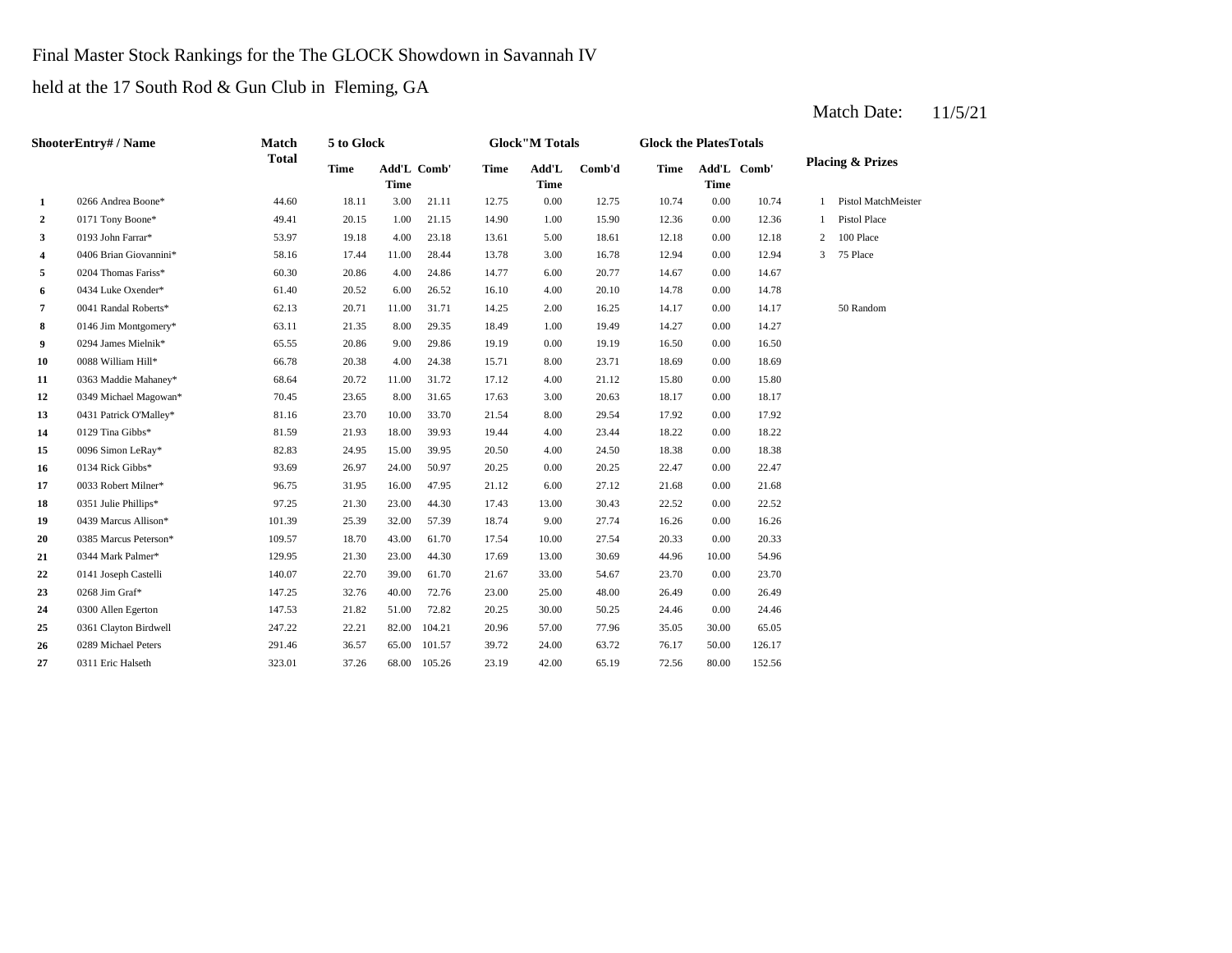Final SubCompact Rankings for the The GLOCK Showdown in Savannah IV

held at the 17 South Rod & Gun Club in Fleming, GA

|              | ShooterEntry# / Name   | Match        | 5 to Glock  |             |             |       | <b>Glock</b> "M Totals |        | <b>Glock the PlatesTotals</b> |       |             |   |                             |
|--------------|------------------------|--------------|-------------|-------------|-------------|-------|------------------------|--------|-------------------------------|-------|-------------|---|-----------------------------|
|              |                        | <b>Total</b> | <b>Time</b> | <b>Time</b> | Add'L Comb' | Time  | Add'L<br><b>Time</b>   | Comb'd | Time                          | Time  | Add'L Comb' |   | <b>Placing &amp; Prizes</b> |
| 1            | 0167 Tony Boone*       | 47.89        | 19.84       | 1.00        | 20.84       | 14.73 | 0.00                   | 14.73  | 12.32                         | 0.00  | 12.32       | 2 | 100 Place                   |
| $\mathbf{2}$ | 0200 Thomas Fariss*    | 54.60        | 18.26       | 8.00        | 26.26       | 14.84 | 1.00                   | 15.84  | 12.50                         | 0.00  | 12.50       | 1 | Pistol Place                |
| 3            | 0189 John Farrar*      | 62.26        | 16.78       | 12.00       | 28.78       | 14.95 | 6.00                   | 20.95  | 12.53                         | 0.00  | 12.53       |   |                             |
| 4            | 0084 William Hill*     | 63.16        | 18.03       | 12.00       | 30.03       | 15.18 | 2.00                   | 17.18  | 15.95                         | 0.00  | 15.95       |   | 50 Random                   |
| 5            | 0228 Kenneth McCune*   | 63.87        | 23.75       | 3.00        | 26.75       | 16.25 | 5.00                   | 21.25  | 15.87                         | 0.00  | 15.87       |   |                             |
| 6            | 0126 Tina Gibbs*       | 70.22        | 22.44       | 7.00        | 29.44       | 18.74 | 4.00                   | 22.74  | 18.04                         | 0.00  | 18.04       |   |                             |
| 7            | 0149 Wallace Knight*   | 74.47        | 23.79       | 16.00       | 39.79       | 17.07 | 4.00                   | 21.07  | 13.61                         | 0.00  | 13.61       |   |                             |
| 8            | 0143 Jim Montgomery*   | 78.36        | 21.94       | 20.00       | 41.94       | 19.42 | 0.00                   | 19.42  | 17.00                         | 0.00  | 17.00       |   |                             |
| 9            | 0212 Edward Love       | 78.97        | 27.55       | 9.00        | 36.55       | 21.45 | 2.00                   | 23.45  | 18.97                         | 0.00  | 18.97       |   | 1 Pistol Place              |
| 10           | 0037 Randal Roberts*   | 79.64        | 23.93       | 16.00       | 39.93       | 15.79 | 6.00                   | 21.79  | 17.92                         | 0.00  | 17.92       |   |                             |
| 11           | 0429 Patrick O'Malley* | 81.35        | 24.36       | 15.00       | 39.36       | 21.04 | 0.00                   | 21.04  | 20.95                         | 0.00  | 20.95       |   |                             |
| 12           | 0342 Mark Palmer*      | 85.93        | 21.04       | 12.00       | 33.04       | 17.99 | 4.00                   | 21.99  | 30.90                         | 0.00  | 30.90       |   |                             |
| 13           | 0058 Paul Rollins Jr.  | 89.23        | 30.51       | 14.00       | 44.51       | 23.83 | 0.00                   | 23.83  | 20.89                         | 0.00  | 20.89       | 2 | 100 Place                   |
| 14           | 0092 Simon LeRay*      | 93.39        | 25.83       | 13.00       | 38.83       | 21.86 | 14.00                  | 35.86  | 18.70                         | 0.00  | 18.70       |   |                             |
| 15           | 0392 Steven Pariseau   | 104.31       | 16.24       | 26.00       | 42.24       | 16.36 | 16.00                  | 32.36  | 19.71                         | 10.00 | 29.71       | 3 | \$45 Place                  |
| 16           | 0218 Russell Simpson*  | 104.80       | 18.95       | 39.00       | 57.95       | 17.07 | 8.00                   | 25.07  | 21.78                         | 0.00  | 21.78       |   |                             |
| 17           | 0291 James Mielnik*    | 109.56       | 22.13       | 18.00       | 40.13       | 37.10 | 15.00                  | 52.10  | 17.33                         | 0.00  | 17.33       |   |                             |
| 18           | 0437 Marcus Allison*   | 111.15       | 30.24       | 42.00       | 72.24       | 19.55 | 0.00                   | 19.55  | 19.36                         | 0.00  | 19.36       |   |                             |
| 19           | 0030 Robert Milner*    | 117.89       | 31.28       | 15.00       | 46.28       | 24.36 | 24.00                  | 48.36  | 23.25                         | 0.00  | 23.25       |   |                             |
| 20           | 0297 Allen Egerton     | 122.96       | 22.47       | 37.00       | 59.47       | 23.10 | 14.00                  | 37.10  | 26.39                         | 0.00  | 26.39       |   | 50 Random                   |
| 21           | 0235 Jamie Sue Sloan   | 127.21       | 33.58       | 12.00       | 45.58       | 29.32 | 14.00                  | 43.32  | 38.31                         | 0.00  | 38.31       |   |                             |
| 22           | 0181 Chris Click       | 135.57       | 28.03       | 43.00       | 71.03       | 22.18 | 17.00                  | 39.18  | 25.36                         | 0.00  | 25.36       |   |                             |
| 23           | 0243 Landon Tichenor   | 135.98       | 32.74       | 22.00       | 54.74       | 31.18 | 11.00                  | 42.18  | 29.06                         | 10.00 | 39.06       |   | 50 Random                   |
| 24           | 0227 Anthony Martinez  | 139.92       | 24.99       | 22.00       | 46.99       | 21.91 | 29.00                  | 50.91  | 42.02                         | 0.00  | 42.02       |   |                             |
| 25           | 0076 Chris Huss        | 140.87       | 35.97       | 20.00       | 55.97       | 36.28 | 20.00                  | 56.28  | 28.62                         | 0.00  | 28.62       |   |                             |
| 26           | 0198 James Parris Jr   | 144.09       | 46.53       | 28.00       | 74.53       | 36.15 | 3.00                   | 39.15  | 30.41                         | 0.00  | 30.41       |   |                             |
| 27           | 0239 Austin Tinkley    | 149.68       | 21.48       | 72.00       | 93.48       | 18.68 | 12.00                  | 30.68  | 25.52                         | 0.00  | 25.52       |   |                             |
| 28           | 0416 Alexander Zager   | 151.65       | 34.33       | 34.00       | 68.33       | 29.10 | 22.00                  | 51.10  | 32.22                         | 0.00  | 32.22       |   |                             |
| 29           | 0065 Warren Sonne*     | 159.42       | 19.55       | 53.00       | 72.55       | 17.22 | 15.00                  | 32.22  | 34.65                         | 20.00 | 54.65       |   |                             |
| 30           | 0009 John Squeri       | 189.77       | 26.82       | 80.00       | 106.82      | 24.61 | 27.00                  | 51.61  | 31.34                         | 0.00  | 31.34       |   |                             |
| 31           | 0026 Stephen Wheelock  | 190.44       | 36.70       | 19.00       | 55.70       | 28.43 | 24.00                  | 52.43  | 42.31                         | 40.00 | 82.31       |   |                             |
| 32           | 0139 Joseph Castelli   | 193.96       | 21.44       | 113.00      | 134.44      | 21.42 | 12.00                  | 33.42  | 26.10                         | 0.00  | 26.10       |   |                             |
| 33           | 0378 Timothy Smith     | 195.64       | 53.97       | 44.00       | 97.97       | 44.42 | 13.00                  | 57.42  | 40.25                         | 0.00  | 40.25       |   |                             |
| 34           | 0281 Stephen Tiller    | 204.75       | 25.79       | 86.00       | 111.79      | 22.78 | 29.00                  | 51.78  | 41.18                         | 0.00  | 41.18       |   |                             |
| 35           | 0063 Beckie Sonne      | 213.04       | 51.23       | 41.00       | 92.23       | 37.00 | 6.00                   | 43.00  | 47.81                         | 30.00 | 77.81       |   |                             |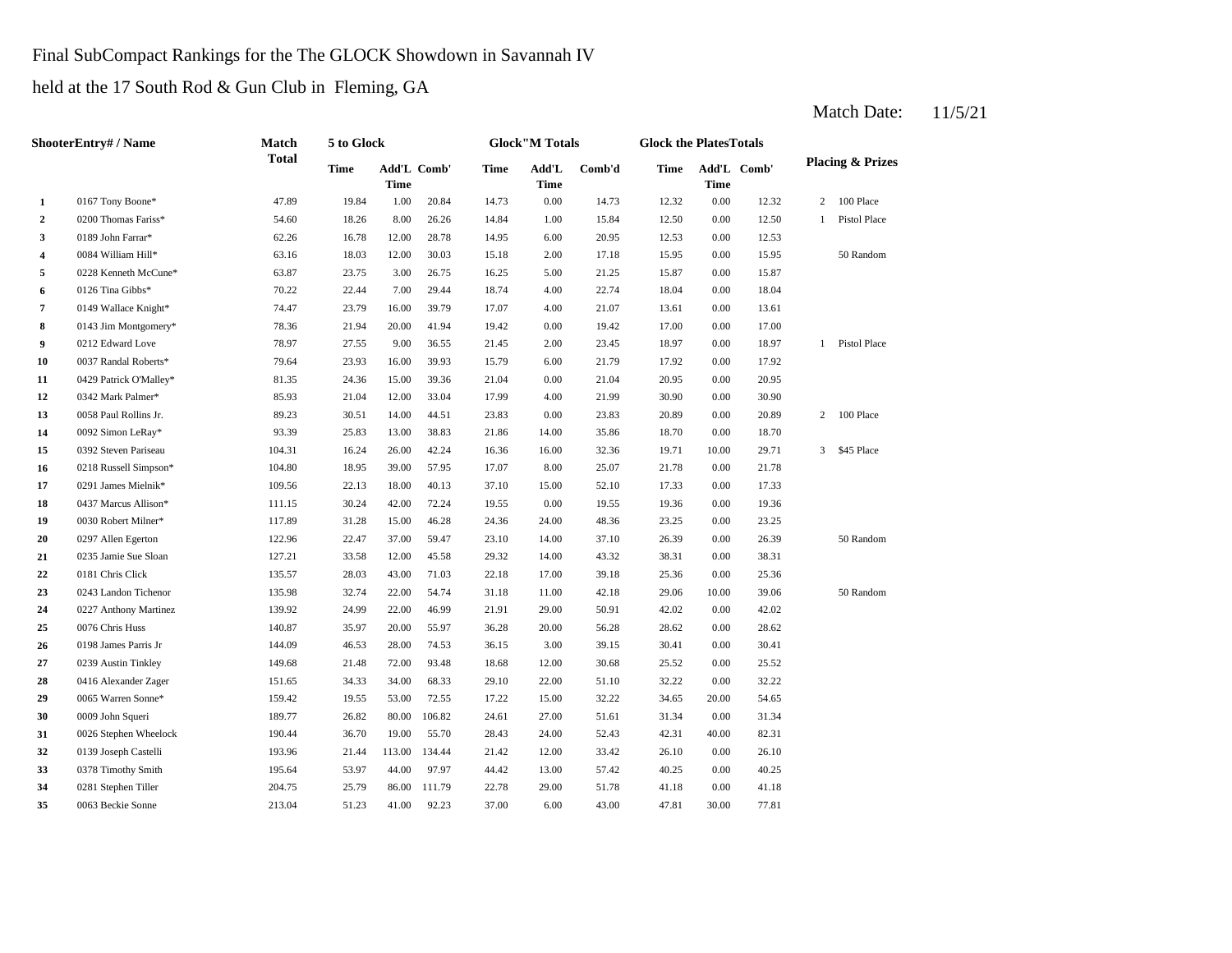|    | ShooterEntry# / Name |          | 5 to Glock |        |             |        | <b>Glock</b> "M Totals |        | <b>Glock the Plates Totals</b> |               |        |                             |
|----|----------------------|----------|------------|--------|-------------|--------|------------------------|--------|--------------------------------|---------------|--------|-----------------------------|
|    |                      | Total    | Time       | Time   | Add'L Comb' | Time   | Add'L<br>Time          | Comb'd | Time                           | Add'L<br>Time | Comb'  | <b>Placing &amp; Prizes</b> |
| 36 | 0036 Edward Kubacki  | 220.28   | 19.83      | 75.00  | 94.83       | 24.59  | 40.00                  | 64.59  | 50.86                          | 10.00         | 60.86  |                             |
| 37 | 0124 John Huss       | 249.93   | 37.82      | 90.00  | 127.82      | 37.50  | 29.00                  | 66.50  | 45.61                          | 10.00         | 55.61  |                             |
| 38 | 0368 Paul Rogers     | 278.04   | 35.45      | 70.00  | 105.45      | 43.03  | 33.00                  | 76.03  | 66.56                          | 30.00         | 96.56  |                             |
| 39 | 0287 Michael Peters  | 427.60   | 48.23      | 113.00 | 161.23      | 47.72  | 28.00                  | 75.72  | 80.65                          | 10.00         | 190.65 |                             |
| 40 | 0355 Don James       | 1.214.02 | 299.97     | 300.00 | 599.97      | 299.97 | 270.00                 | 569.97 | 44.08                          | 0.00          | 44.08  |                             |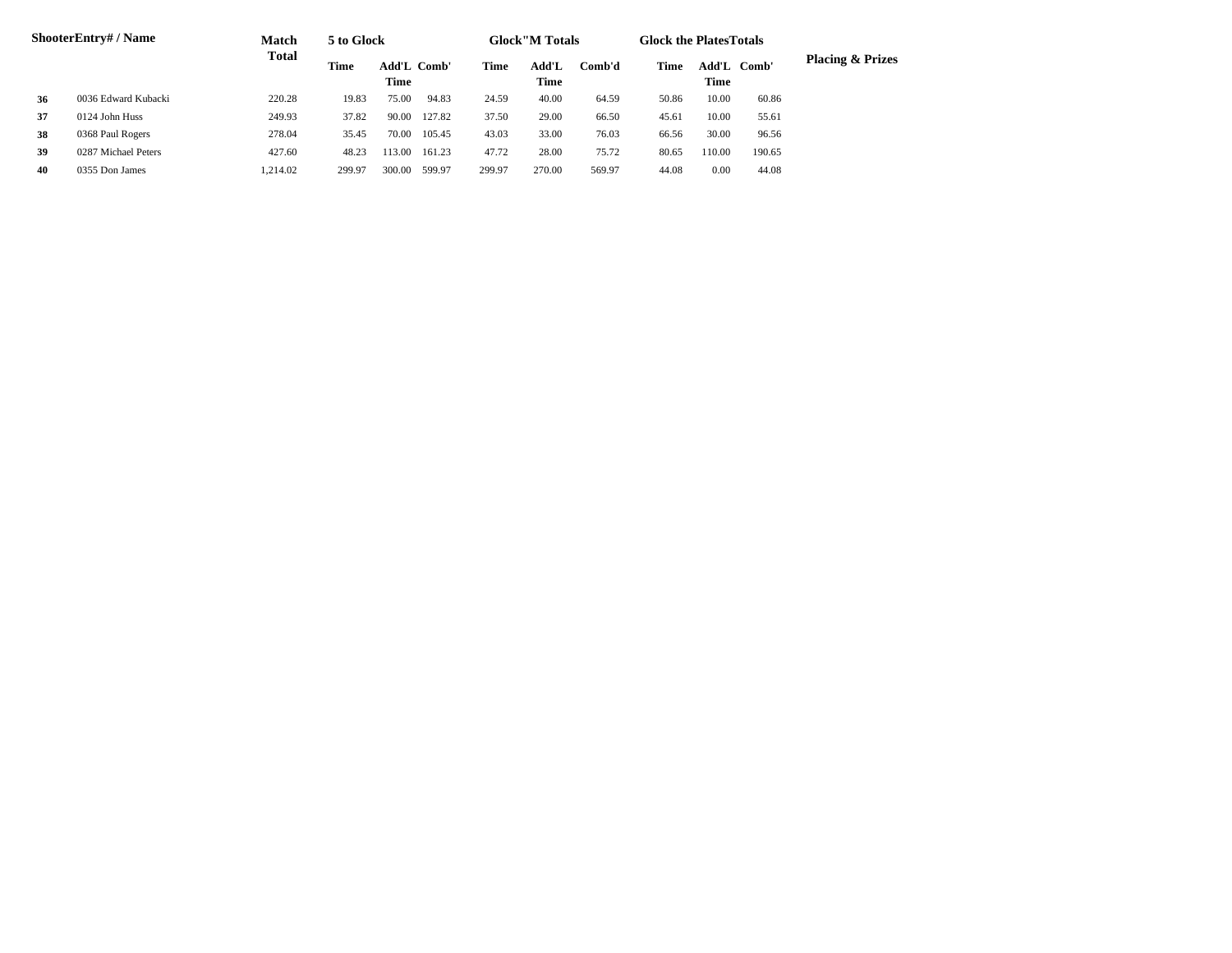Final Unlimited Rankings for the The GLOCK Showdown in Savannah IV

held at the 17 South Rod & Gun Club in Fleming, GA

|    | ShooterEntry# / Name   | Match        | 5 to Glock  |       |             |             | <b>Glock</b> "M Totals |        | <b>Glock the PlatesTotals</b> |                            |       |                |                             |
|----|------------------------|--------------|-------------|-------|-------------|-------------|------------------------|--------|-------------------------------|----------------------------|-------|----------------|-----------------------------|
|    |                        | <b>Total</b> | <b>Time</b> | Time  | Add'L Comb' | <b>Time</b> | Add'L<br><b>Time</b>   | Comb'd | Time                          | Add'L Comb'<br><b>Time</b> |       |                | <b>Placing &amp; Prizes</b> |
| 1  | 0405 Brian Giovannini* | 37.48        | 13.96       | 0.00  | 13.96       | 11.76       | 3.00                   | 14.76  | 8.76                          | 0.00                       | 8.76  |                | 1 Pistol Place              |
| 2  | 0170 Tony Boone*       | 40.86        | 17.09       | 0.00  | 17.09       | 12.92       | 1.00                   | 13.92  | 9.85                          | 0.00                       | 9.85  |                |                             |
| 3  | 0192 John Farrar*      | 49.85        | 16.59       | 9.00  | 25.59       | 13.07       | 1.00                   | 14.07  | 10.19                         | 0.00                       | 10.19 |                |                             |
| 4  | 0203 Thomas Fariss*    | 49.96        | 20.48       | 3.00  | 23.48       | 14.44       | 1.00                   | 15.44  | 11.04                         | 0.00                       | 11.04 |                |                             |
| 5  | 0459 Geoffrey Gall*    | 50.99        | 19.31       | 2.00  | 21.31       | 13.91       | 2.00                   | 15.91  | 13.77                         | 0.00                       | 13.77 |                |                             |
| 6  | 0087 William Hill*     | 56.98        | 19.65       | 6.00  | 25.65       | 14.60       | 0.00                   | 14.60  | 16.73                         | 0.00                       | 16.73 |                |                             |
| 7  | 0040 Randal Roberts*   | 59.71        | 18.88       | 7.00  | 25.88       | 13.56       | 8.00                   | 21.56  | 12.27                         | 0.00                       | 12.27 |                |                             |
| 8  | 0105 Mike Collins*     | 64.00        | 21.27       | 9.00  | 30.27       | 15.85       | 3.00                   | 18.85  | 14.88                         | 0.00                       | 14.88 |                |                             |
| 9  | 0259 Rich Stewart      | 66.25        | 16.96       | 9.00  | 25.96       | 14.36       | 2.00                   | 16.36  | 13.93                         | 10.00                      | 23.93 | $\mathbf{1}$   | Pistol Place                |
| 10 | 0338 Fletcher Rutter   | 68.81        | 24.83       | 9.00  | 33.83       | 19.14       | 0.00                   | 19.14  | 15.84                         | 0.00                       | 15.84 | $\overline{2}$ | 100 Place                   |
| 11 | 0133 Rick Gibbs*       | 70.13        | 23.70       | 5.00  | 28.70       | 19.05       | 4.00                   | 23.05  | 18.38                         | 0.00                       | 18.38 |                |                             |
| 12 | 0299 Allen Egerton     | 75.24        | 18.65       | 19.00 | 37.65       | 19.11       | 3.00                   | 22.11  | 15.48                         | 0.00                       | 15.48 | $\overline{3}$ | 75 Place                    |
| 13 | 0400 Mike Ross*        | 79.63        | 19.40       | 22.00 | 41.40       | 15.69       | 5.00                   | 20.69  | 17.54                         | 0.00                       | 17.54 |                |                             |
| 14 | 0110 Gary Hueston*     | 80.33        | 30.46       | 9.00  | 39.46       | 19.95       | 5.00                   | 24.95  | 15.92                         | 0.00                       | 15.92 |                |                             |
| 15 | 0436 John Taylor       | 81.03        | 29.35       | 14.00 | 43.35       | 19.47       | 2.00                   | 21.47  | 16.21                         | 0.00                       | 16.21 |                |                             |
| 16 | 0395 Steven Pariseau   | 82.31        | 22.51       | 14.00 | 36.51       | 15.93       | 11.00                  | 26.93  | 18.87                         | 0.00                       | 18.87 |                | \$20.00 Random              |
| 17 | 0095 Simon LeRay*      | 82.57        | 24.38       | 12.00 | 36.38       | 18.98       | 5.00                   | 23.98  | 22.21                         | 0.00                       | 22.21 |                |                             |
| 18 | 0245 NIck Russo        | 86.96        | 27.97       | 11.00 | 38.97       | 22.18       | 6.00                   | 28.18  | 19.81                         | 0.00                       | 19.81 |                |                             |
| 19 | 0166 Carl Green        | 87.27        | 31.54       | 6.00  | 37.54       | 28.07       | 1.00                   | 29.07  | 20.66                         | 0.00                       | 20.66 |                |                             |
| 20 | 0178 Tony Mullins II   | 87.37        | 20.55       | 14.00 | 34.55       | 22.06       | 9.00                   | 31.06  | 21.76                         | 0.00                       | 21.76 |                |                             |
| 21 | 0255 Owen Graham       | 88.39        | 26.59       | 8.00  | 34.59       | 25.43       | 6.00                   | 31.43  | 22.37                         | 0.00                       | 22.37 |                |                             |
| 22 | 0013 Suzie Macdonald   | 90.85        | 26.58       | 15.00 | 41.58       | 24.94       | 2.00                   | 26.94  | 22.33                         | 0.00                       | 22.33 |                |                             |
| 23 | 0016 Jesse Macdonald   | 93.95        | 24.24       | 11.00 | 35.24       | 17.38       | 22.00                  | 39.38  | 19.33                         | 0.00                       | 19.33 |                |                             |
| 24 | 0452 Cody Snipes       | 95.11        | 26.35       | 15.00 | 41.35       | 24.17       | 10.00                  | 34.17  | 19.59                         | 0.00                       | 19.59 |                |                             |
| 25 | 0359 Mike Smith        | 97.72        | 34.92       | 9.00  | 43.92       | 25.68       | 0.00                   | 25.68  | 28.12                         | 0.00                       | 28.12 |                | 50 Random                   |
| 26 | 0253 Jimmy Luo         | 100.39       | 24.98       | 17.00 | 41.98       | 19.70       | 15.00                  | 34.70  | 23.71                         | 0.00                       | 23.71 |                |                             |
| 27 | 0427 Alan Matthews     | 106.58       | 17.45       | 57.00 | 74.45       | 12.95       | 6.00                   | 18.95  | 13.18                         | 0.00                       | 13.18 |                |                             |
| 28 | 0029 Michael Partridge | 111.11       | 23.09       | 27.00 | 50.09       | 24.07       | 14.00                  | 38.07  | 22.95                         | 0.00                       | 22.95 |                |                             |
| 29 | 0346 Timothy Bies      | 111.88       | 18.01       | 28.00 | 46.01       | 16.57       | 29.00                  | 45.57  | 20.30                         | 0.00                       | 20.30 |                |                             |
| 30 | 0290 Lance Ball        | 112.36       | 32.86       | 15.00 | 47.86       | 30.24       | 8.00                   | 38.24  | 26.26                         | 0.00                       | 26.26 |                |                             |
| 31 | 0282 Stephen Tiller    | 113.13       | 27.87       | 22.00 | 49.87       | 26.70       | 10.00                  | 36.70  | 26.56                         | 0.00                       | 26.56 |                |                             |
| 32 | 0334 Wes Mahr          | 116.32       | 21.23       | 46.00 | 67.23       | 17.07       | 13.00                  | 30.07  | 19.02                         | 0.00                       | 19.02 |                |                             |
| 33 | 0024 Richard Hansing   | 119.23       | 30.31       | 25.00 | 55.31       | 21.45       | 21.00                  | 42.45  | 21.47                         | 0.00                       | 21.47 |                |                             |
| 34 | 0456 Mark Compton      | 123.22       | 29.03       | 52.00 | 81.03       | 18.36       | 3.00                   | 21.36  | 20.83                         | 0.00                       | 20.83 |                |                             |
| 35 | 0370 Wilhelm Parks     | 126.20       | 31.75       | 28.00 | 59.75       | 25.37       | 26.00                  | 51.37  | 15.08                         | 0.00                       | 15.08 |                | 50 Random                   |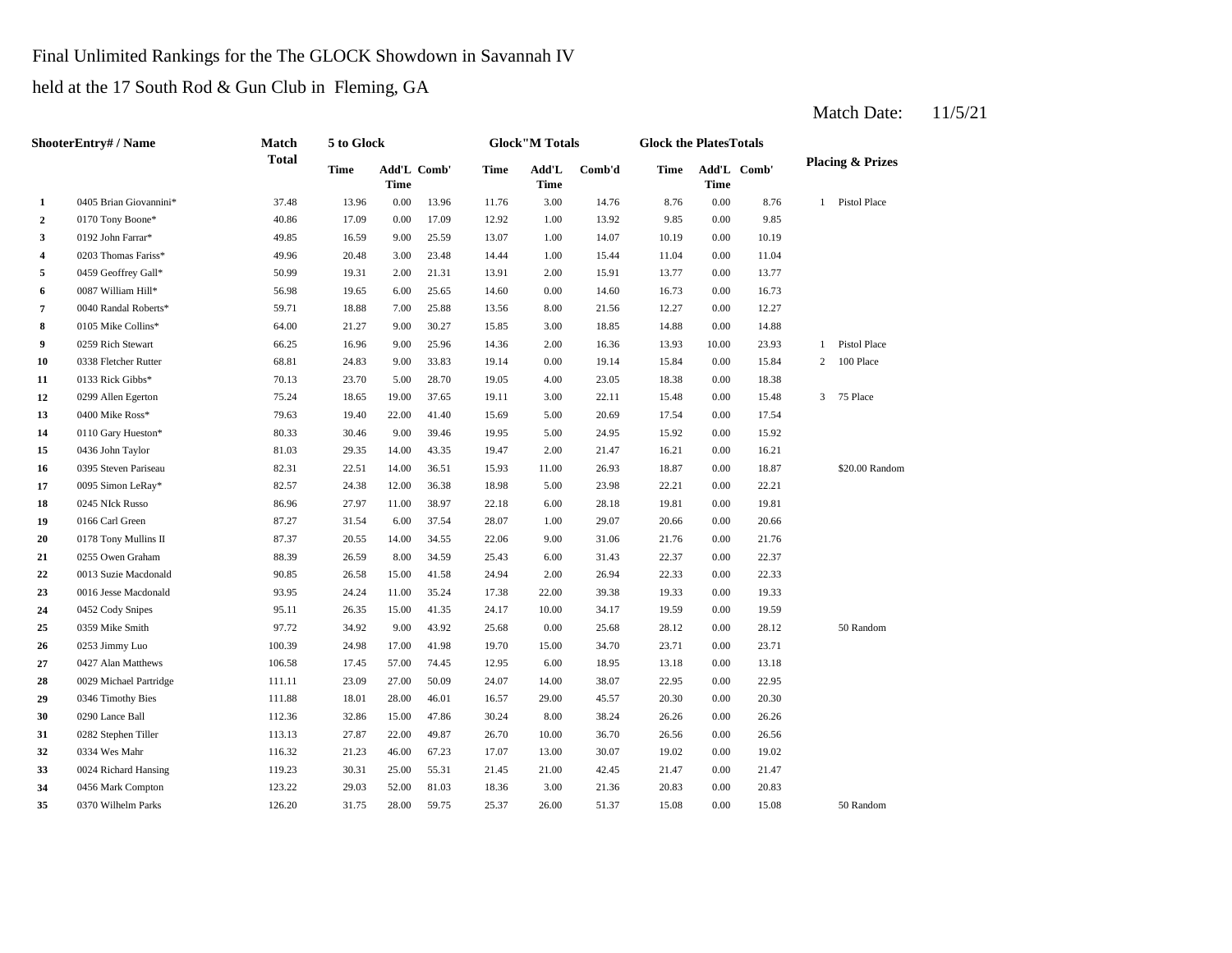|    | ShooterEntry# / Name  | Match    | 5 to Glock  |                     |        |        | <b>Glock</b> "M Totals |        | <b>Glock the Plates Totals</b> |        |             |                             |
|----|-----------------------|----------|-------------|---------------------|--------|--------|------------------------|--------|--------------------------------|--------|-------------|-----------------------------|
|    |                       | Total    | <b>Time</b> | Add'L Comb'<br>Time |        | Time   | Add'L<br>Time          | Comb'd | <b>Time</b>                    | Time   | Add'L Comb' | <b>Placing &amp; Prizes</b> |
| 36 | 0273 David Scott      | 128.21   | 26.89       | 34.00               | 60.89  | 21.41  | 15.00                  | 36.41  | 30.91                          | 0.00   | 30.91       |                             |
| 37 | 0271 Kenneth Kerr     | 134.90   | 28.96       | 23.00               | 51.96  | 33.16  | 26.00                  | 59.16  | 23.78                          | 0.00   | 23.78       |                             |
| 38 | 0446 Matthew Farley   | 136.23   | 30.00       | 35.00               | 65.00  | 22.72  | 24.00                  | 46.72  | 24.51                          | 0.00   | 24.51       |                             |
| 39 | 0011 John Squeri      | 146.34   | 29.27       | 19.00               | 48.27  | 28.23  | 14.00                  | 42.23  | 45.84                          | 10.00  | 55.84       |                             |
| 40 | 0417 Miguel Ruiz      | 153.74   | 28.53       | 39.00               | 67.53  | 25.82  | 27.00                  | 52.82  | 33.39                          | 0.00   | 33.39       |                             |
| 41 | 0207 Ronald Jacobs    | 155.34   | 22.15       | 41.00               | 63.15  | 21.88  | 19.00                  | 40.88  | 31.31                          | 20.00  | 51.31       |                             |
| 42 | 0153 Mark Shafer      | 155.76   | 20.67       | 50.00               | 70.67  | 30.30  | 22.00                  | 52.30  | 32.79                          | 0.00   | 32.79       | 50 Random                   |
| 43 | 0322 Jameson Little   | 165.77   | 21.84       | 33.00               | 54.84  | 22.73  | 30.00                  | 52.73  | 28.20                          | 30.00  | 58.20       |                             |
| 44 | 0022 Mark Chipchase   | 172.54   | 24.02       | 41.00               | 65.02  | 36.25  | 38.00                  | 74.25  | 33.27                          | 0.00   | 33.27       |                             |
| 45 | 0113 Gene Graham      | 176.62   | 36.16       | 58.00               | 94.16  | 32.86  | 11.00                  | 43.86  | 28.60                          | 10.00  | 38.60       |                             |
| 46 | 0305 Ron Gunnells     | 230.28   | 36.63       | 73.00               | 109.63 | 40.61  | 34.00                  | 74.61  | 46.04                          | 0.00   | 46.04       |                             |
| 47 | 0331 Monique Peacock  | 342.22   | 29.73       | 72.00               | 101.73 | 43.48  | 67.00                  | 110.48 | 60.01                          | 70.00  | 130.01      | 2 year membership rei       |
| 48 | 0365 Brett Browning   | 630.97   | 31.11       | 8.00                | 39.11  | 299.97 | 270.00                 | 569.97 | 21.89                          | 0.00   | 21.89       |                             |
| 49 | 0357 Don James        | 724.91   | 34.84       | 71.00               | 105.84 | 299.97 | 270.00                 | 569.97 | 39.10                          | 10.00  | 49.10       |                             |
| 50 | 0020 Sydney Chipchase | 1,346.48 | 299.97      | 300.00              | 599.97 | 82.55  | 24.00                  | 106.55 | 399.96                         | 240.00 | 639.96      |                             |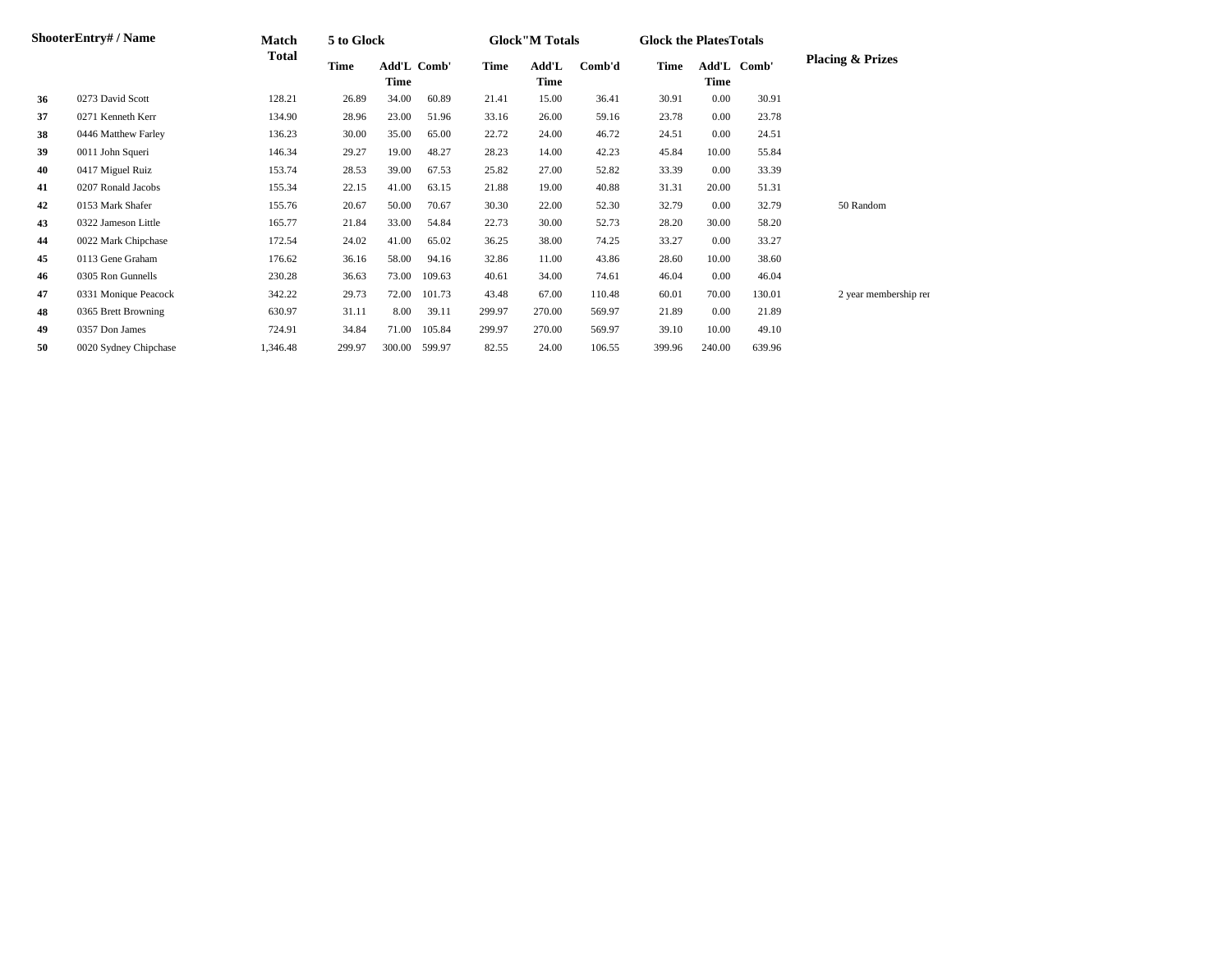### **Final Team Rankings for the The GLOCK Showdown in Savannah IV**

**held at the 17 South Rod & Gun Club in Fleming, GA**

| <b>Civilian</b>        |                     |                  |                                              |                                                                              |
|------------------------|---------------------|------------------|----------------------------------------------|------------------------------------------------------------------------------|
| <b>Standing</b>        |                     | <b>Score</b>     | <b>Team Name</b>                             | <b>Team Members</b>                                                          |
|                        |                     |                  |                                              |                                                                              |
|                        | 1                   | 299.91<br>378.36 | United Cycle                                 | Skyler Sallee*, Matthew Farley, Jeffrey Sizemore                             |
|                        | $\overline{c}$<br>3 | 655.10           | It's My Birthday!<br>Veritas - Freezing Cold | Chris Click, John Huss, Chris Huss<br>Jimmy Kemp, Susan England, Austin Kemp |
|                        |                     |                  |                                              |                                                                              |
| Guardian               |                     |                  |                                              |                                                                              |
| <b>Standing</b>        |                     | <b>Score</b>     | <b>Team Name</b>                             | <b>Team Members</b>                                                          |
|                        |                     |                  |                                              |                                                                              |
|                        | 1                   | 304.46           | <b>FFJ</b>                                   | NIck Russo, Rich Stewart, Jeff Bradford                                      |
|                        |                     |                  |                                              |                                                                              |
| <b>Junior Civilian</b> |                     |                  |                                              |                                                                              |
| <b>Standing</b>        |                     | <b>Score</b>     | <b>Team Name</b>                             | <b>Team Members</b>                                                          |
|                        |                     |                  |                                              |                                                                              |
|                        | 1                   | 405.68           | <b>HURRICANES</b>                            | Jacob Seiter, Ryan Bright, Noah Crain                                        |
|                        |                     |                  |                                              |                                                                              |
| <b>Master Stock</b>    |                     |                  |                                              |                                                                              |
| <b>Standing</b>        |                     | <b>Score</b>     | <b>Team Name</b>                             | <b>Team Members</b>                                                          |
|                        |                     |                  |                                              |                                                                              |
|                        | 1                   | 162.65           | <b>Carver Custom Mud Dogs</b>                | Tony Boone*, Andrea Boone*, Maddie Mahaney*                                  |
|                        | 2                   | 177.38           | Glock Therapy                                | John Farrar*, Jim Montgomery*, Thomas Fariss*                                |
|                        | 3                   | 297.65           | VTA-FSP                                      | Julie Phillips*, Mark Palmer*, Michael Magowan*                              |
|                        |                     |                  |                                              |                                                                              |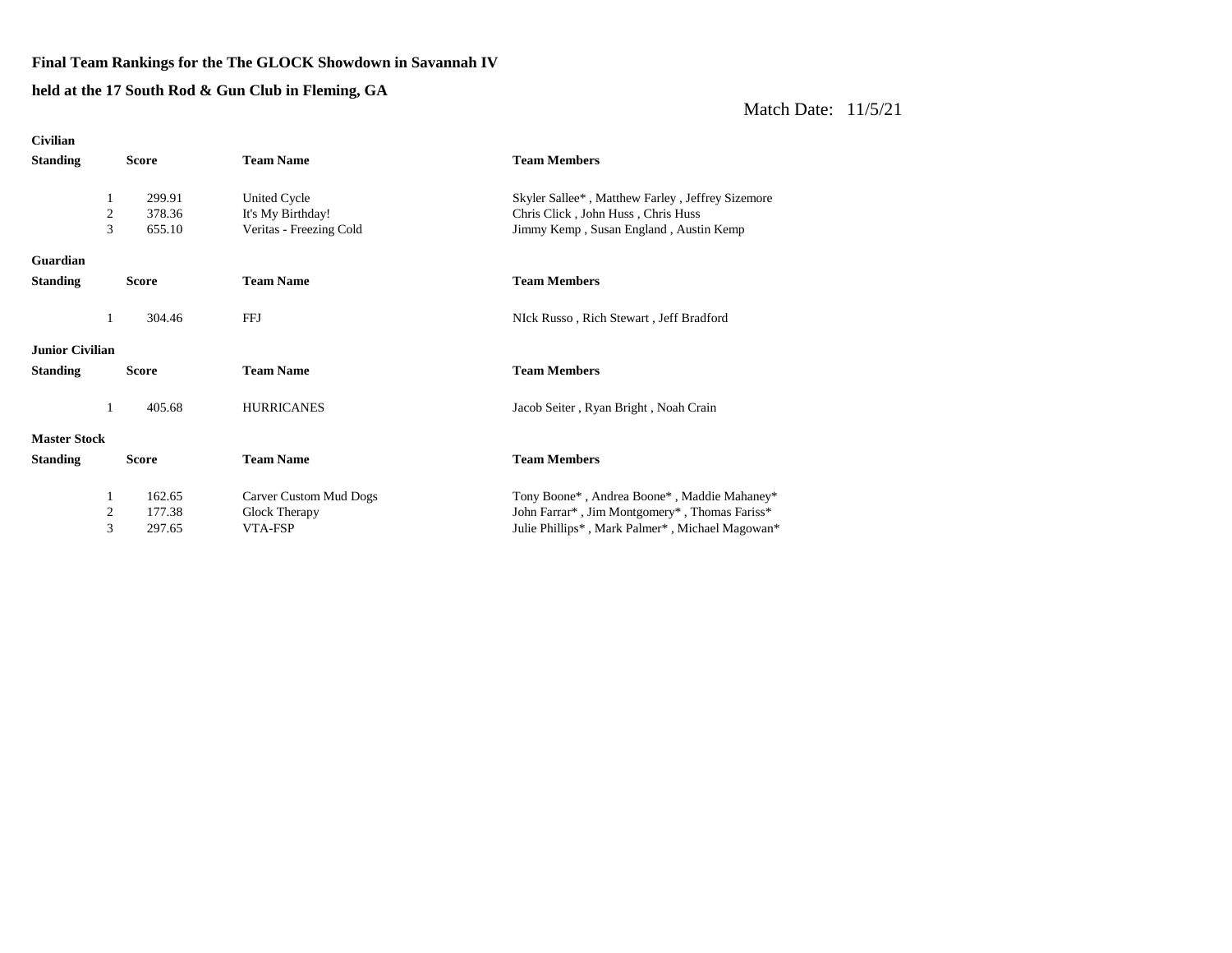**The following scores have not been included in the above results due to administrative issues or scoring errors Please call the GSSF office (770) 437-4718 as soon as possible for further clarification. Thank you.**

**Shooters who did not finish the match...**

#### **Shooters who did not show**

1 0060 0068 0069 0070 0071 0072 0073 0074 0075 0002 **11** 0003 F Lovelace 12 0004 13 0005 14 0006 15 0061 16 0111 17 0101 Joe Stone 18 0102 0103 **19** Chris Walden 20 0118 21 0119 22 0156 23 0108 24 0109 25 0174 26 0175 27 0176 28 0177 29 0179 30 0136 31 0137 32 0284 **31** Stephen Hotaling **32** Donald Goodfellow **28** Gerald Zablocky **29** Albert Neumann **30** Stephen Hotaling **25** Gerald Zablocky **26** Gerald Zablocky **27** Gerald Zablocky **22** Walter Nygard **23** William Roberts **24** William Roberts **20** Richard Ballerino **21** Richard Ballerino **16** Gary Hueston\* **18** Joanna Stone **13** Robert Chenoweth **14** Robert Chenoweth **15** Tim Daugherty **10** 0002 F Lovelace **12** Pamela Lovelace 7 0073 Gilbert Wheelehan 8 0074 Gilbert Wheelehan **9** 0075 Gilbert Wheelehan 4 0070 Francis Wheelehan 5 0071 Francis Wheelehan **6** 0072 Gilbert Wheelehan **1** Janna Daughtery 2 0068 Francis Wheelehan **3** 0069 Francis Wheelehan